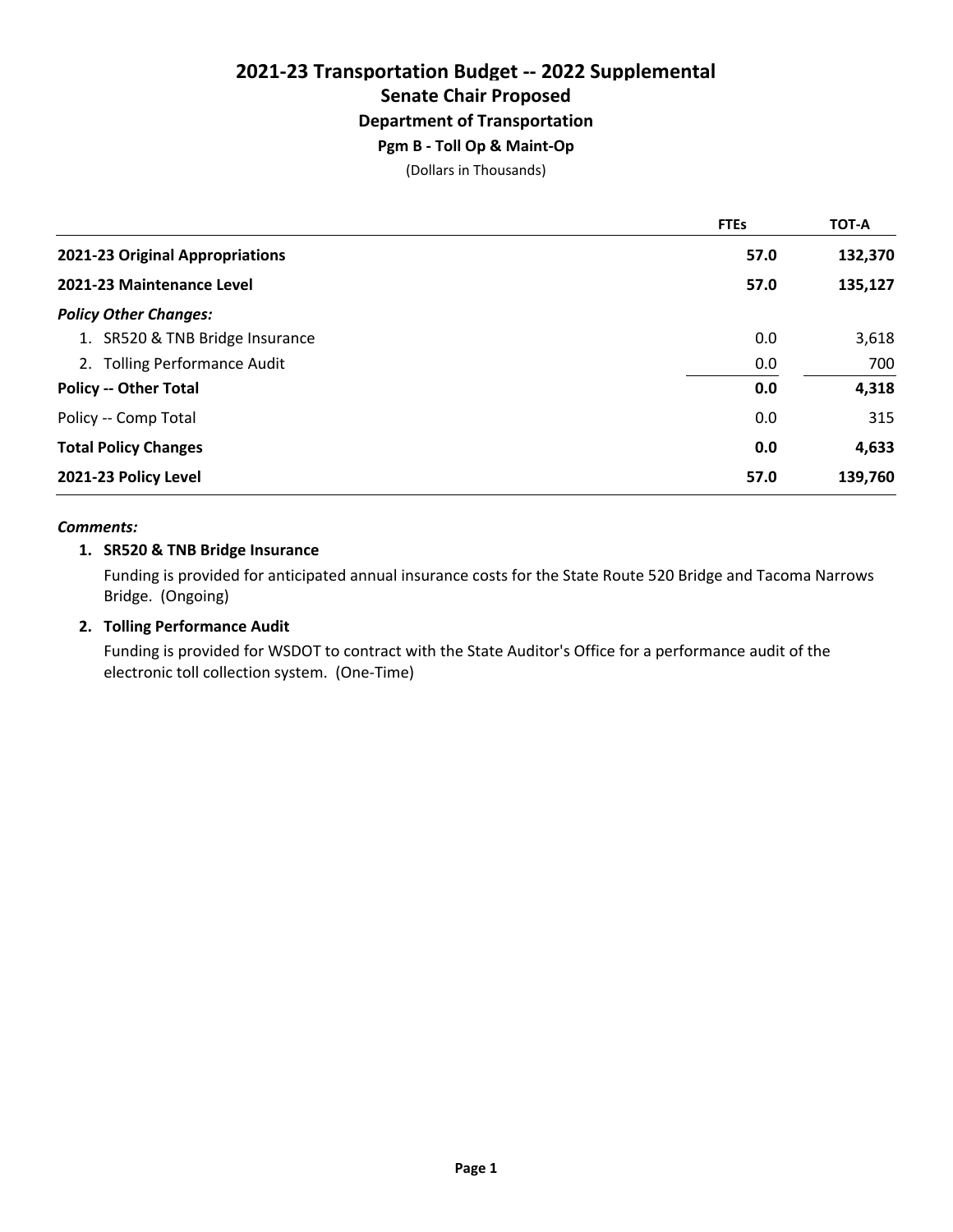**Pgm C - Information Technology**

(Dollars in Thousands)

|                                        | <b>FTEs</b> | <b>TOT-A</b> |
|----------------------------------------|-------------|--------------|
| 2021-23 Original Appropriations        | 262.1       | 107,045      |
| 2021-23 Maintenance Level              | 262.1       | 107,047      |
| <b>Policy Other Changes:</b>           |             |              |
| 1. IT: Support Hybrid Work Environment | 0.0         | 281          |
| 2. IT: Program Software License Costs  | 0.0         | 4,671        |
| 3. IT: DOTime Operating Costs          | 2.0         | 256          |
| <b>Vacancy Savings</b><br>4.           | 0.0         | $-4,091$     |
| <b>Policy -- Other Total</b>           | 2.0         | 1,117        |
| Policy -- Comp Total                   | 0.0         | 1,336        |
| <b>Total Policy Changes</b>            | 2.0         | 2,453        |
| 2021-23 Policy Level                   | 264.1       | 109,500      |

#### *Comments:*

#### **1. IT: Support Hybrid Work Environment**

Funding is provided for adequate system redundancy in case of a server or network failure. (Custom)

#### **2. IT: Program Software License Costs**

Funding is adjusted for cost increases in enterprise software licenses and agreements that support many systems at Washington State Department of Transportation. (Custom)

#### **3. IT: DOTime Operating Costs**

Funding is provided for DOTime maintenance and operations costs. (Ongoing)

#### **4. Vacancy Savings**

Funding is adjusted based on projected levels of staff vacancies. The savings are offset by contingency funding for additional costs for contracted services, overtime, and other costs associated with maintaining operational capacity and project delivery schedules. By January 1, 2023, the Washington State Department of Transportation will provide a report on the actual expenditures from this contingency funding. WSDOT will improve their staffing reporting information provided to the Legislature and Office of Financial Management. Based on this improved reporting information, actual staffing will be monitored and funding may be adjusted in the 2023 supplemental budget if authorized staffing levels are achieved. (One-Time)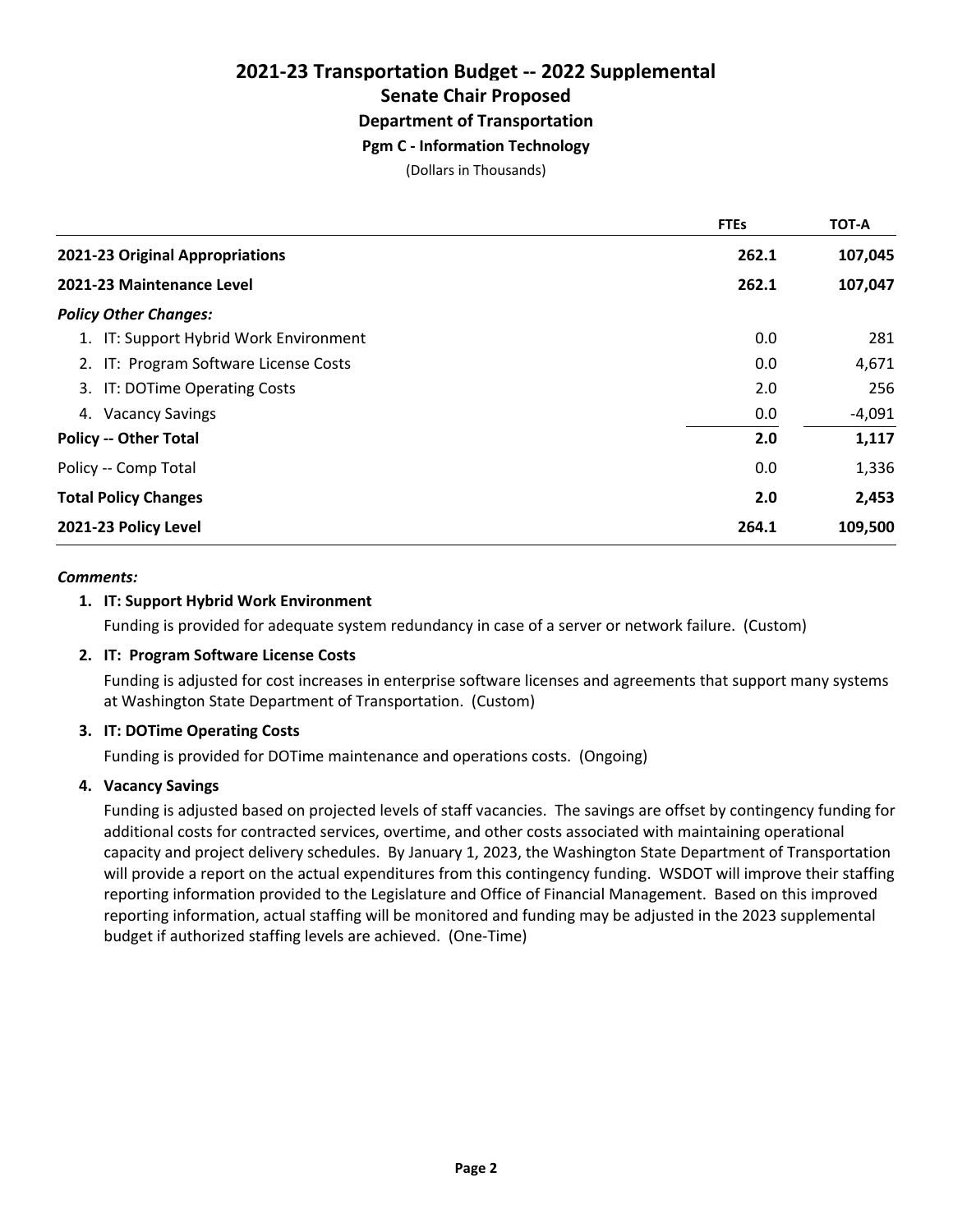(Dollars in Thousands)

|                                 | <b>FTEs</b> | TOT-A  |
|---------------------------------|-------------|--------|
| 2021-23 Original Appropriations | 95.2        | 35,608 |
| 2021-23 Maintenance Level       | 95.2        | 35,703 |
| <b>Policy Other Changes:</b>    |             |        |
| 1. Asbestos Safety Program      | 1.0         | 1,220  |
| <b>Policy -- Other Total</b>    | 1.0         | 1,220  |
| Policy -- Comp Total            | 0.0         | 546    |
| <b>Total Policy Changes</b>     | 1.0         | 1,766  |
| 2021-23 Policy Level            | 96.2        | 37,469 |

#### *Comments:*

#### **1. Asbestos Safety Program**

Funding is provided for an additional position in the asbestos safety program and for increased asbestos abatement and related contracting costs. (Custom)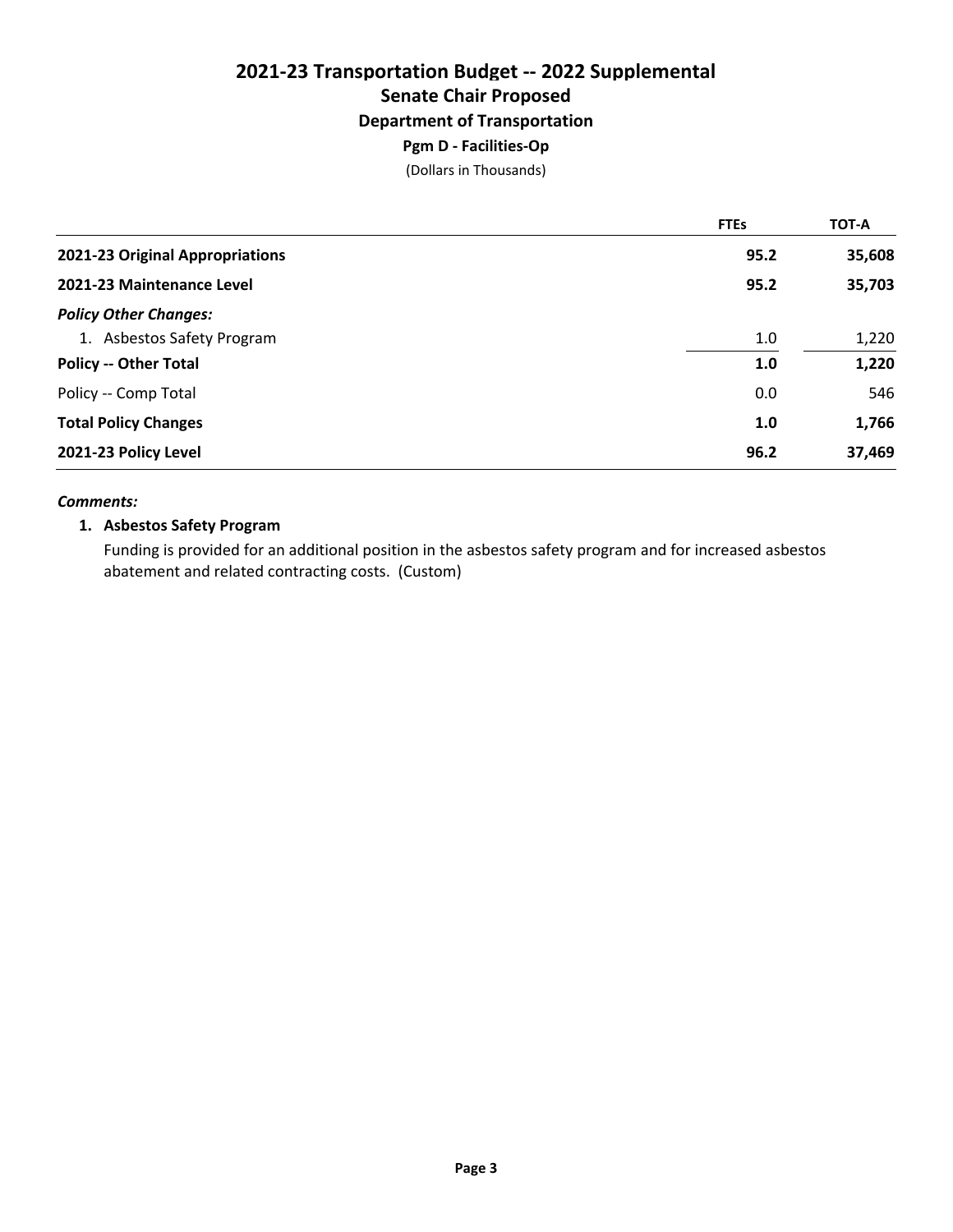# **2021-23 Transportation Budget -- 2022 Supplemental Senate Chair Proposed Department of Transportation Pgm D - Facilities-Cap**

(Dollars in Thousands)

|                                 | <b>FTEs</b> | <b>TOT-A</b> |
|---------------------------------|-------------|--------------|
| 2021-23 Original Appropriations | 7.5         | 14,141       |
| 2021-23 Maintenance Level       | 7.5         | 16,070       |
| <b>Policy Other Changes:</b>    |             |              |
| 1. Capital Projects             | 0.0         | 3,673        |
| <b>Policy -- Other Total</b>    | 0.0         | 3,673        |
| <b>Total Policy Changes</b>     | 0.0         | 3,673        |
| 2021-23 Policy Level            | 7.5         | 19,743       |

#### *Comments:*

#### **1. Capital Projects**

Funding is provided for Northwest Region headquarters right-of-way work, works and preservation, pre-wash maintenance facilities updates, and HVAC work for radio sites. (One-Time)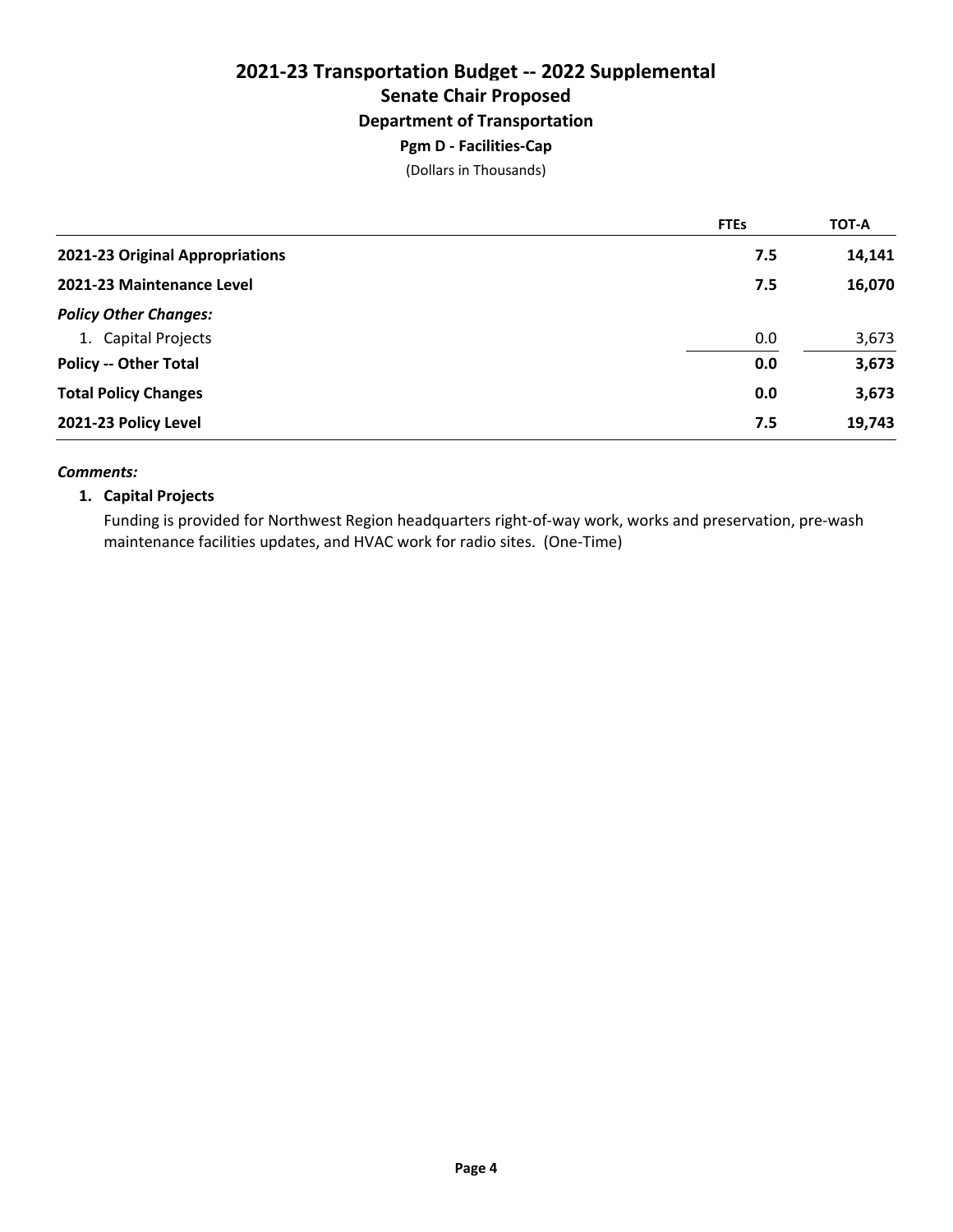### **Department of Transportation**

### **Pgm F - Aviation**

(Dollars in Thousands)

|                                 | <b>FTEs</b> | <b>TOT-A</b> |
|---------------------------------|-------------|--------------|
| 2021-23 Original Appropriations | 13.6        | 12,031       |
| 2021-23 Maintenance Level       | 13.6        | 12,031       |
| <b>Policy Other Changes:</b>    |             |              |
| 1. Aviation Grants              | 0.0         | 1,000        |
| 2. Sustainable Aviation Grants  | 0.0         | 10           |
| <b>Policy -- Other Total</b>    | 0.0         | 1,010        |
| Policy -- Comp Total            | 0.0         | 57           |
| <b>Total Policy Changes</b>     | 0.0         | 1,067        |
| 2021-23 Policy Level            | 13.6        | 13,098       |

#### *Comments:*

#### **1. Aviation Grants**

Funding is provided to expand the WSDOT aviation grant program. (Custom)

#### **2. Sustainable Aviation Grants**

Funding is provided to initiate a new grant program. (Custom)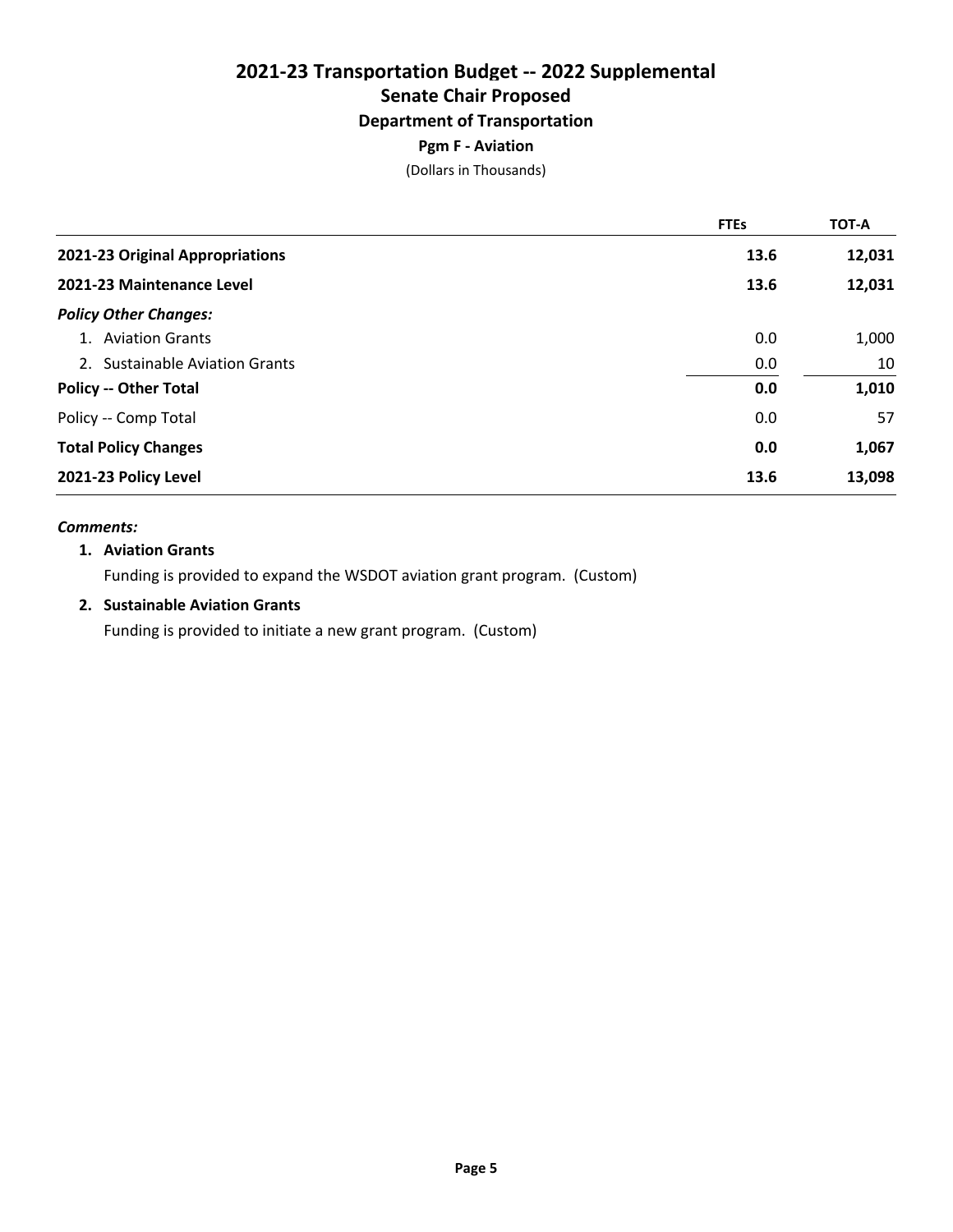### **2021-23 Transportation Budget -- 2022 Supplemental Senate Chair Proposed Department of Transportation Pgm H - Pgm Delivery Mgmt & Suppt**

(Dollars in Thousands)

|                                     | <b>FTEs</b> | <b>TOT-A</b> |
|-------------------------------------|-------------|--------------|
| 2021-23 Original Appropriations     | 249.0       | 60,396       |
| 2021-23 Maintenance Level           | 249.0       | 60,379       |
| <b>Policy Other Changes:</b>        |             |              |
| 1. Heal Act Implementation          | 3.8         | 526          |
| 2. Noxious Weed Eradication Funding | 2.7         | 235          |
| 3. Vacancy Savings                  | 0.0         | $-3,890$     |
| <b>Policy -- Other Total</b>        | 6.5         | $-3,129$     |
| Policy -- Comp Total                | 0.0         | 1,328        |
| <b>Total Policy Changes</b>         | 6.5         | $-1,801$     |
| 2021-23 Policy Level                | 255.5       | 58,578       |

#### *Comments:*

#### **1. Heal Act Implementation**

Funding is provided to implement provisions in the Healthy Environment for All (HEAL Act) approved by the Legislature, Chapter 314, Laws of 2021 (E2SSB 5141). (Custom)

#### **2. Noxious Weed Eradication Funding**

Funding is provided to implement provisions in the noxious weed control legislation approved by the Legislature, Chapter 217, Laws of 2021 (SHB 1355). (Custom)

#### **3. Vacancy Savings**

Funding is adjusted based on projected levels of staff vacancies. The savings are offset by contingency funding for additional costs for contracted services, overtime, and other costs associated with maintaining operational capacity and project delivery schedules. By January 1, 2023, the Washington State Department of Transportation will provide a report on the actual expenditures from this contingency funding. WSDOT will improve their staffing reporting information provided to the Legislature and Office of Financial Management. Based on this improved reporting information, actual staffing will be monitored and funding may be adjusted in the 2023 supplemental budget if authorized staffing levels are achieved. (One-Time)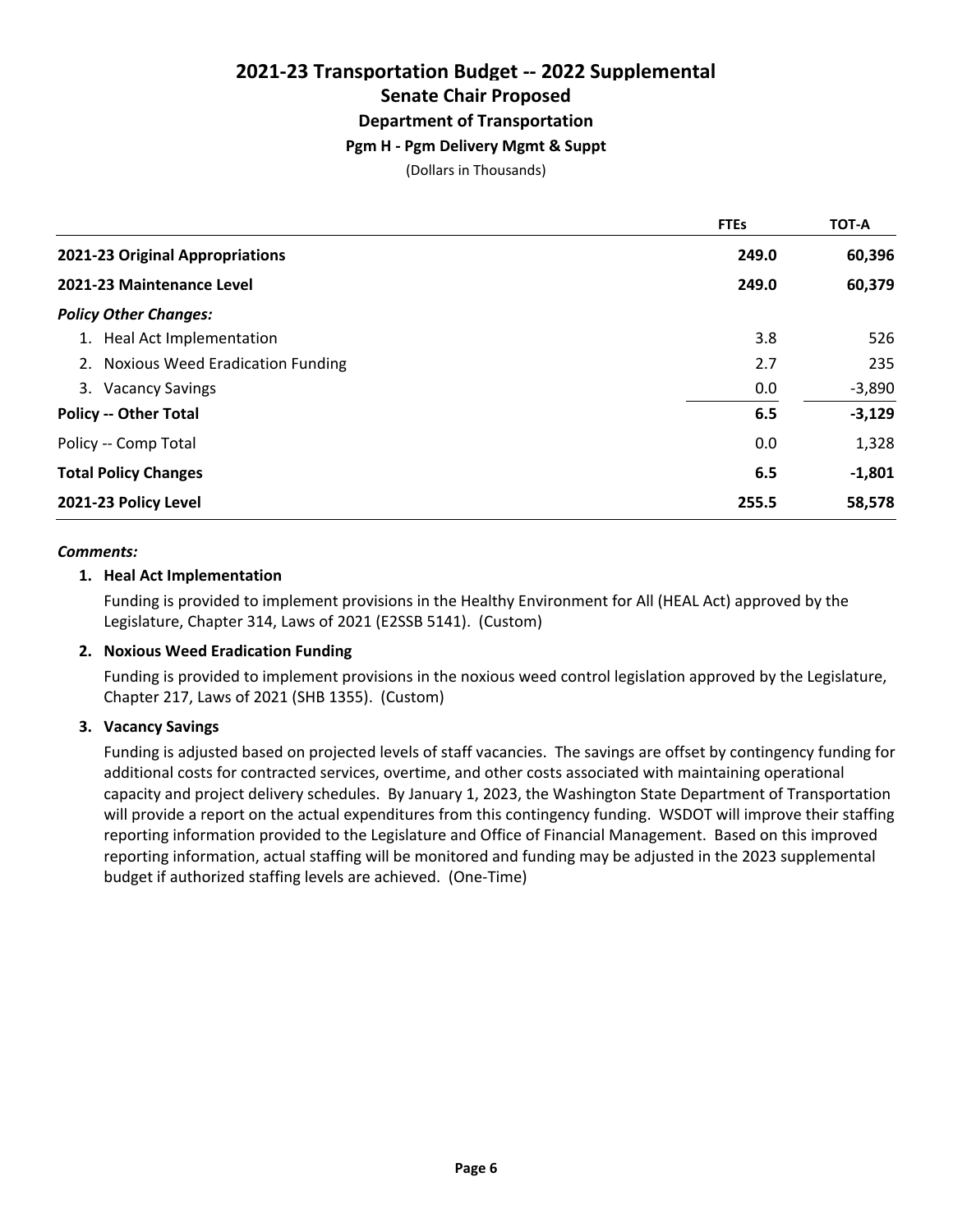### **Pgm I - Improvements**

(Dollars in Thousands)

|                                 | <b>FTEs</b> | <b>TOT-A</b> |
|---------------------------------|-------------|--------------|
| 2021-23 Original Appropriations | 1,337.0     | 4,089,878    |
| 2021-23 Maintenance Level       | 1,337.0     | 4,495,665    |
| <b>Policy Other Changes:</b>    |             |              |
| 1. Capital Projects             | 0.0         | $-922,087$   |
| 2. New Law Improvement Projects | 0.0         | 134,757      |
| <b>Policy -- Other Total</b>    | 0.0         | $-787,330$   |
| <b>Total Policy Changes</b>     | 0.0         | $-787,330$   |
| 2021-23 Policy Level            | 1,337.0     | 3,708,335    |

#### *Comments:*

#### **1. Capital Projects**

Funding is provided for the projects that increase highway capacity to move more vehicles, reduce congestion, correct highway safety deficiencies, improve the movement of freight goods, and reduce the impact of highway construction projects on the environment. This item also includes funding to meet fish barrier injunction timelines. (One-Time)

#### **2. New Law Improvement Projects**

Funding is provided for new highway improvement projects and existing projects with funding shortfalls. (Custom)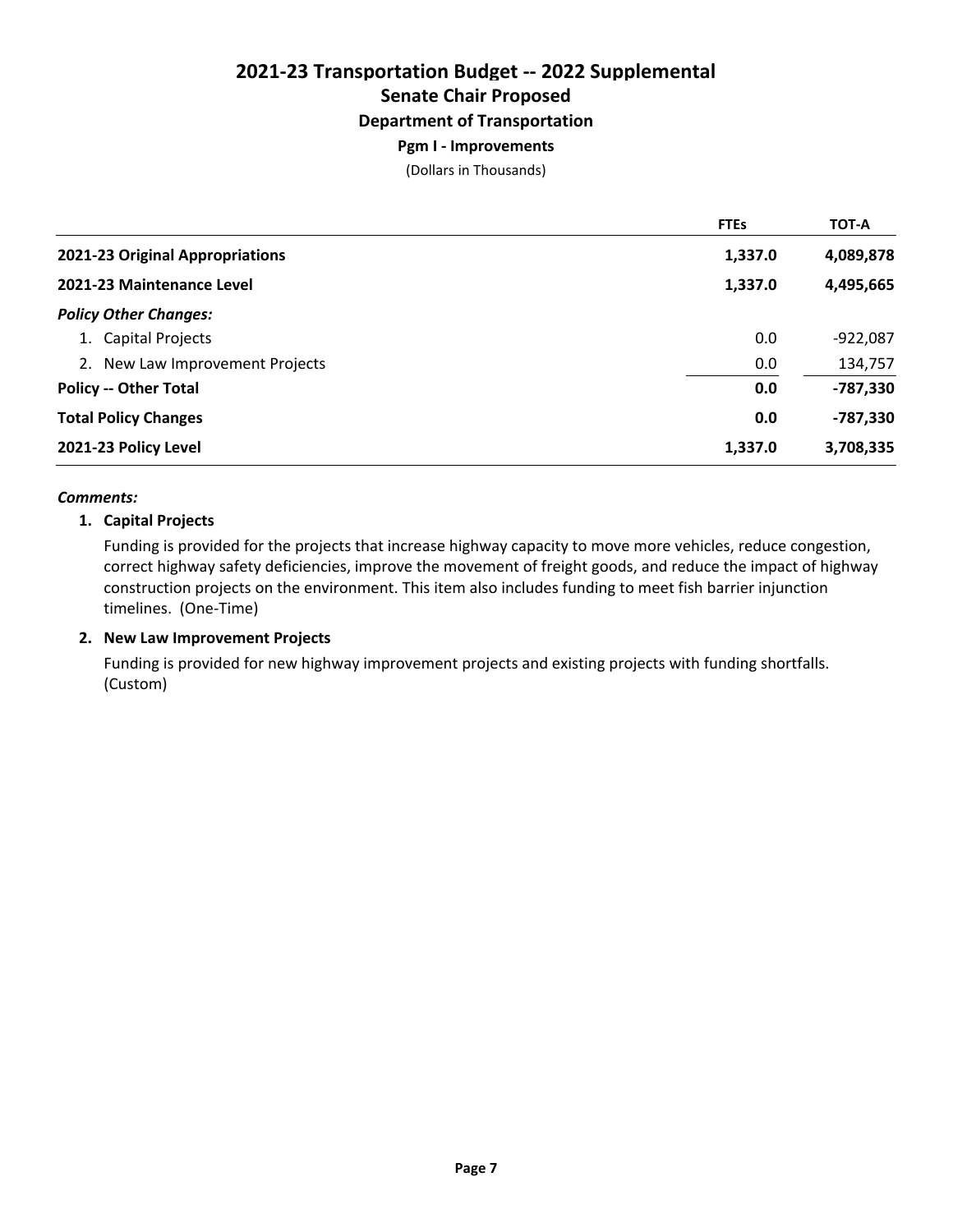# **2021-23 Transportation Budget -- 2022 Supplemental Senate Chair Proposed Department of Transportation Pgm K - Public/Private Part-Op**

(Dollars in Thousands)

|                                      | <b>FTEs</b> | <b>TOT-A</b> |
|--------------------------------------|-------------|--------------|
| 2021-23 Original Appropriations      | 3.5         | 13,865       |
| 2021-23 Maintenance Level            | 3.5         | 13,865       |
| <b>Policy Other Changes:</b>         |             |              |
| 1. National Electric Vehicle Program | 3.0         | 13,100       |
| <b>Policy -- Other Total</b>         | 3.0         | 13,100       |
| Policy -- Comp Total                 | 0.0         | 11           |
| <b>Total Policy Changes</b>          | 3.0         | 13,111       |
| 2021-23 Policy Level                 | 6.5         | 26,976       |

#### *Comments:*

#### **1. National Electric Vehicle Program**

Funding is provided from the Infrastructure Investment and Jobs Act to implement the National Electric Vehicle Program, at the direction of the Interagency EV Coordinating Council created in ESSB 5974. The amount includes funding to provide staff support to the Council. (Ongoing)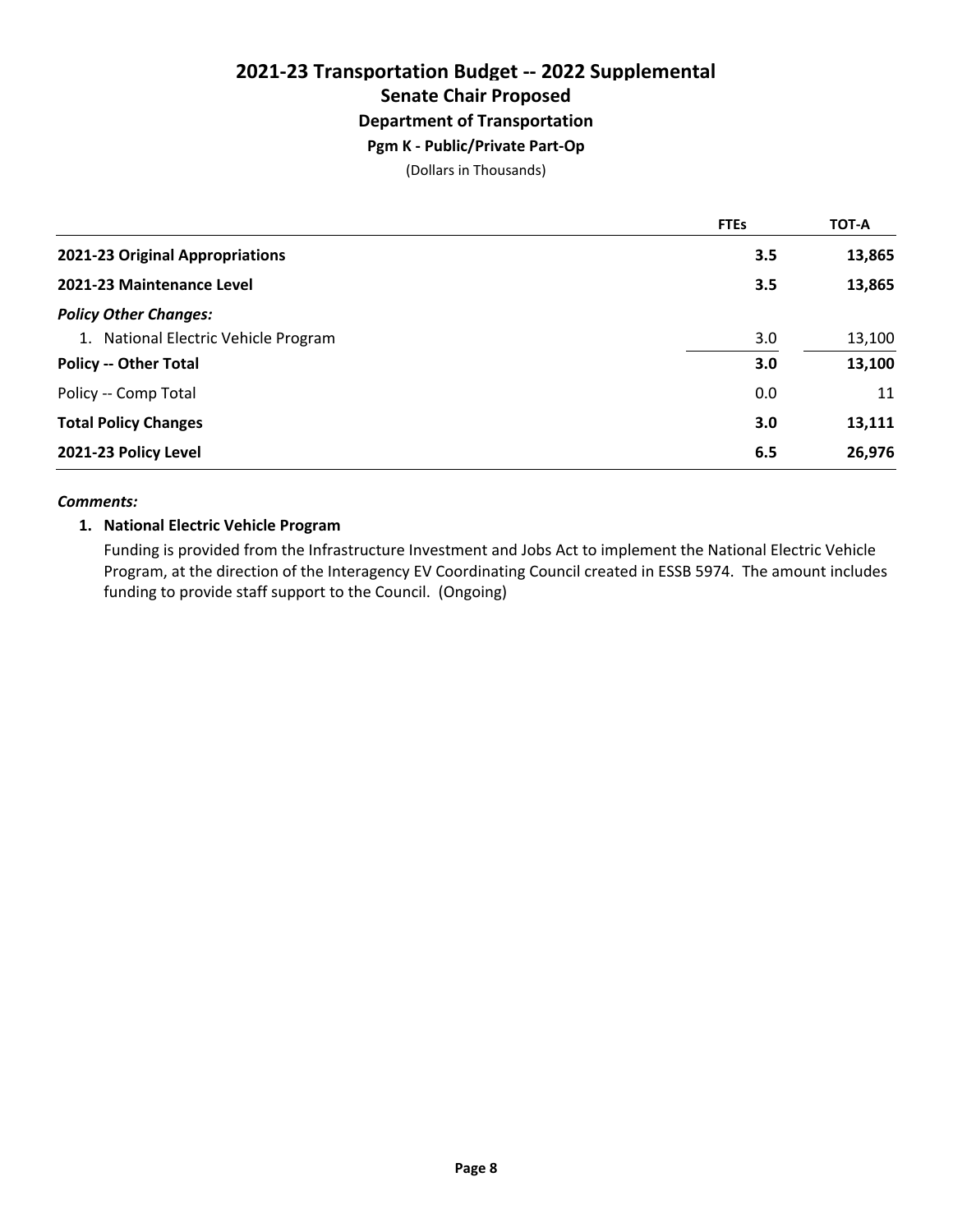### **Pgm M - Highway Maintenance**

(Dollars in Thousands)

|                                        | <b>FTEs</b> | <b>TOT-A</b> |
|----------------------------------------|-------------|--------------|
| 2021-23 Original Appropriations        | 1,593.0     | 520,188      |
| 2021-23 Maintenance Level              | 1,593.0     | 520,770      |
| <b>Policy Other Changes:</b>           |             |              |
| 1. Roadside Safety Measures            | 0.0         | 300          |
| 2. Seattle Center Sign Update          | 0.0         | 17           |
| <b>Encampment Clean-up Costs</b><br>3. | 0.0         | 4,000        |
| SR-520 Toll Corridor<br>4.             | 2.0         | 682          |
| 5. Highway System Maintenance          | 0.0         | 47,000       |
| <b>Vacancy Savings</b><br>6.           | 0.0         | $-19,614$    |
| <b>Policy -- Other Total</b>           | 2.0         | 32,385       |
| Policy -- Comp Total                   | 0.0         | 9,846        |
| <b>Total Policy Changes</b>            | 2.0         | 42,231       |
| 2021-23 Policy Level                   | 1,595.0     | 563,001      |

#### *Comments:*

#### **1. Roadside Safety Measures**

Funding is provided for implementation of SSB 5907 (roadside safety measures). (One-Time)

#### **2. Seattle Center Sign Update**

Local spending authority is provided to update existing signs along Interstate 5 in the vicinity of Seattle Center. WSDOT must install new Seattle center logos with a redesigned logo that recognizes Climate Pledge Arena. (Custom)

#### **3. Encampment Clean-up Costs**

Funds are provided to address safety risks and public health concerns associated with the clean-up of homeless encampments on WSDOT-owned rights-of-way and to implement E2SSB No. 5662 (right-of-way camping/housing). (One-Time)

#### **4. SR-520 Toll Corridor**

Funding is adjusted for increased costs to maintain the State Route 520 toll corridor. Funding will support maintenance of pontoons and landscaping. (Custom)

#### **5. Highway System Maintenance**

Funding is provided to maintain highway infrastructure in good working order and to keep people and goods moving through inclement weather and following natural disasters. (Custom)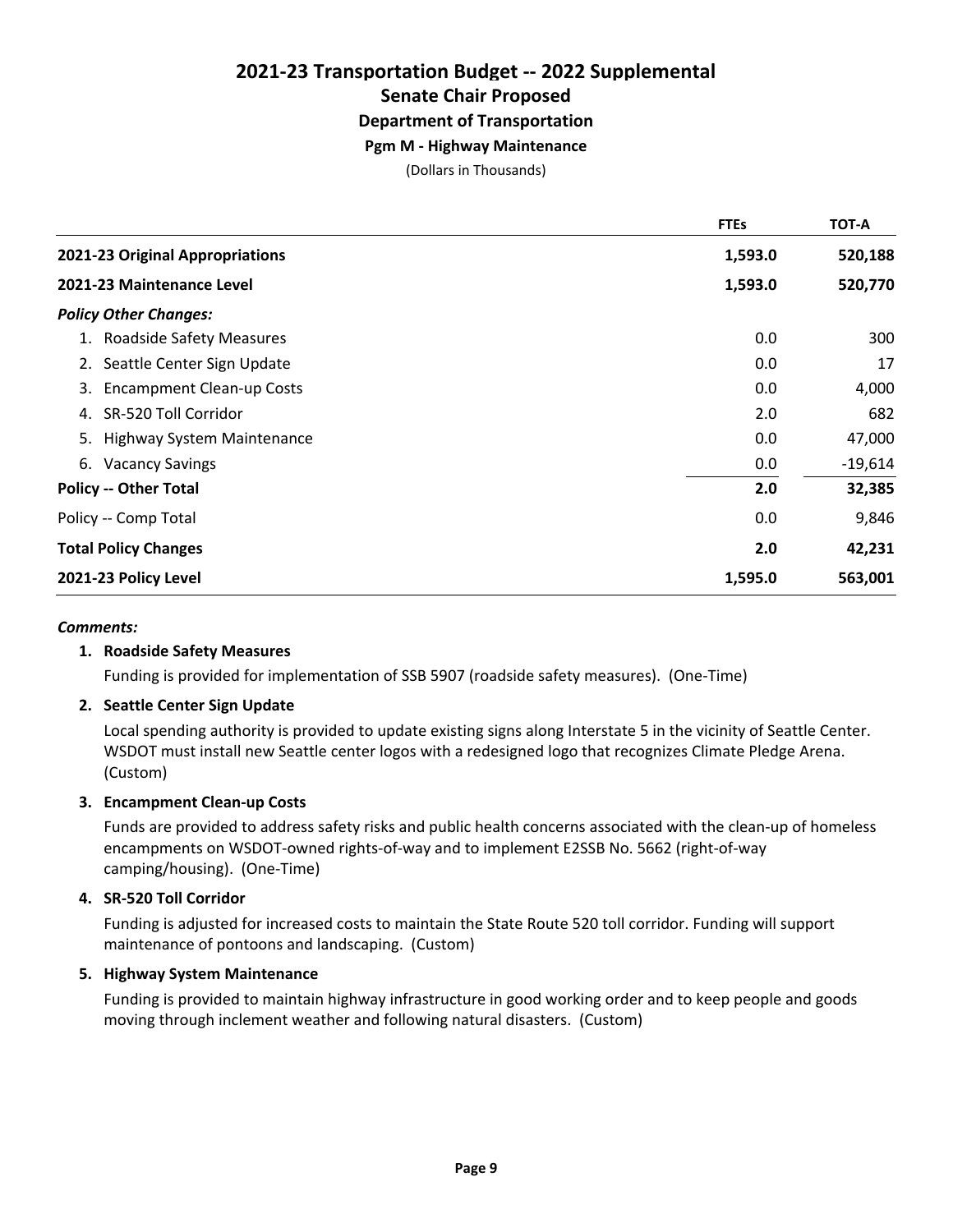# **2021-23 Transportation Budget -- 2022 Supplemental Senate Chair Proposed Department of Transportation Pgm M - Highway Maintenance**

(Dollars in Thousands)

#### **6. Vacancy Savings**

Funding is adjusted based on projected levels of staff vacancies. The savings are offset by contingency funding for additional costs for contracted services, overtime, and other costs associated with maintaining operational capacity and project delivery schedules. By January 1, 2023, the Washington State Department of Transportation will provide a report on the actual expenditures from this contingency funding. WSDOT will improve their staffing reporting information provided to the Legislature and Office of Financial Management. Based on this improved reporting information, actual staffing will be monitored and funding may be adjusted in the 2023 supplemental budget if authorized staffing levels are achieved. (One-Time)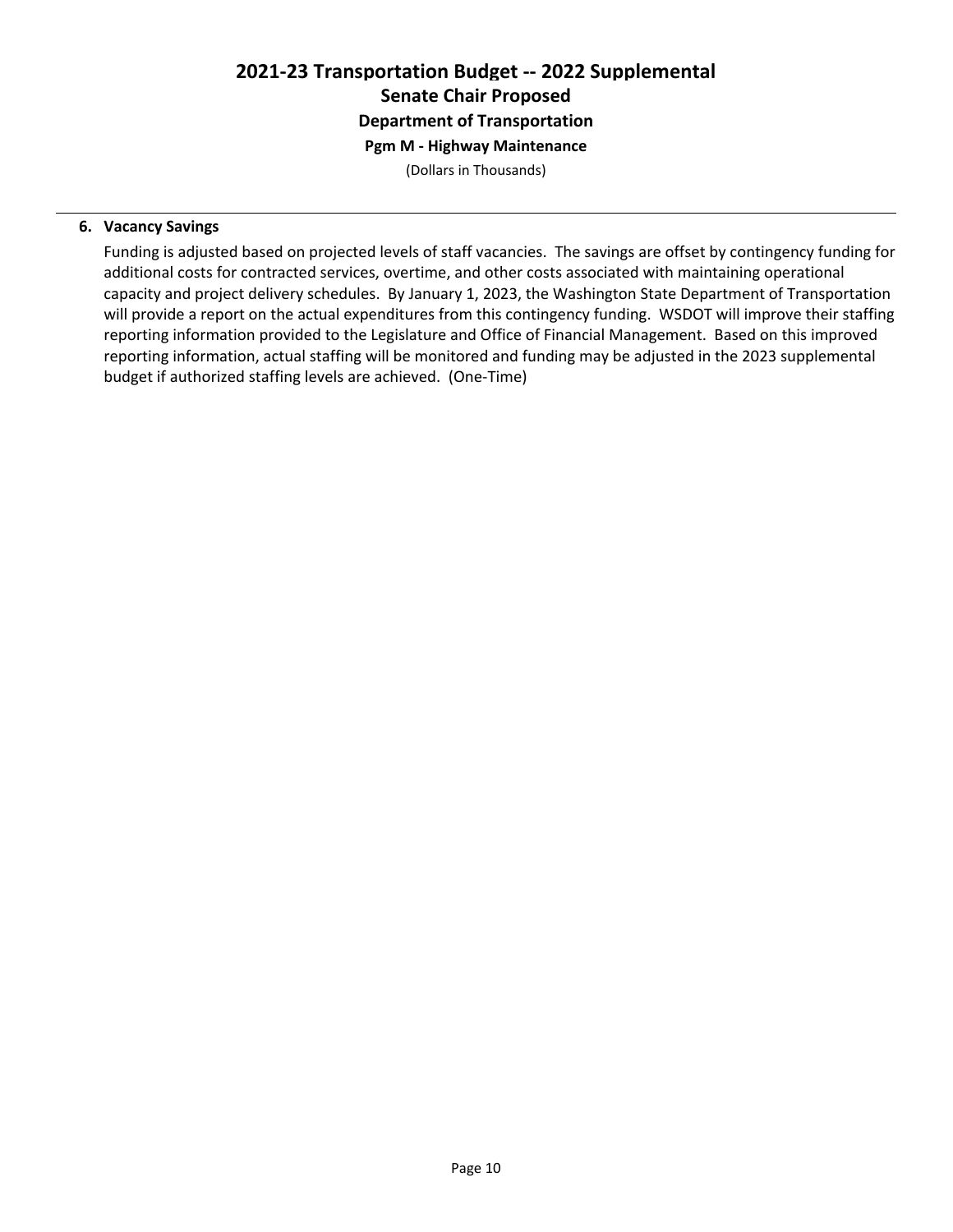### **Pgm P - Preservation**

(Dollars in Thousands)

|                                  | <b>FTEs</b> | <b>TOT-A</b> |
|----------------------------------|-------------|--------------|
| 2021-23 Original Appropriations  | 863.0       | 848,663      |
| 2021-23 Maintenance Level        | 863.0       | 1,104,023    |
| <b>Policy Other Changes:</b>     |             |              |
| 1. Capital Projects              | 0.0         | $-113,000$   |
| 2. New Law Preservation Projects | 0.0         | 140,000      |
| 3. State Route 109               | 0.0         | 1,700        |
| <b>Policy -- Other Total</b>     | 0.0         | 28,700       |
| <b>Total Policy Changes</b>      | 0.0         | 28,700       |
| 2021-23 Policy Level             | 863.0       | 1,132,723    |

#### *Comments:*

#### **1. Capital Projects**

This funding will implement capital projects that preserve the state highway system. (One-Time)

#### **2. New Law Preservation Projects**

Funding is provided for additional capital projects that preserve the state highway system. (Custom)

#### **3. State Route 109**

Funding is provided for WSDOT to work with Quinault Nation to construct a two-mile, temporary by-pass of State Route 109 around the 88 Corner area. (One-Time)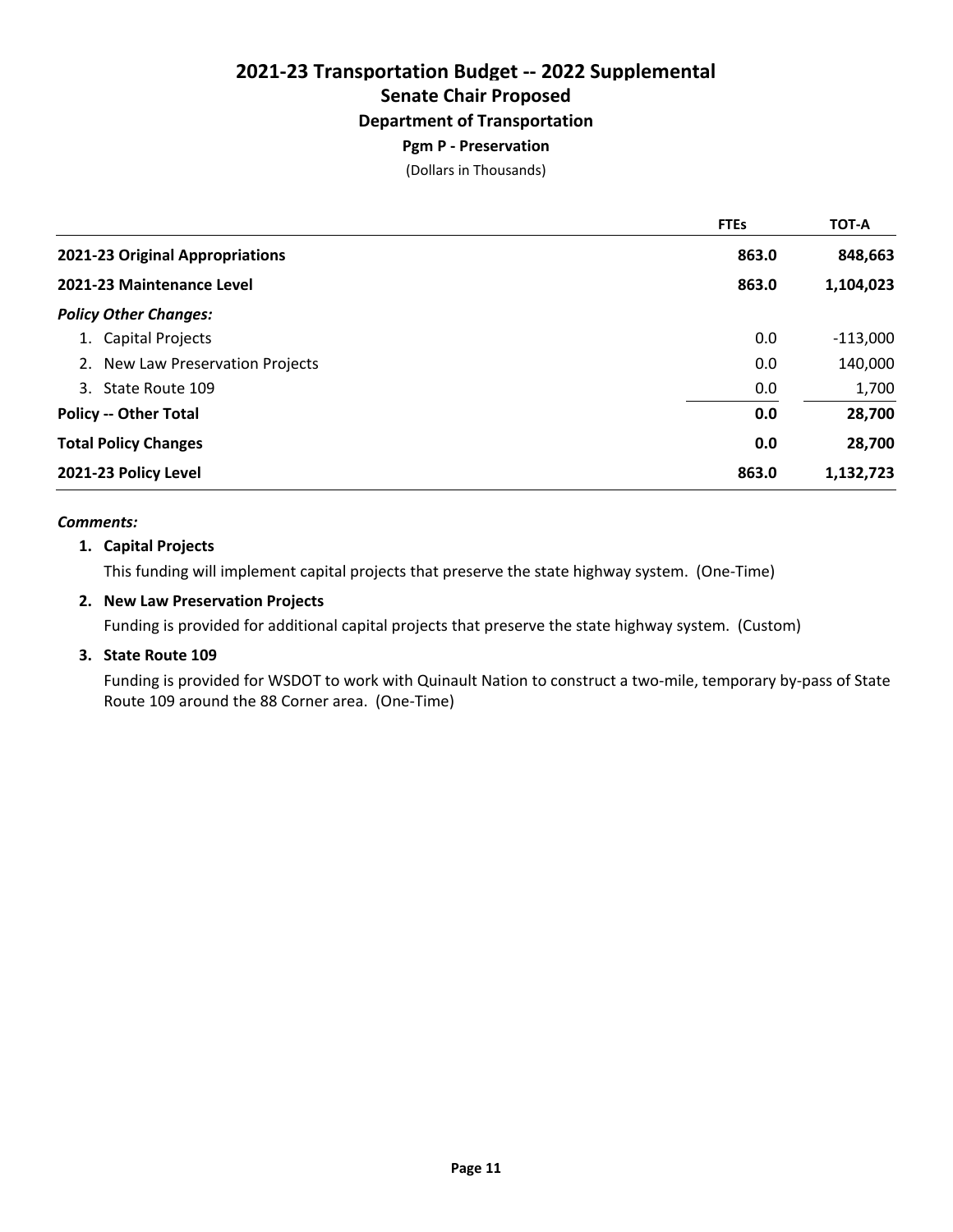# **2021-23 Transportation Budget -- 2022 Supplemental Senate Chair Proposed Department of Transportation Pgm Q - Traffic Operations - Op**

(Dollars in Thousands)

|                                      | <b>FTEs</b> | <b>TOT-A</b> |
|--------------------------------------|-------------|--------------|
| 2021-23 Original Appropriations      | 267.4       | 78,103       |
| 2021-23 Maintenance Level            | 267.4       | 78,188       |
| <b>Policy Other Changes:</b>         |             |              |
| 1. Traffic Ops: CVS Credit Card Fees | 0.0         | 19           |
| 2. Additional Local Authority        | 0.0         | 45           |
| 3. Vacancy Savings                   | 0.0         | $-4,174$     |
| <b>Policy -- Other Total</b>         | 0.0         | $-4,110$     |
| Policy -- Comp Total                 | 0.0         | 1,595        |
| <b>Total Policy Changes</b>          | 0.0         | $-2,515$     |
| 2021-23 Policy Level                 | 267.4       | 75,673       |

#### *Comments:*

#### **1. Traffic Ops: CVS Credit Card Fees**

Funding is adjusted to keep pace with the cost and growth of credit card fees incurred for the processing of selfissued oversize and overweight permits. WSDOT may begin recovering transaction fees incurred through credit card transactions beginning January 1, 2023. (One-Time)

#### **2. Additional Local Authority**

Funding is provided for additional local authority for Eastern Region and Olympic Region. (Ongoing)

#### **3. Vacancy Savings**

Funding is adjusted based on projected levels of staff vacancies. The savings are offset by contingency funding for additional costs for contracted services, overtime, and other costs associated with maintaining operational capacity and project delivery schedules. By January 1, 2023, the Washington State Department of Transportation will provide a report on the actual expenditures from this contingency funding. WSDOT will improve their staffing reporting information provided to the Legislature and Office of Financial Management. Based on this improved reporting information, actual staffing will be monitored and funding may be adjusted in the 2023 supplemental budget if authorized staffing levels are achieved. (One-Time)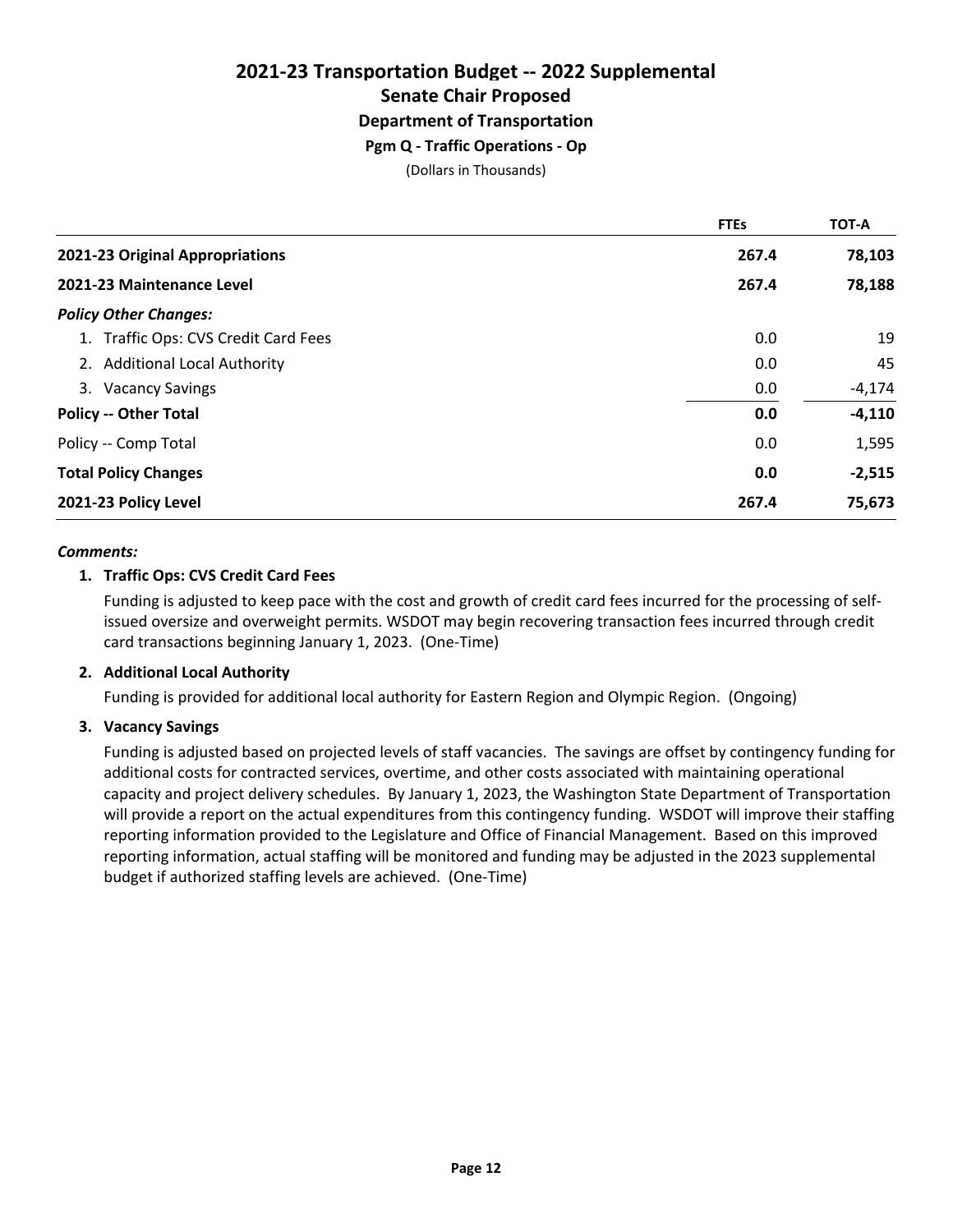# **2021-23 Transportation Budget -- 2022 Supplemental Senate Chair Proposed Department of Transportation Pgm Q - Traffic Operations - Cap**

(Dollars in Thousands)

|                                 | <b>FTEs</b> | <b>TOT-A</b> |
|---------------------------------|-------------|--------------|
| 2021-23 Original Appropriations | 10.3        | 14,962       |
| 2021-23 Maintenance Level       | 10.3        | 20,085       |
| <b>Policy Other Changes:</b>    |             |              |
| 1. Capital Projects             | 0.0         | 2,148        |
| 2. Traffic Operations           | 0.0         | 3,100        |
| <b>Policy -- Other Total</b>    | 0.0         | 5,248        |
| <b>Total Policy Changes</b>     | 0.0         | 5,248        |
| 2021-23 Policy Level            | 10.3        | 25,333       |

#### *Comments:*

#### **1. Capital Projects**

Funding is provided for capital projects that improve commercial vehicle operations, traveler information, public safety, and congestion relief. (One-Time)

#### **2. Traffic Operations**

Funding is provided to increase the level of traffic operations activities, including traffic control devices that maximize highway capacity and safety, the incident response program, and low-cost enhancements to the state highway system. (Custom)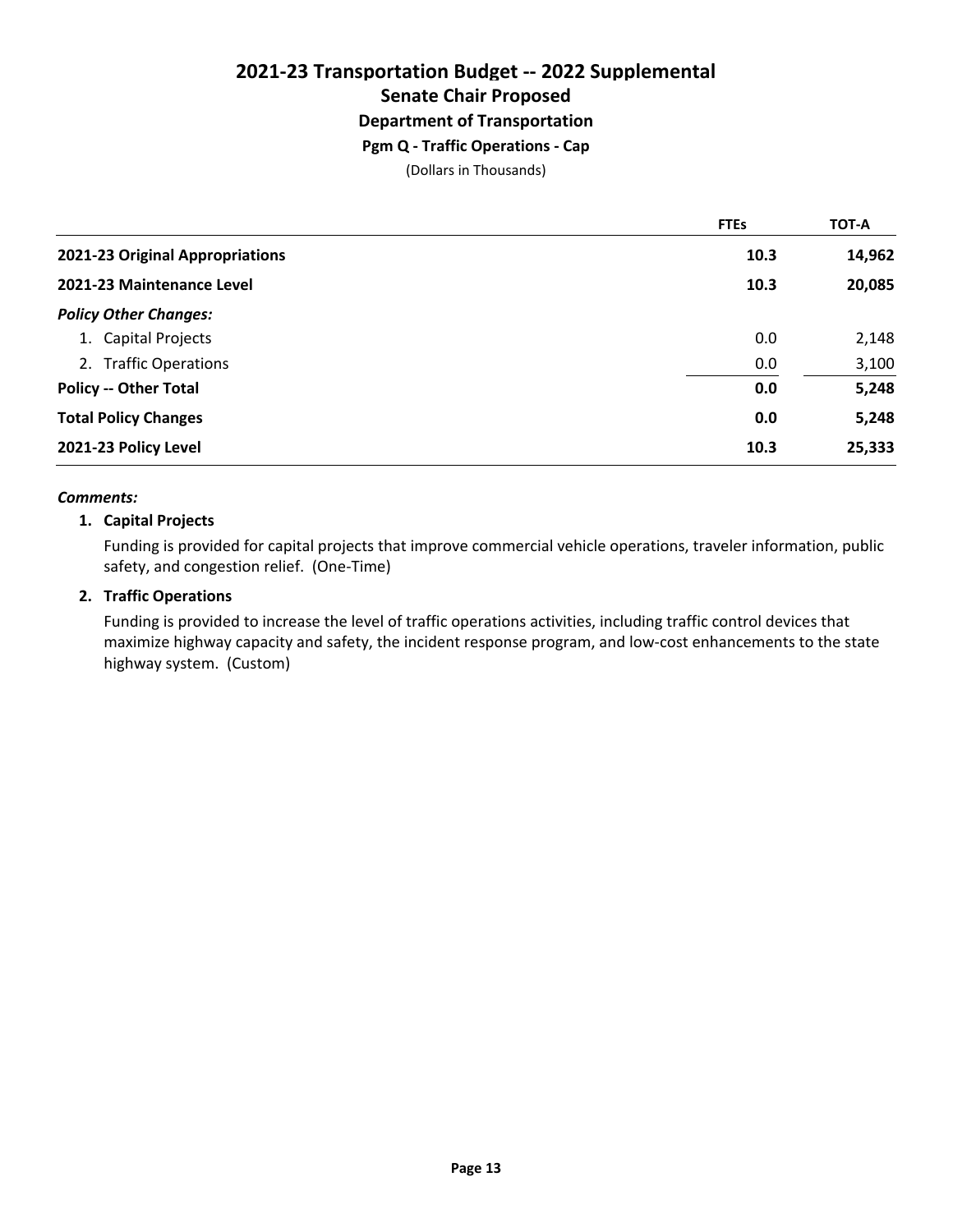# **2021-23 Transportation Budget -- 2022 Supplemental Senate Chair Proposed Department of Transportation Pgm S - Transportation Management**

(Dollars in Thousands)

|                                    | <b>FTEs</b> | <b>TOT-A</b> |
|------------------------------------|-------------|--------------|
| 2021-23 Original Appropriations    | 180.8       | 44,304       |
| 2021-23 Maintenance Level          | 180.8       | 44,306       |
| <b>Policy Other Changes:</b>       |             |              |
| 1. PASS Grant Program              | 0.0         | 2,000        |
| 2. Diversity, Equity and Inclusion | 2.0         | 1,040        |
| 3. Vacancy Savings                 | 0.0         | $-2,345$     |
| <b>Policy -- Other Total</b>       | 2.0         | 695          |
| Policy -- Comp Total               | 0.0         | 901          |
| <b>Total Policy Changes</b>        | 2.0         | 1,596        |
| 2021-23 Policy Level               | 182.8       | 45,902       |

#### *Comments:*

#### **1. PASS Grant Program**

Additional funding is provided for the Pre-Apprenticeship & Supportive Services (PASS) Grant Program to increase the number of individuals prepared to work in the heavy construction labor force, and to expand the PASS program to support apprenticeships and workforce development in the maritime industry. (Custom)

#### **2. Diversity, Equity and Inclusion**

Funding is provided to utilize a contractor to develop and implement community workforce agreements and to hire 4 FTE workforce development staff to serve as subject matter experts on federal and state civil rights laws. (Custom)

#### **3. Vacancy Savings**

Funding is adjusted based on projected levels of staff vacancies. The savings are offset by contingency funding for additional costs for contracted services, overtime, and other costs associated with maintaining operational capacity and project delivery schedules. By January 1, 2023, the Washington State Department of Transportation will provide a report on the actual expenditures from this contingency funding. WSDOT will improve their staffing reporting information provided to the Legislature and Office of Financial Management. Based on this improved reporting information, actual staffing will be monitored and funding may be adjusted in the 2023 supplemental budget if authorized staffing levels are achieved. (One-Time)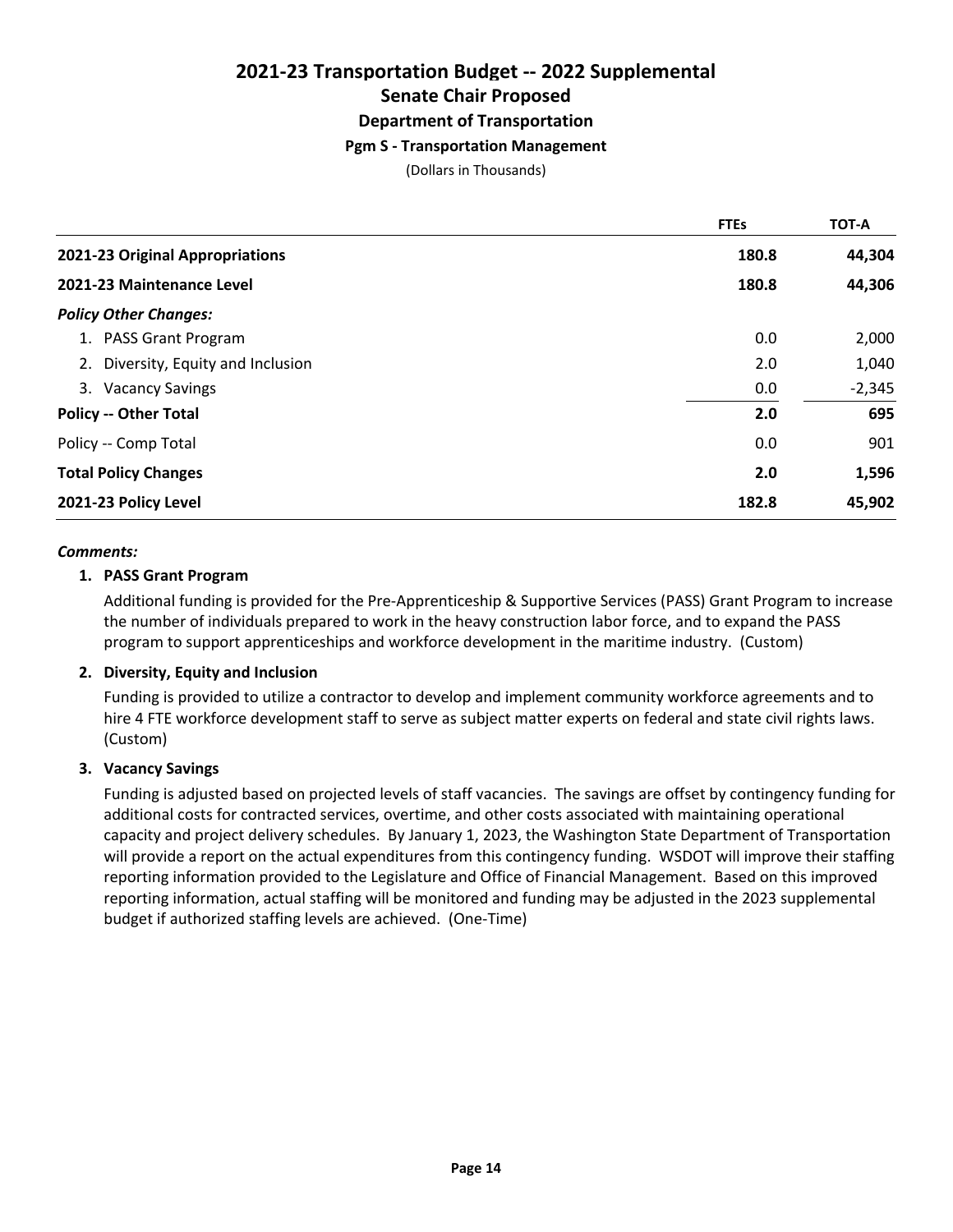#### **Pgm T - Transpo Plan, Data & Resch**

(Dollars in Thousands)

|                                               | <b>FTEs</b> | <b>TOT-A</b> |
|-----------------------------------------------|-------------|--------------|
| 2021-23 Original Appropriations               | 178.5       | 69,435       |
| 2021-23 Maintenance Level                     | 178.5       | 69,447       |
| <b>Policy Other Changes:</b>                  |             |              |
| 1. Thurston High Cap Transit Study            | 0.0         | 500          |
| 2. I-5 Planning Study                         | 0.0         | 2,500        |
| 3. Performance Based Project Eval             | 0.0         | 450          |
| South Park Reconnect Study<br>4.              | 0.0         | 600          |
| <b>Bridge Noise Study</b><br>5.               | 0.0         | 45           |
| <b>Planning: Miles Traveled Targets</b><br>6. | 0.0         | 250          |
| 7. Vacancy Savings                            | 0.0         | $-2,857$     |
| <b>Policy -- Other Total</b>                  | 0.0         | 1,488        |
| Policy -- Comp Total                          | 0.0         | 955          |
| <b>Total Policy Changes</b>                   | 0.0         | 2,443        |
| 2021-23 Policy Level                          | 178.5       | 71,890       |

#### *Comments:*

#### **1. Thurston High Cap Transit Study**

Funding is provided for Thurston Regional Planning Council to conduct a study examining 1) options for multimodal high-capacity transportation to serve travelers on the I-5 corridor between central Thurston County (Olympia area) and Pierce County, and 2) the feasibility, need, and potential governance and funding structures for passenger-only ferry service between the cities of Olympia and Seattle. (One-Time)

#### **2. I-5 Planning Study**

Funding is provided for an Interstate 5 planning and environmental linkage study, and to advance a central Seattle Interstate 5 lid. Additional state and federal funding is provided for this item in future years, for a 16-year total of \$40 million. (Custom)

#### **3. Performance Based Project Eval**

Funding is provided for WSDOT to continue to develop a performance-based project evaluation model. (One-Time)

#### **4. South Park Reconnect Study**

Funding is provided for the City of Seattle's office of planning and community development to support an equitable development initiative to reconnect the South Park neighborhood, currently divided by State Route 99. (One-Time)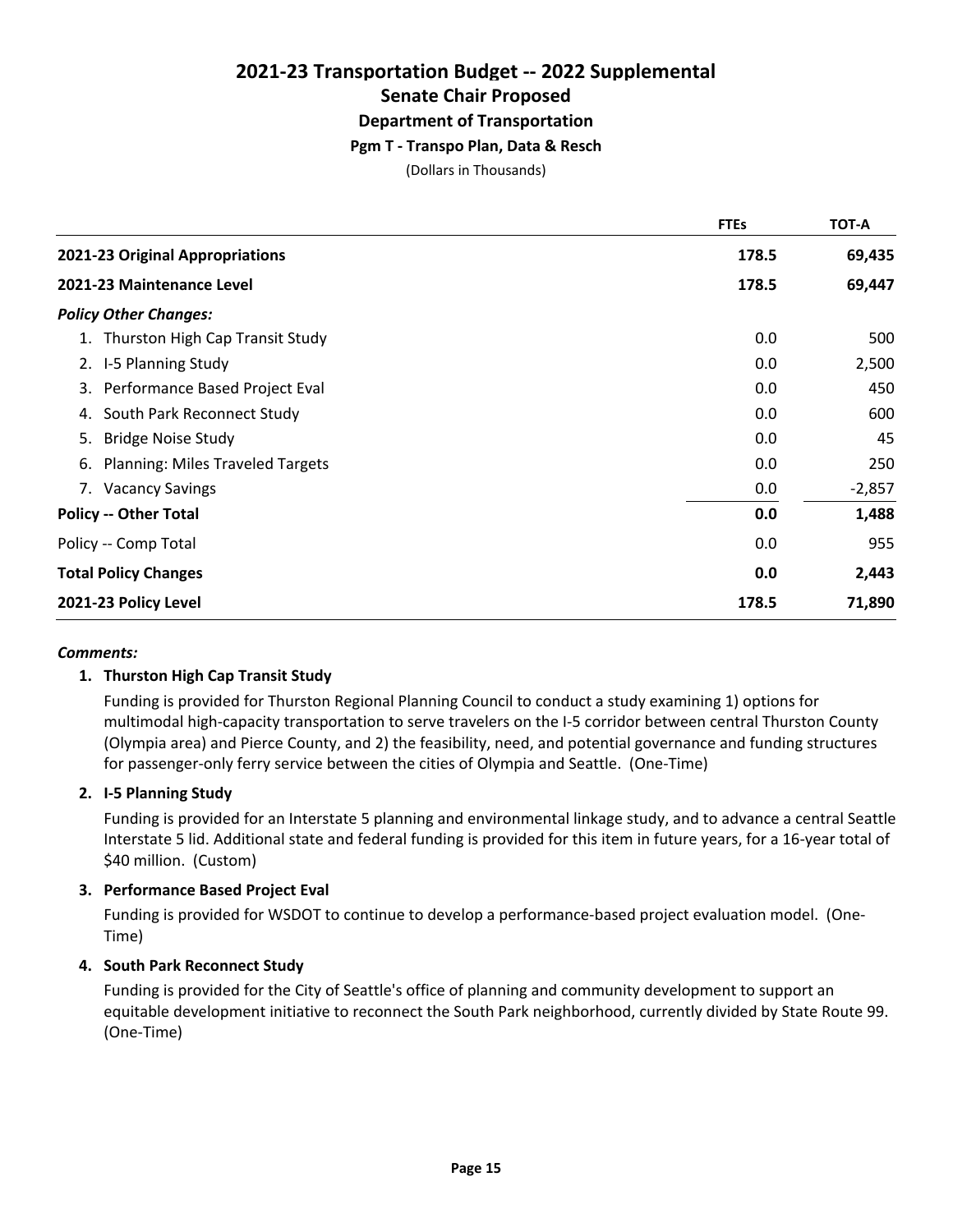# **Pgm T - Transpo Plan, Data & Resch**

(Dollars in Thousands)

#### **5. Bridge Noise Study**

Expenditure authority is adjusted for unspent funds from the 2019-21 biennium to be used in the 2021-23 biennium to complete the State Route 520 noise study. (One-Time)

#### **6. Planning: Miles Traveled Targets**

Funding is provided to develop vehicle miles traveled targets in cooperation with the Department of Commerce. (One-Time)

#### **7. Vacancy Savings**

Funding is adjusted based on projected levels of staff vacancies. The savings are offset by contingency funding for additional costs for contracted services, overtime, and other costs associated with maintaining operational capacity and project delivery schedules. By January 1, 2023, the Washington State Department of Transportation will provide a report on the actual expenditures from this contingency funding. WSDOT will improve their staffing reporting information provided to the Legislature and Office of Financial Management. Based on this improved reporting information, actual staffing will be monitored and funding may be adjusted in the 2023 supplemental budget if authorized staffing levels are achieved. (One-Time)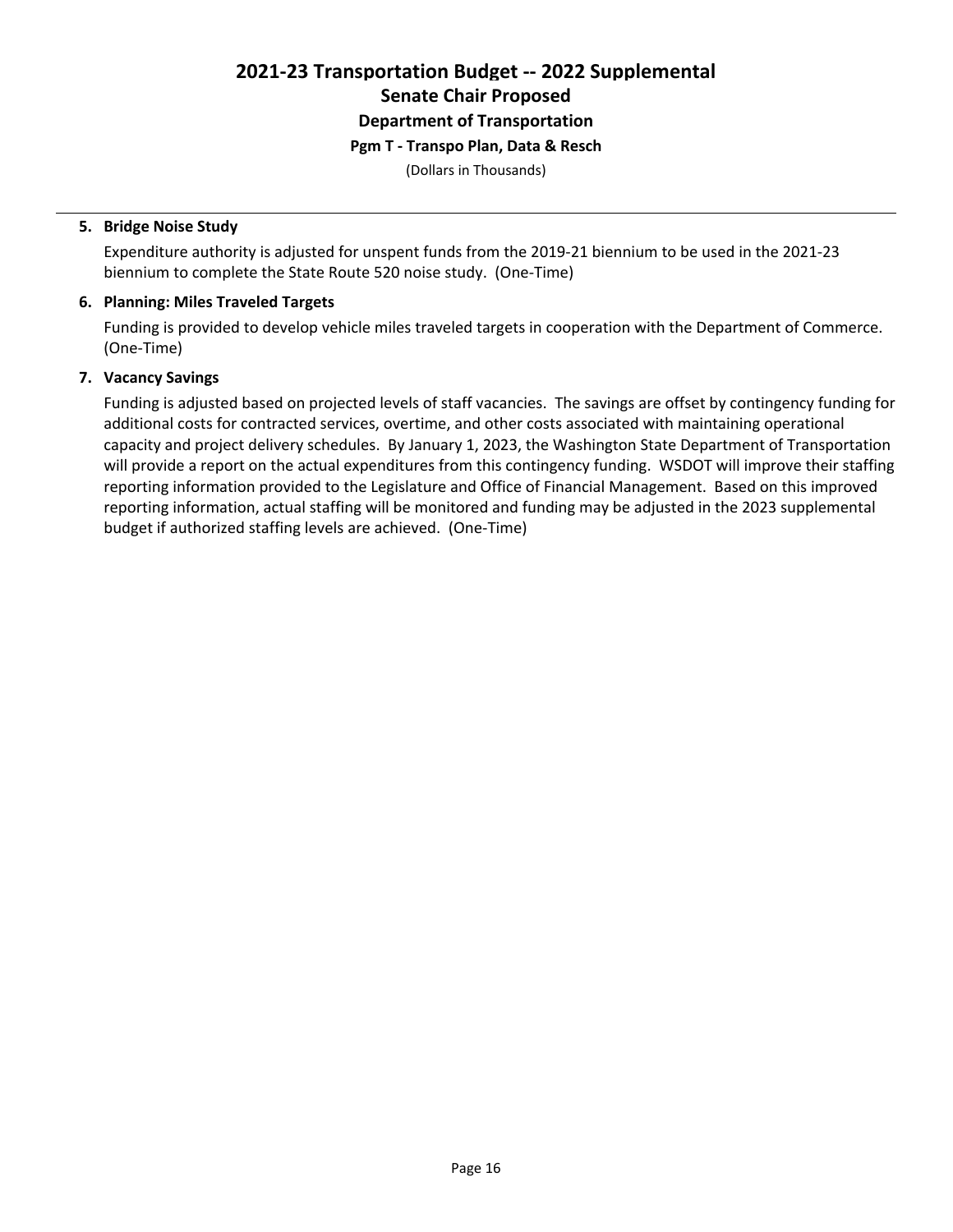# **2021-23 Transportation Budget -- 2022 Supplemental Senate Chair Proposed Department of Transportation Pgm U - Charges from Other Agys**

(Dollars in Thousands)

|                                   | <b>FTEs</b> | <b>TOT-A</b> |
|-----------------------------------|-------------|--------------|
| 2021-23 Original Appropriations   | 0.0         | 104,812      |
| 2021-23 Maintenance Level         | 0.0         | 105,068      |
| <b>Policy Other Changes:</b>      |             |              |
| 1. OMWBE Certifications & Support | 0.0         | 2,000        |
| <b>Policy -- Other Total</b>      | 0.0         | 2,000        |
| <b>Total Policy Changes</b>       | 0.0         | 2,000        |
| 2021-23 Policy Level              | 0.0         | 107,068      |

#### *Comments:*

#### **1. OMWBE Certifications & Support**

Funding is provided for increasing the number of certified women and minority-owned contractors in the transportation sector and for supporting these contractors to successfully compete and earn more transportation contracting opportunities. These activities include: (1) outreach to women and minority business communities and individuals; (2) technical assistance as needed in areas such as financing, accounting, contracting, procurement and resolution of disputes and grievances; (3) language access programs for those with limited English proficiency; and (4) other programs that aim to increase the number of women and minority contractors that are successful in obtaining contracts in the transportation sector either directly with state agencies, with local jurisdictions, or as sub-contractors for prime contractors. (Custom)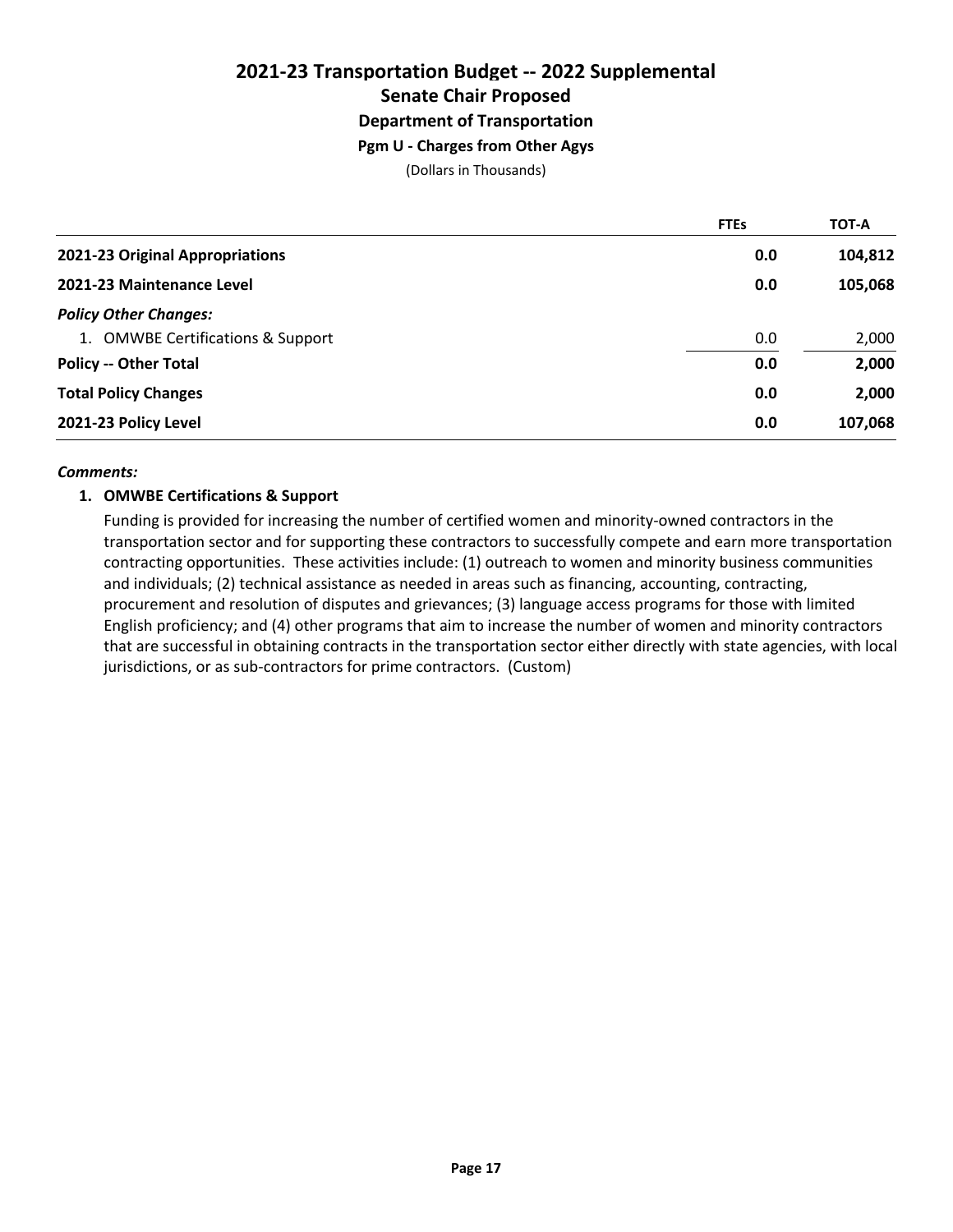# **2021-23 Transportation Budget -- 2022 Supplemental Senate Chair Proposed Department of Transportation Pgm V - Public Transportation**

(Dollars in Thousands)

|                                 | <b>FTEs</b> | <b>TOT-A</b> |
|---------------------------------|-------------|--------------|
| 2021-23 Original Appropriations | 24.7        | 273,254      |
| 2021-23 Maintenance Level       | 24.7        | 286,287      |
| <b>Policy Other Changes:</b>    |             |              |
| 1. CCA Staffing and Capacity    | 2.5         | 620          |
| <b>Policy -- Other Total</b>    | 2.5         | 620          |
| Policy -- Comp Total            | 0.0         | 250          |
| <b>Total Policy Changes</b>     | 2.5         | 870          |
| 2021-23 Policy Level            | 27.2        | 287,157      |

#### *Comments:*

#### **1. CCA Staffing and Capacity**

Funds are provided to increase staffing and program capabilities to scale new and expanded programs related to the Climate Commitment Act (CCA). (Ongoing)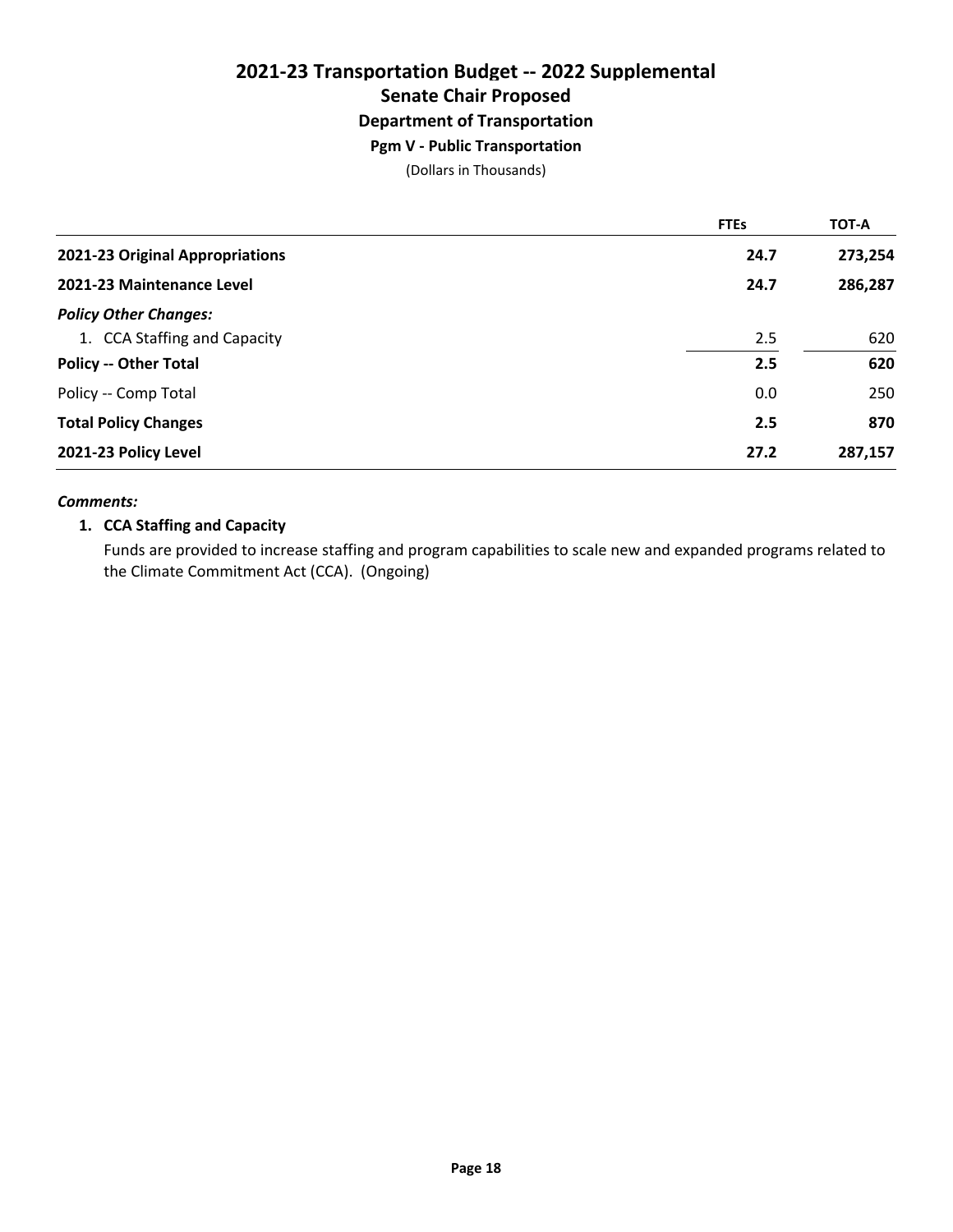**Pgm W - WA State Ferries-Cap**

(Dollars in Thousands)

|                                     | <b>FTEs</b> | TOT-A      |
|-------------------------------------|-------------|------------|
| 2021-23 Original Appropriations     | 164.0       | 504,762    |
| 2021-23 Maintenance Level           | 164.0       | 596,602    |
| <b>Policy Other Changes:</b>        |             |            |
| 1. Capital Projects                 | 0.0         | $-101,420$ |
| 2. Automated Dispatch System        | 0.0         | 4,000      |
| 3. Ferry Vessel Procurement         | 0.0         | 3,500      |
| <b>NL Vessel Construction</b><br>4. | 0.0         | 14,623     |
| 5. NL Ferry Preservation            | 0.0         | 10,000     |
| 6. Terminal Electrification         | 0.0         | 8,200      |
| <b>Policy -- Other Total</b>        | 0.0         | $-61,097$  |
| <b>Total Policy Changes</b>         | 0.0         | $-61,097$  |
| 2021-23 Policy Level                | 164.0       | 535,505    |

#### *Comments:*

#### **1. Capital Projects**

Funding is provided for ferry system capital projects. (One-Time)

#### **2. Automated Dispatch System**

Funding is provided for Washington State Ferries to implement an automated dispatch system to more efficiently call in employees to cover shifts. (Ongoing)

#### **3. Ferry Vessel Procurement**

WSDOT will initiate the design-build process of four new vessels. Pre-design will also include terminal electrification. (One-Time)

#### **4. NL Vessel Construction**

Funding is provided for construction of new hybrid electric vessels. (Custom)

#### **5. NL Ferry Preservation**

Funding is provided for ferry terminal and vessel preservation. (Custom)

#### **6. Terminal Electrification**

Funding is provided for electrification of terminals and charging infrastructure for hybrid-electric vessels. (Ongoing)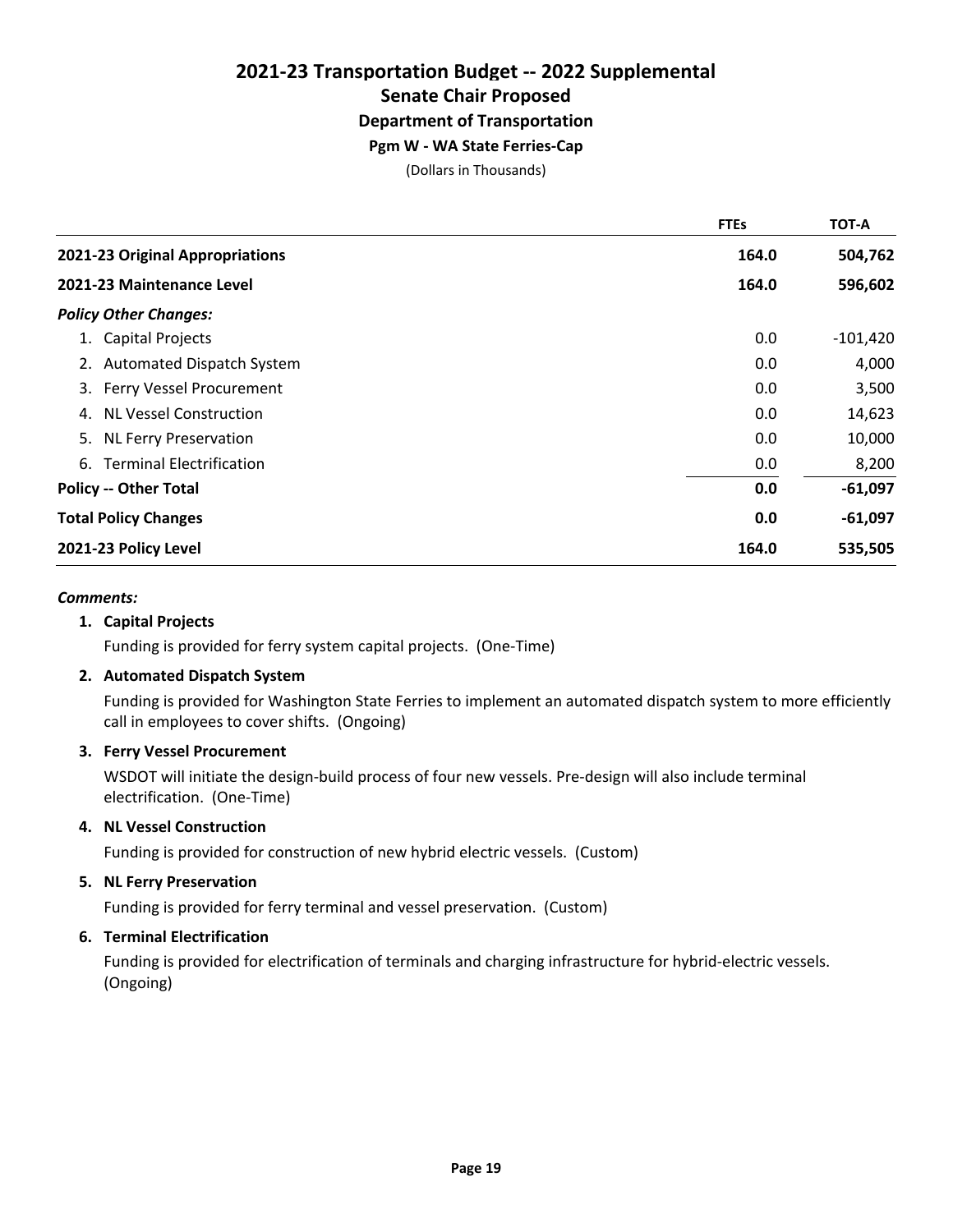### **Pgm X - WA State Ferries-Op**

(Dollars in Thousands)

|     |                                          | <b>FTEs</b> | <b>TOT-A</b> |
|-----|------------------------------------------|-------------|--------------|
|     | 2021-23 Original Appropriations          | 1,758.3     | 540,735      |
|     | 2021-23 Maintenance Level                | 1,758.3     | 561,304      |
|     | <b>Policy Other Changes:</b>             |             |              |
|     | 1. Continuous Hiring                     | 0.0         | 100          |
| 2.  | <b>Enhance Employee Retention</b>        | 0.0         | 7,506        |
| 3.  | <b>External Recruiting</b>               | 0.0         | 200          |
| 4.  | Human Resources Consultant               | 1.0         | 200          |
| 5.  | <b>Increase Training and Development</b> | 0.0         | 660          |
| 6.  | MOU Employee Shift                       | 0.0         | 100          |
| 7.  | Ferry Passenger Demographic Study        | 0.0         | 250          |
| 8.  | Kingston Terminal Traffic Control        | 0.0         | 484          |
| 9.  | Port Captain and Dispatchers             | 1.5         | 354          |
| 10. | <b>Maintain Steel &amp; Electronics</b>  | 4.5         | 1,260        |
| 11. | Marine Insurance Cost Increase           | 0.0         | 702          |
| 12. | Vashon Terminal Base Labor               | 0.0         | 248          |
| 13. | <b>Support Ferries Internships</b>       | 0.0         | 294          |
| 14. | <b>Mukilteo Terminal Operating Costs</b> | 0.0         | 194          |
| 15. | <b>Information Technology Needs</b>      | 0.0         | 125          |
| 16. | <b>Ongoing Labor Costs</b>               | 0.0         | 2,000        |
|     | 17. Training for New Hires               | 2.1         | 1,107        |
|     | <b>Policy -- Other Total</b>             | 9.1         | 15,784       |
|     | Policy -- Comp Total                     | 0.0         | 10,070       |
|     | <b>Total Policy Changes</b>              | 9.1         | 25,854       |
|     | 2021-23 Policy Level                     | 1,767.4     | 587,158      |

#### *Comments:*

#### **1. Continuous Hiring**

Funds are provided for Washington State Ferries to hire new employees on a continuous year-round basis. (Ongoing)

#### **2. Enhance Employee Retention**

Funds are provided to increase employee retention by guaranteeing work schedules and hours for on-call employees. (Ongoing)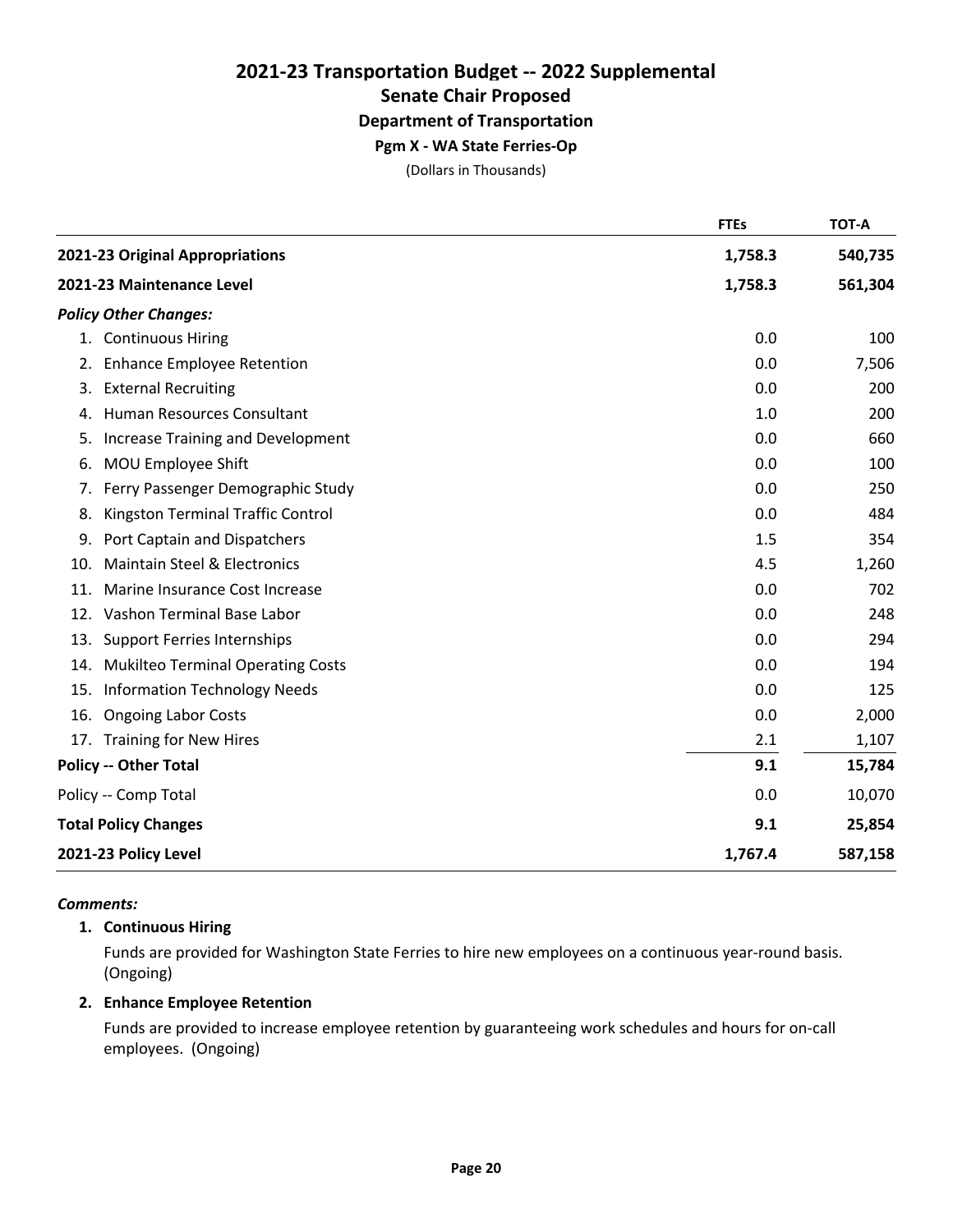### **Pgm X - WA State Ferries-Op**

(Dollars in Thousands)

#### **3. External Recruiting**

Funds are provided to hire an external recruiter for Washington State Ferries to reach out to underrepresented populations for vacant positions. (Ongoing)

#### **4. Human Resources Consultant**

Funding is provided to hire a dedicated human resources consultant to assist new Washington State Ferries employees through the hiring process (Ongoing)

#### **5. Increase Training and Development**

Funding is provided for efforts to create more training and career advancement opportunities for Washington State Ferries employees. (Ongoing)

#### **6. MOU Employee Shift**

Funds are provided to enact provisions of an Memorandum of Understanding with labor partners to allow for engine crews working on inactive vessels to transfer to active vessel experiencing crew shortages. (One-Time)

#### **7. Ferry Passenger Demographic Study**

Funding is provided for Washington State Ferries to conduct a demographics study of ferry passengers. (One-Time)

#### **8. Kingston Terminal Traffic Control**

Funding is provided Washington State Ferries to provide uniformed traffic control services at the Kingston Ferry Terminal as directed by provisions in Substitute Bill 5165. (Ongoing)

#### **9. Port Captain and Dispatchers**

Funds are provided to hire a port captain and two dispatchers to meet an increased workload for operations management. (Ongoing)

#### **10. Maintain Steel & Electronics**

This item funds additional maintenance staff for Washington State Ferries' Eagle Harbor maintenance facility to focus in two critical areas: (1) vessel digital and electronic systems and (2) steel protective systems (paint). (Ongoing)

#### **11. Marine Insurance Cost Increase**

Funding is adjusted for the increase in insurance premiums for the Washington State Ferries. (Ongoing)

#### **12. Vashon Terminal Base Labor**

Funding is provided to restore the base of the Vashon Terminal traffic attendant labor hours (One-Time)

#### **13. Support Ferries Internships**

Funding is provided to Washington State Ferries to compensate ten deck and ten engine interns. (Ongoing)

#### **14. Mukilteo Terminal Operating Costs**

This item funds the increased costs of operation and maintenance of the Mukilteo Ferry terminal. (Ongoing)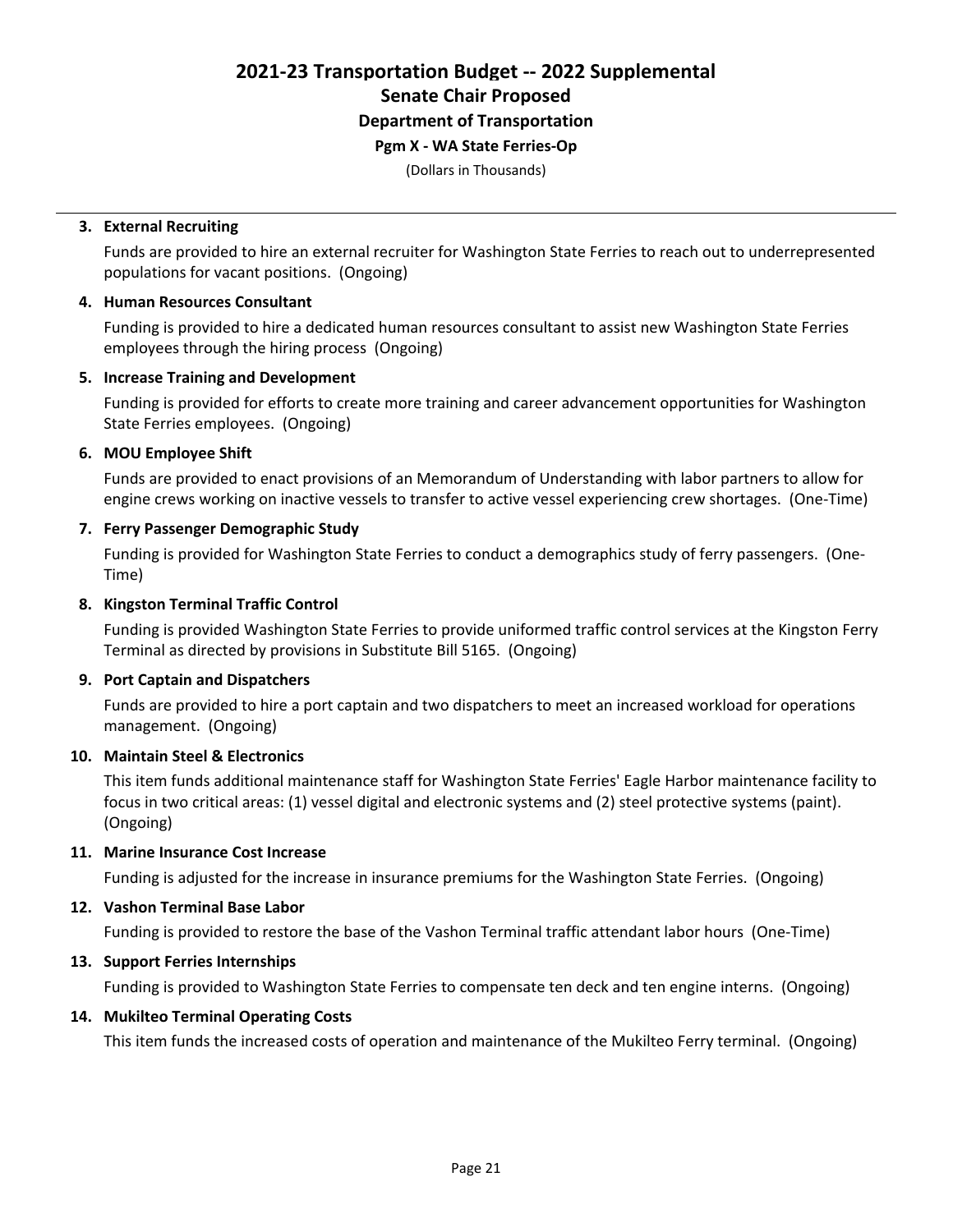#### **Pgm X - WA State Ferries-Op**

(Dollars in Thousands)

#### **15. Information Technology Needs**

Funding is provided to address the ORCA Next Gen project. (One-Time)

#### **16. Ongoing Labor Costs**

Funds are provided to meet the minimum level of labor costs to meet the service levels expected by the Legislature. (Custom)

#### **17. Training for New Hires**

Funds are provided for Washington State Ferries to meet the annual resource needs for new hire training and vessel familiarization. (Custom)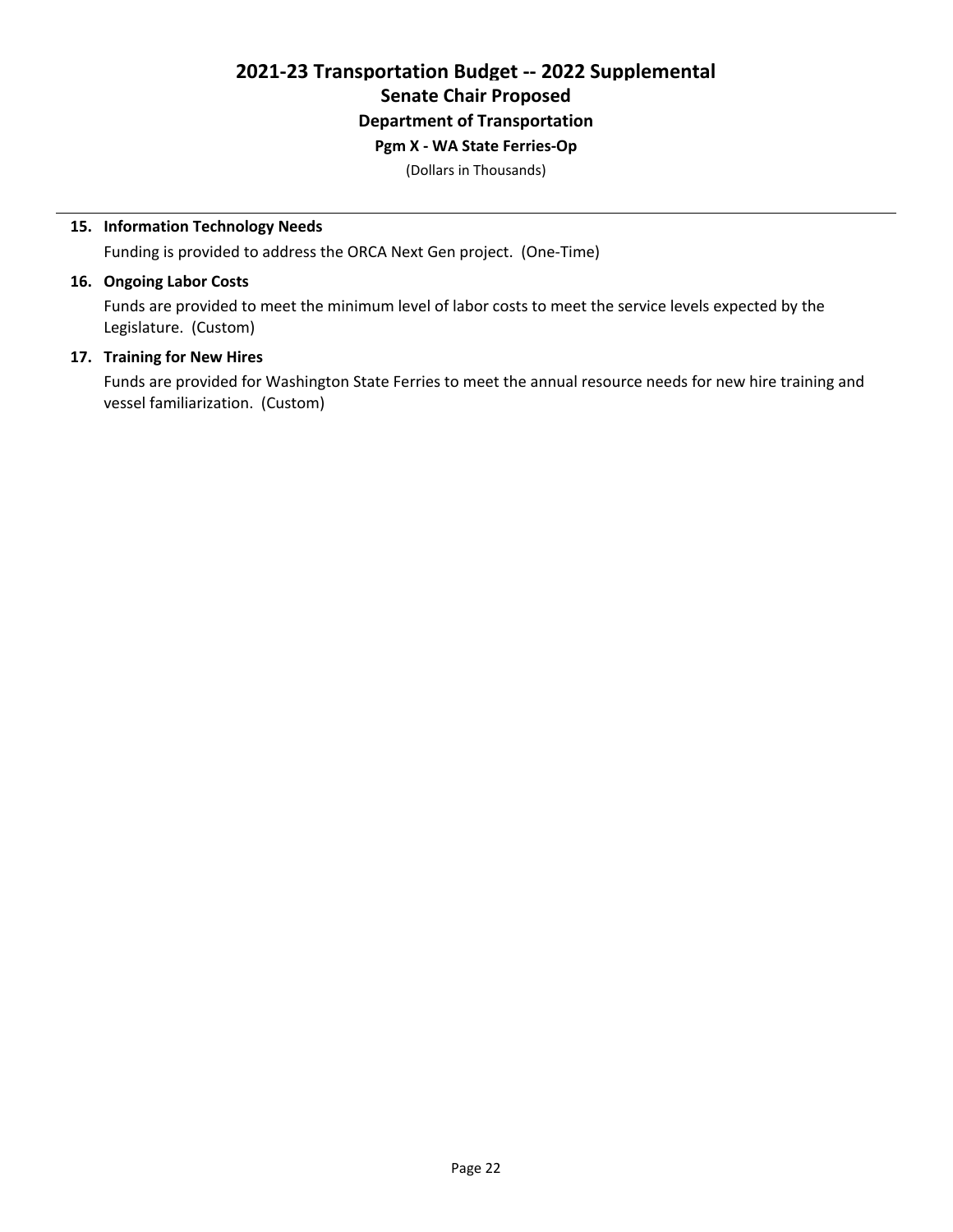#### **Pgm Y - Rail - Op**

(Dollars in Thousands)

|                                 | <b>FTEs</b> | <b>TOT-A</b> |
|---------------------------------|-------------|--------------|
| 2021-23 Original Appropriations | 15.0        | 81,250       |
| 2021-23 Maintenance Level       | 15.0        | 81,249       |
| <b>Policy Other Changes:</b>    |             |              |
| 1. Amtrak Credit                | 0.0         | $-16,500$    |
| 2. Ultra High Speed Rail        | 0.0         | 4,000        |
| <b>Policy -- Other Total</b>    | 0.0         | $-12,500$    |
| Policy -- Comp Total            | 0.0         | 141          |
| <b>Total Policy Changes</b>     | 0.0         | $-12,359$    |
| 2021-23 Policy Level            | 15.0        | 68,890       |

#### *Comments:*

#### **1. Amtrak Credit**

Expenditure authority is reduced to reflect Amtrak's application of CRSSA and ARPA credits. (One-Time)

#### **2. Ultra High Speed Rail**

Funds are provided for coordination and planning of the ultra-high-speed rail corridor between British Columbia, Washington and Oregon. (One-Time)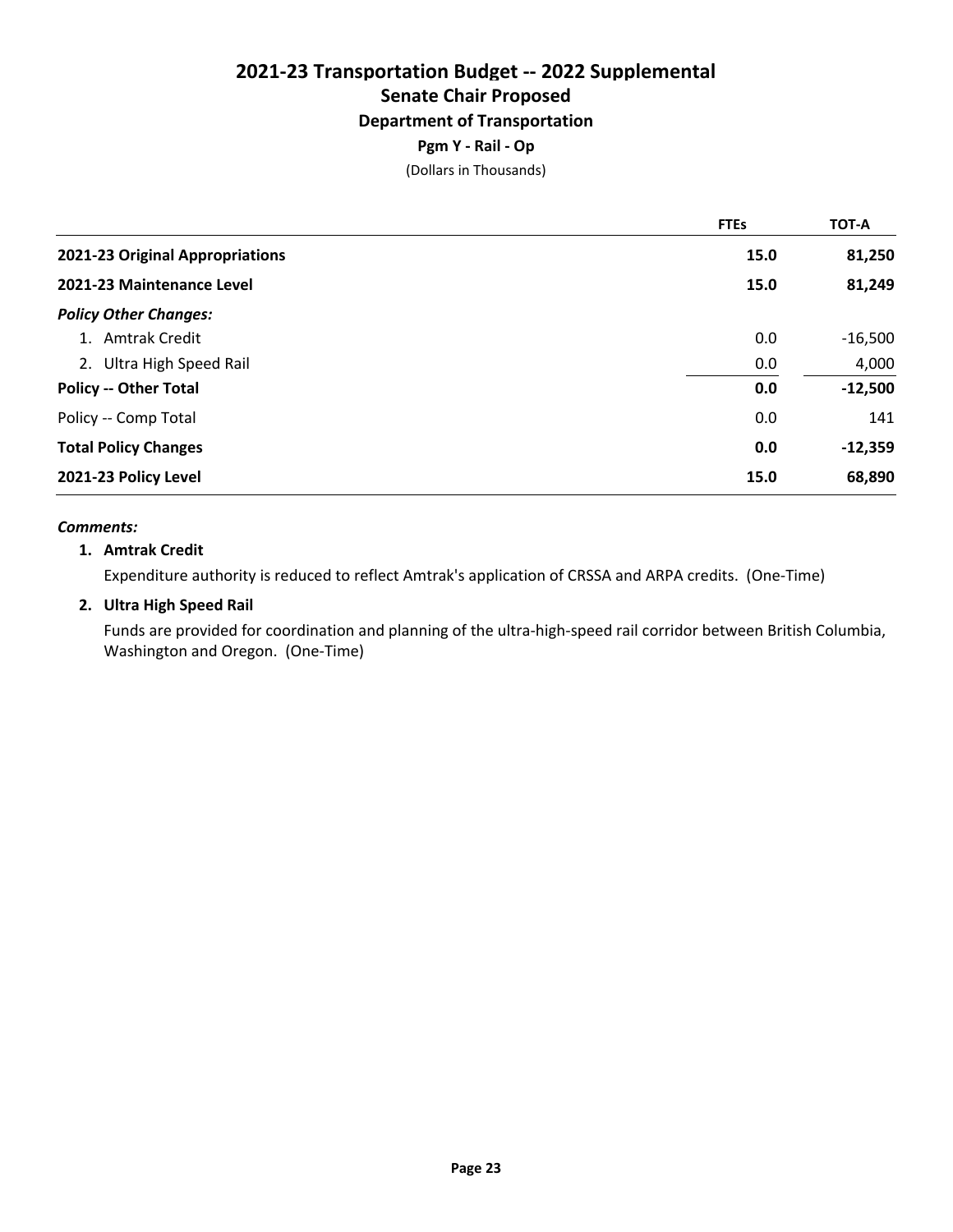#### **Pgm Y - Rail - Cap**

(Dollars in Thousands)

|                                 | <b>FTEs</b> | <b>TOT-A</b> |
|---------------------------------|-------------|--------------|
| 2021-23 Original Appropriations | 12.0        | 129,718      |
| 2021-23 Maintenance Level       | 12.0        | 179,463      |
| <b>Policy Other Changes:</b>    |             |              |
| 1. Capital Projects             | 0.0         | $-41,061$    |
| 2. NL PCC Rehab                 | 0.0         | 8,500        |
| <b>Policy -- Other Total</b>    | 0.0         | $-32,561$    |
| <b>Total Policy Changes</b>     | 0.0         | $-32,561$    |
| 2021-23 Policy Level            | 12.0        | 146,902      |

#### *Comments:*

#### **1. Capital Projects**

Funding is provided for rail system capital projects. (One-Time)

#### **2. NL PCC Rehab**

Funding is provided for the rehabilitation of the Palouse River Coulee City short line rail line. (Custom)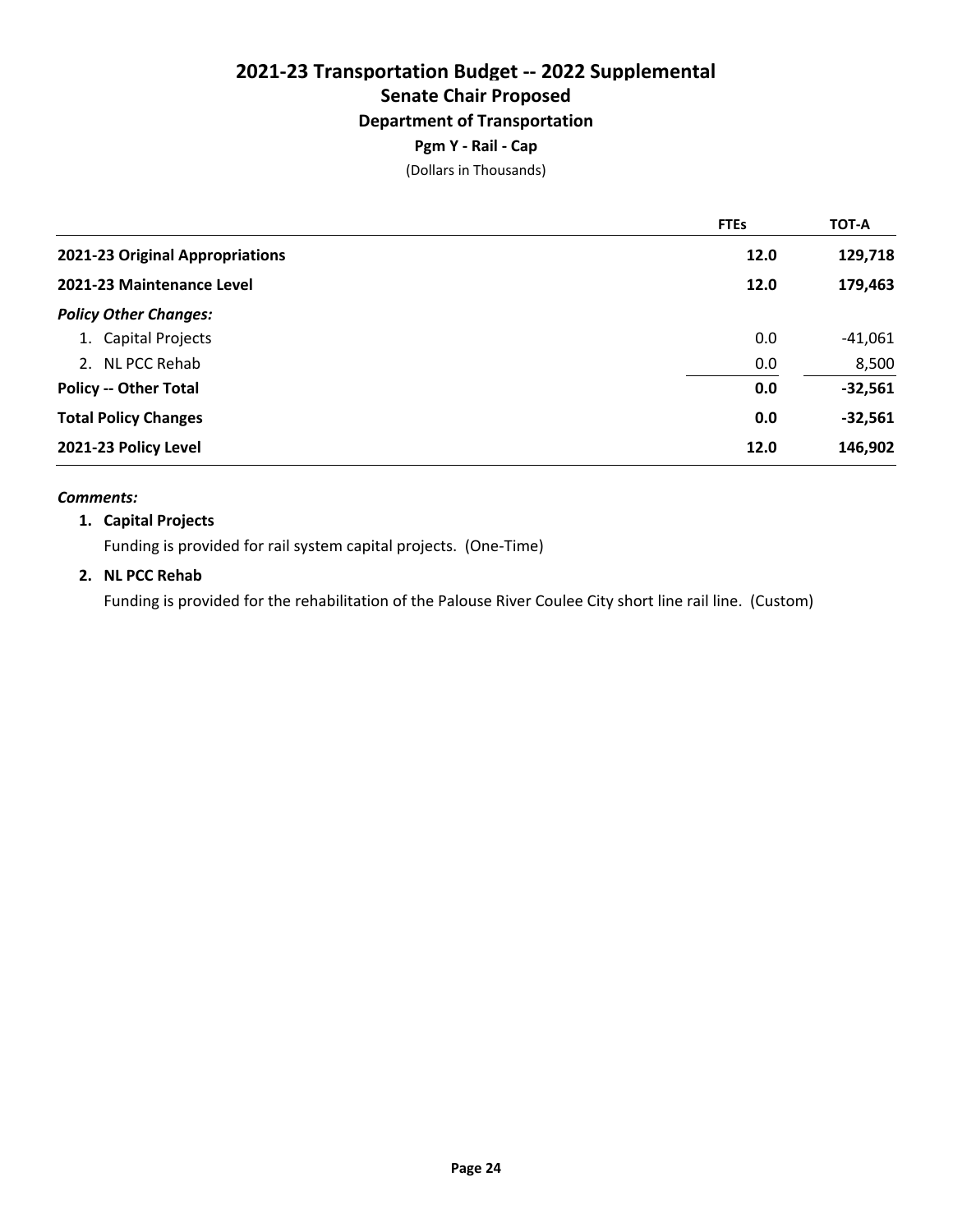#### **Pgm Z - Local Programs-Op**

(Dollars in Thousands)

|                                 | <b>FTEs</b> | TOT-A  |
|---------------------------------|-------------|--------|
| 2021-23 Original Appropriations | 43.7        | 15,421 |
| 2021-23 Maintenance Level       | 43.7        | 15,412 |
| <b>Policy Other Changes:</b>    |             |        |
| 1. CCA Staff and Capacity       | 1.0         | 250    |
| 2. Wahkiakum County Ferry       | 0.0         | 390    |
| <b>Policy -- Other Total</b>    | 1.0         | 640    |
| Policy -- Comp Total            | 0.0         | 258    |
| <b>Total Policy Changes</b>     | 1.0         | 898    |
| 2021-23 Policy Level            | 44.7        | 16,310 |

#### *Comments:*

#### **1. CCA Staff and Capacity**

This funding will increase staffing and program capabilities to scale new and expanded programs related to the Climate Commitment Act (CCA). (Ongoing)

#### **2. Wahkiakum County Ferry**

Funds are provided to support the continued operation of the Puget Island-Westport ferry (Wahkiakum ferry) across the Columbia River. (Ongoing)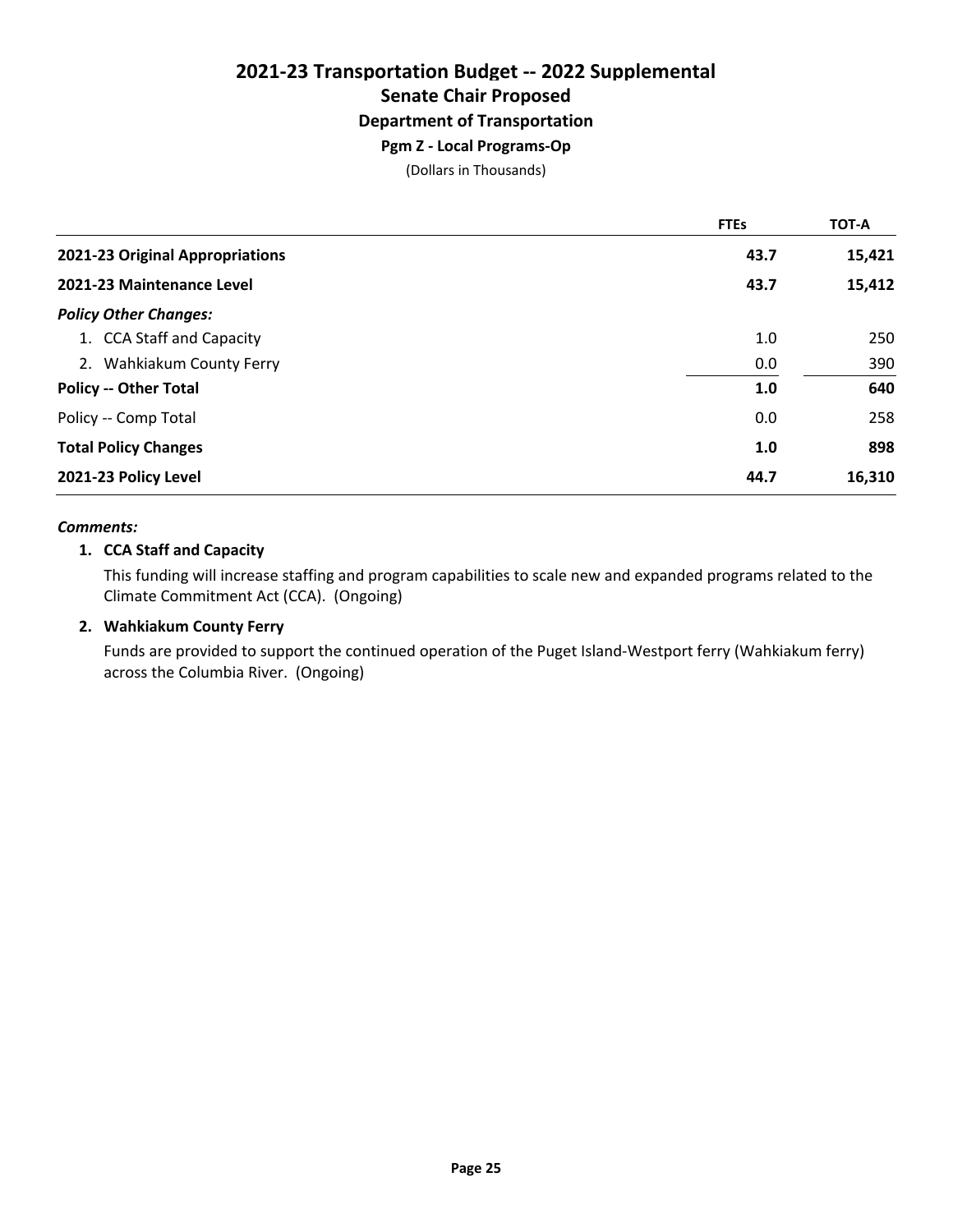#### **Pgm Z - Local Programs-Cap**

(Dollars in Thousands)

|                                      | <b>FTEs</b> | <b>TOT-A</b> |
|--------------------------------------|-------------|--------------|
| 2021-23 Original Appropriations      | 0.0         | 271,465      |
| 2021-23 Maintenance Level            | 0.0         | 393,038      |
| <b>Policy Other Changes:</b>         |             |              |
| 1. Capital Projects                  | 0.0         | $-10,135$    |
| 2. Zero Emission Truck Collaborative | 0.0         | 400          |
| 3. NL Local Projects                 | 0.0         | 129,900      |
| <b>Policy -- Other Total</b>         | 0.0         | 120,165      |
| <b>Total Policy Changes</b>          | 0.0         | 120,165      |
| 2021-23 Policy Level                 | 0.0         | 513,203      |

#### *Comments:*

#### **1. Capital Projects**

Funding is provided for local programs capital projects. (One-Time)

#### **2. Zero Emission Truck Collaborative**

Funding is provided for The Northwest Seaport Alliance to lead the creation and coordination of a multistakeholder Zero Emission Truck Collaborative (One-Time)

#### **3. NL Local Projects**

Funds are provided for local programs in the Move Ahead WA project list. (Custom)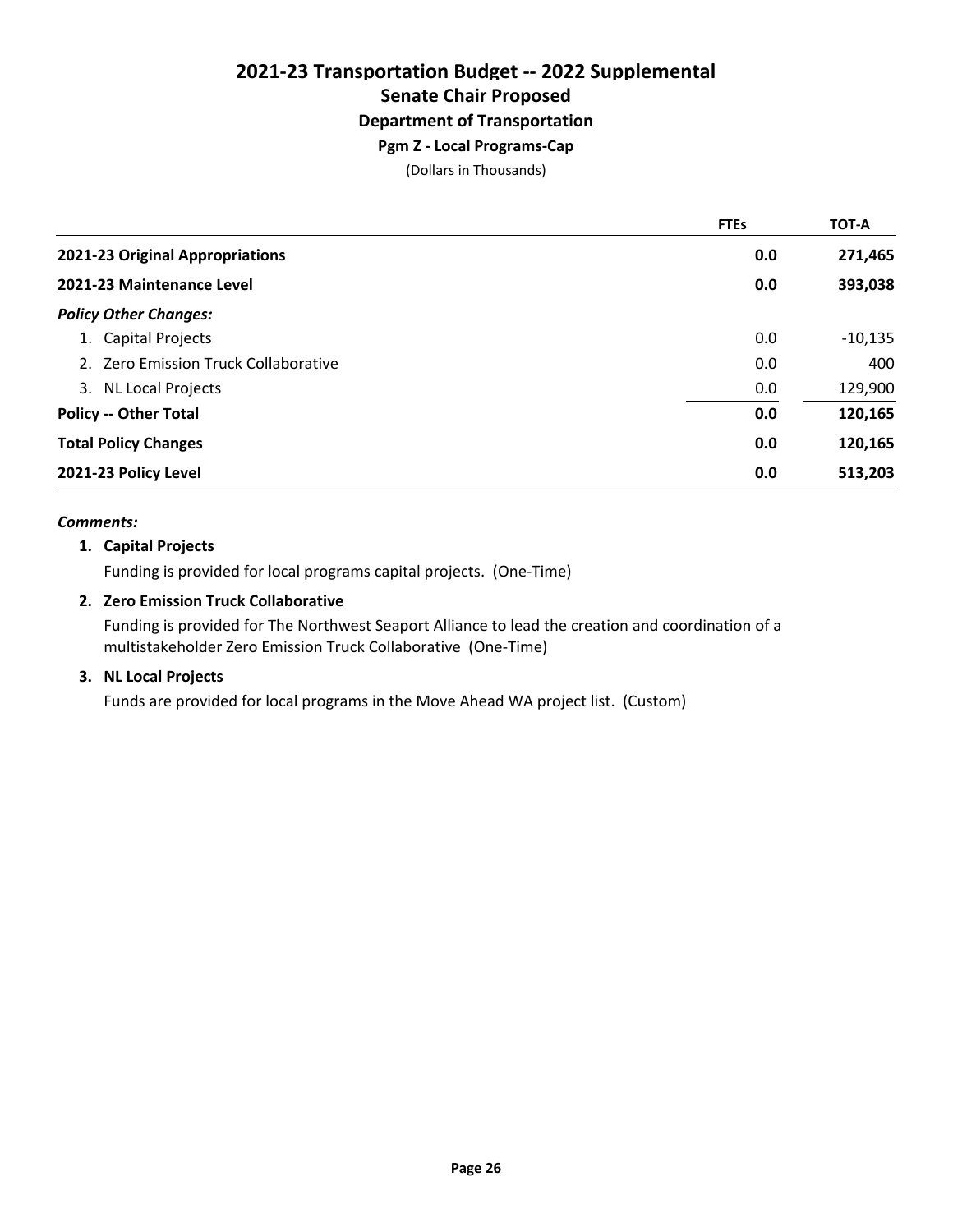# **2021-23 Transportation Budget -- 2022 Supplemental Senate Chair Proposed Washington State Patrol**

#### **Capital**

(Dollars in Thousands)

|                                       | <b>FTEs</b> | TOT-A |
|---------------------------------------|-------------|-------|
| 2021-23 Original Appropriations       | 0.0         | 4,196 |
| 2021-23 Maintenance Level             | 0.0         | 4,196 |
| <b>Policy Other Changes:</b>          |             |       |
| 1. Water and Fire Suppression Systems | 0.0         | 607   |
| <b>Policy -- Other Total</b>          | 0.0         | 607   |
| <b>Total Policy Changes</b>           | 0.0         | 607   |
| 2021-23 Policy Level                  | 0.0         | 4,803 |

#### *Comments:*

#### **1. Water and Fire Suppression Systems**

Additional funding is provided to connect the Marysville office water supply system to a new area water connection. (One-Time)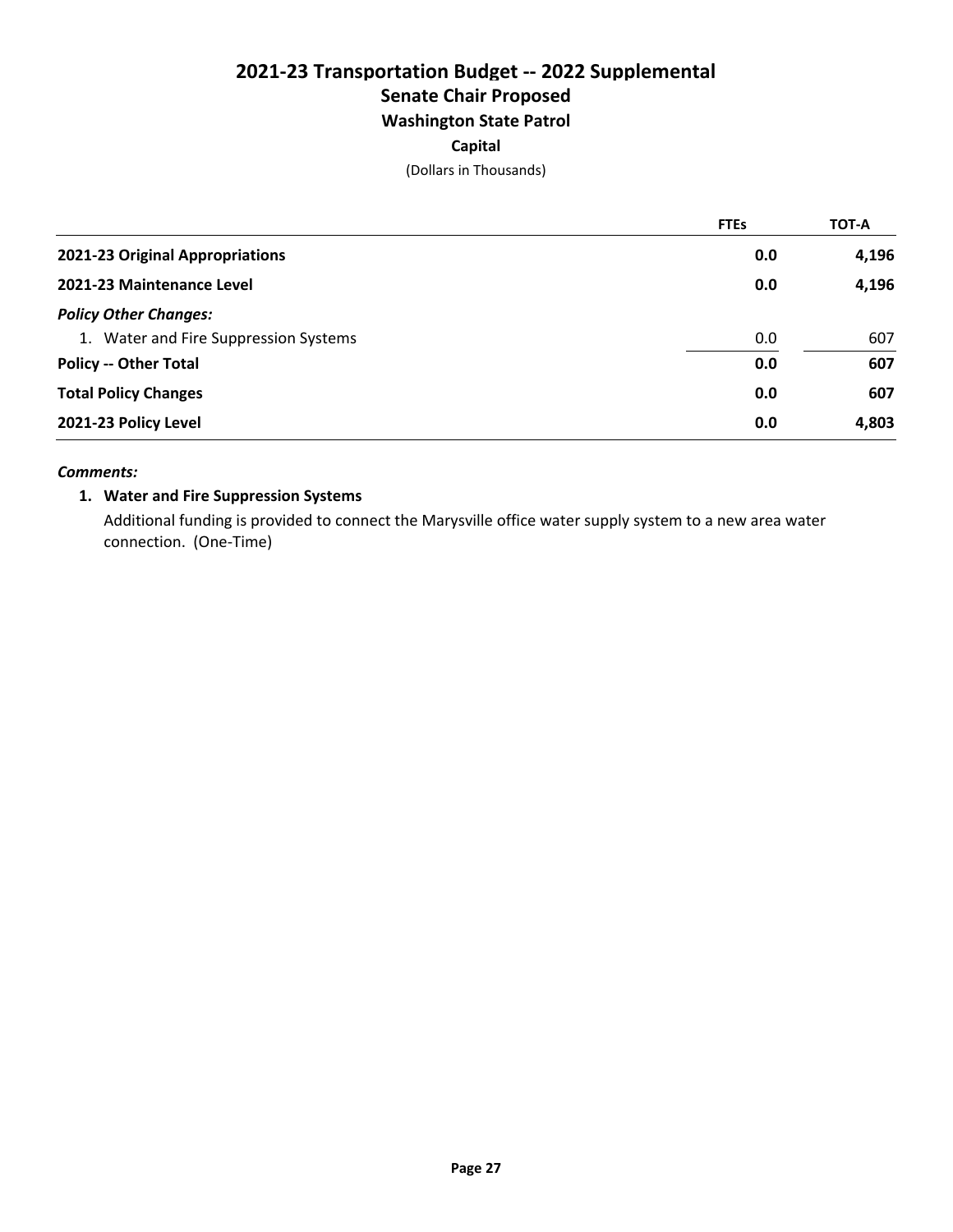# **2021-23 Transportation Budget -- 2022 Supplemental Senate Chair Proposed Washington State Patrol**

#### **Operating**

(Dollars in Thousands)

|                                               | <b>FTEs</b> | <b>TOT-A</b> |
|-----------------------------------------------|-------------|--------------|
| 2021-23 Original Appropriations               | 1,925.0     | 545,909      |
| 2021-23 Maintenance Level                     | 1,919.1     | 548,610      |
| <b>Policy Other Changes:</b>                  |             |              |
| 1. DEI Program                                | 0.0         | 1,000        |
| <b>Toxicology Laboratory</b><br>2.            | 3.5         | 382          |
| <b>Impaired Driving Section Costs</b><br>3.   | 0.0         | 124          |
| <b>Anticipated Trooper Vacancies</b><br>4.    | 0.0         | $-20,579$    |
| Non-Field Force Vacancies<br>5.               | 0.0         | $-16,378$    |
| Radio Replacement Delay<br>6.                 | 0.0         | $-1,566$     |
| <b>Toxicology Lab Improvement Costs</b><br>7. | 0.0         | 793          |
| <b>Contingency Funding</b><br>8.              | 0.0         | 14,788       |
| 9. Reverse Target Zero Teams Funding          | 0.0         | 0            |
| <b>Policy -- Other Total</b>                  | 3.5         | $-21,436$    |
| Policy -- Comp Total                          | 0.0         | 19,629       |
| <b>Total Policy Changes</b>                   | 3.5         | $-1,807$     |
| 2021-23 Policy Level                          | 1,922.6     | 546,803      |

#### *Comments:*

#### **1. DEI Program**

Funding is provided for additional diversity, equity and inclusion (DEI) efforts, including contracting for external psychological examinations and additional independent oversight. (Custom)

#### **2. Toxicology Laboratory**

Funding is provided for complete staffing of the new Federal Way toxicology lab to address the testing backlog and improve lab capacity. (Custom)

#### **3. Impaired Driving Section Costs**

Funding is provided for ongoing maintenance and supplies for Draeger breath test instruments. (Ongoing)

#### **4. Anticipated Trooper Vacancies**

Funding is adjusted based on updated information on actual and projected vacancies in trooper positions. The increased number of vacancies is primarily related to higher than anticipated attrition. Actual vacancy rates will be monitored, and adjustments will be made in the future. (One-Time)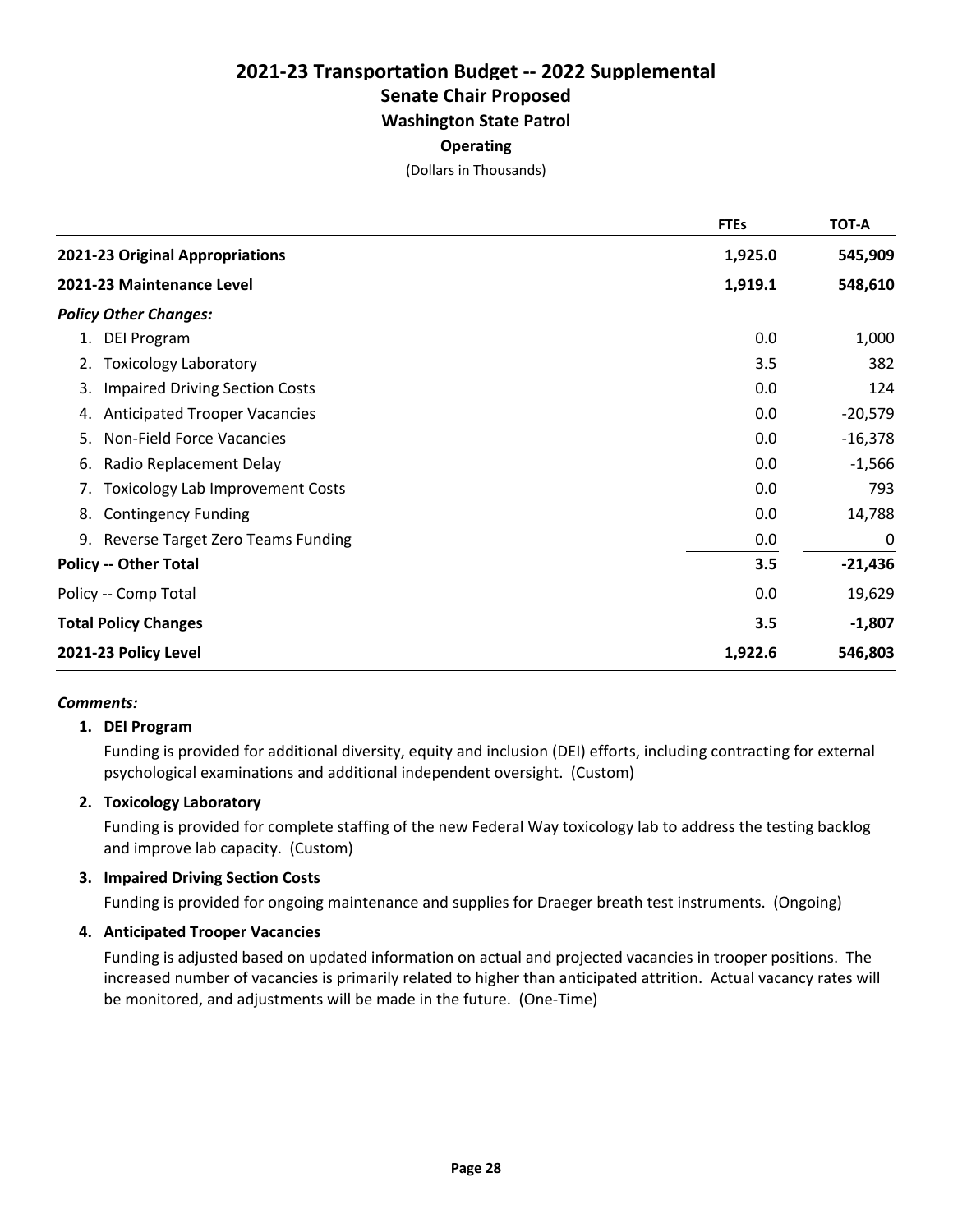# **2021-23 Transportation Budget -- 2022 Supplemental Senate Chair Proposed Washington State Patrol**

#### **Operating**

(Dollars in Thousands)

#### **5. Non-Field Force Vacancies**

Savings are recognized to reflect actual and updated projected staff vacancies in the non-field force areas of WSP's budget. Attrition has been higher than anticipated in the original 2021-23 budget. Actual vacancy rates will be monitored, and adjustments will be made in the future. (One-Time)

#### **6. Radio Replacement Delay**

In the original 2021-23 budget, WSP received approximately \$8 million for various activities and improvements related to their Land Mobile Radio system. This included the replacement of mobile radios installed into vehicles and portable radios that are hand carried or attached to the uniform. Due to staffing and other issues, WSP is deferring the vehicle mobile radio replacement and will request these funds in the next biennium. Funding is lowered to reflect this change. (One-Time)

#### **7. Toxicology Lab Improvement Costs**

Funding is provided for the tenant improvements and higher than expected equipment cost for the new toxicology lab in Federal Way. (One-Time)

#### **8. Contingency Funding**

Funding is provided for WSP to have contingency funding available to address emergent issues related to mitigating negative impacts of the high level of commissioned and non-commissioned vacancies. Examples of the potential uses of the funding include: (1) operating a mini-academy and training opportunities for lateral transfers from other agencies; (2) increased overtime, travel, and other related costs; (3) increased contracting to maintain adequate service levels; and (4) unanticipated facility and equipment needs. (One-Time)

#### **9. Reverse Target Zero Teams Funding**

Funds are shifted from the Ignition Interlock Account to the State Patrol Highway Account for Target Zero teams. (Custom)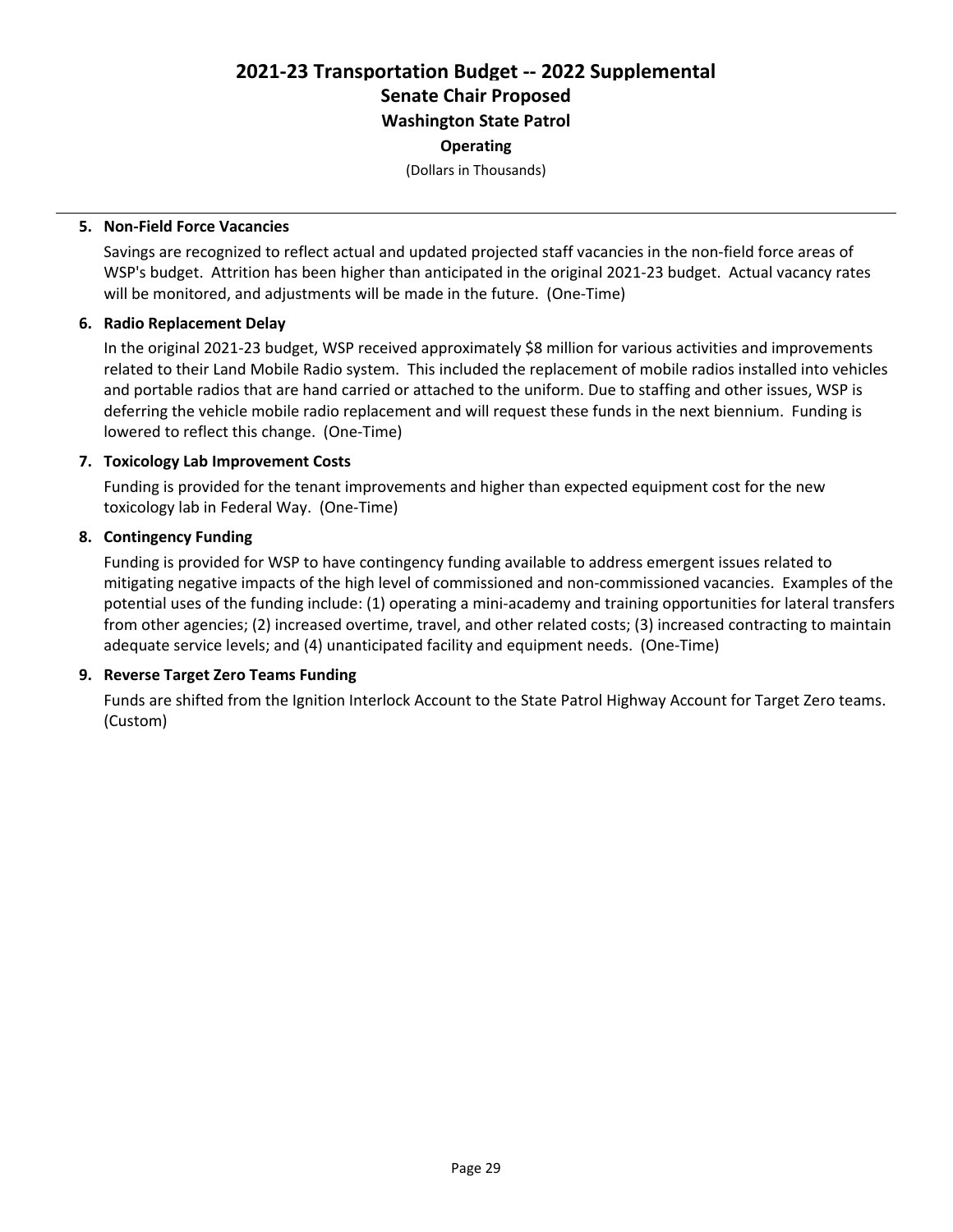# **Department of Licensing**

(Dollars in Thousands)

|     |                                           | <b>FTEs</b> | <b>TOT-A</b>     |
|-----|-------------------------------------------|-------------|------------------|
|     | 2021-23 Original Appropriations           | 1,214.0     | 374,521          |
|     | 2021-23 Maintenance Level                 | 1,214.0     | 371,518          |
|     | <b>Policy Other Changes:</b>              |             |                  |
|     | 1. Accessibility Coordinator              | 0.0         | 150              |
| 2.  | <b>CDL Medical Certificates</b>           | 2.4         | 405              |
| 3.  | Electric Motorcycle Fee                   | 0.0         | 33               |
| 4.  | <b>Fuel Tax Compliance Grant</b>          | 0.0         | 250              |
| 5.  | <b>Commercial Driver Disqualification</b> | 0.0         | 113              |
| 6.  | <b>Implementation Costs</b>               | 0.0         | 1,000            |
| 7.  | <b>Impaired Driving</b>                   | 0.0         | 268              |
| 8.  | Patches Pal Special License Plate         | 0.0         | 18               |
| 9.  | Legislation Implementation Costs          | 0.5         | 206              |
| 10. | <b>License Suspension Changes</b>         | 2.7         | $-444$           |
| 11. | State Leadership Board                    | 0.0         | 28               |
| 12. | Driver's License Assistance               | 0.0         | 350              |
| 13. | Homeless and Foster Youth IDs             | 0.0         | 691              |
| 14. | Implementation of Pierce v. DOL           | 1.4         | 434              |
| 15. | <b>Vacancy Related Savings</b>            | 0.0         | $-14,447$        |
| 16. | Records & Disclosure Resources            | 3.1         | 727              |
|     | 17. Alt Funding for Pandemic Response     | 0.0         | $\mathbf 0$      |
| 18. | Slow Down Move Over                       | 0.0         | 251              |
|     | 19. Commercial Driver Shortage            | 0.0         | 100              |
|     | 20. Sound Transit Funding Swap            | 0.0         | $\boldsymbol{0}$ |
|     | <b>Policy -- Other Total</b>              | 10.0        | $-9,867$         |
|     | Policy -- Comp Total                      | 0.0         | 7,292            |
|     | <b>Total Policy Changes</b>               | 10.0        | $-2,575$         |
|     | 2021-23 Policy Level                      | 1,224.0     | 368,943          |

#### *Comments:*

#### **1. Accessibility Coordinator**

Funding is provided for the establishment of a dedicated coordinator position to improve the accessibility to the department's facilities and on-line services for disabled customers and staff. (Custom)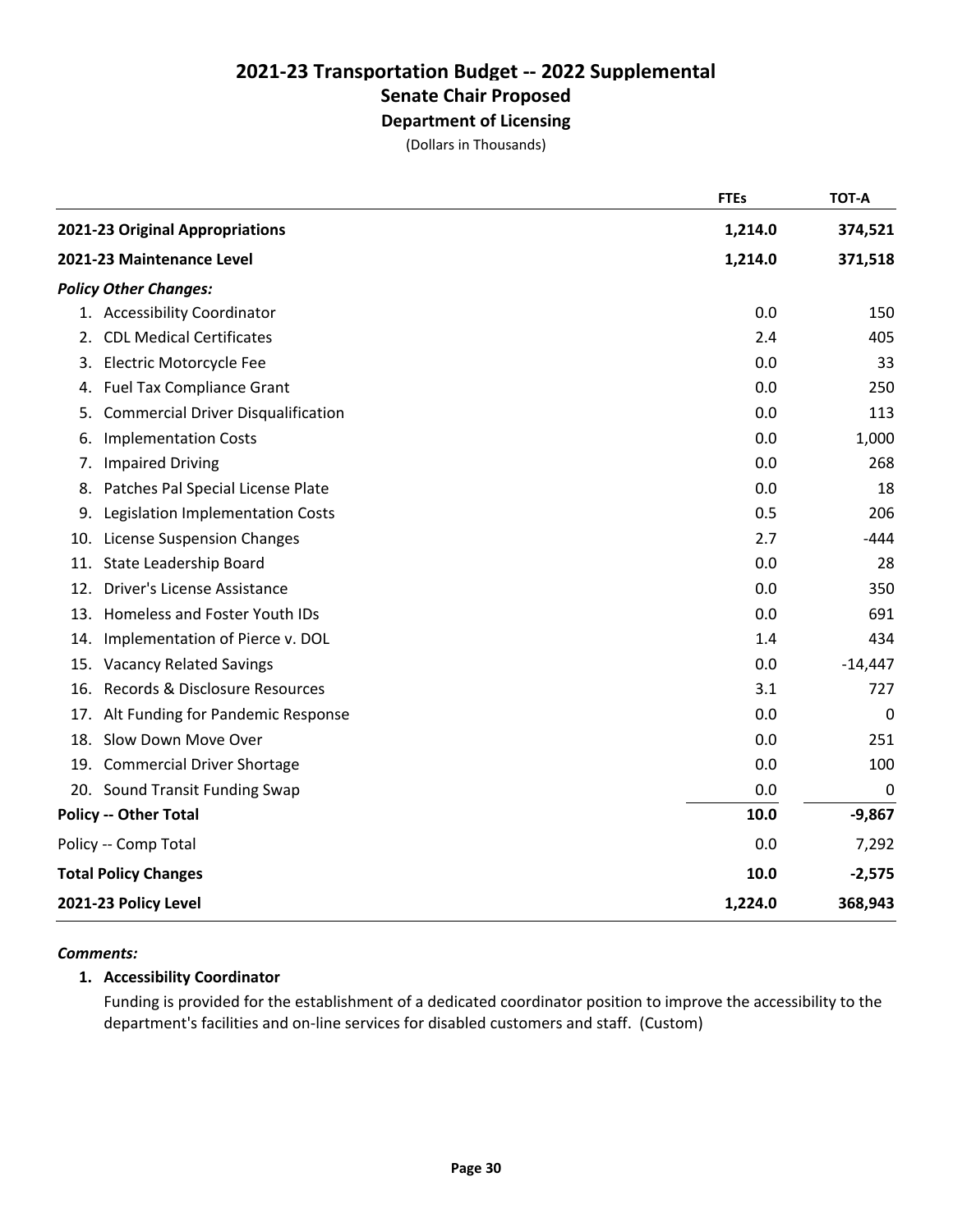### **Department of Licensing**

(Dollars in Thousands)

#### **2. CDL Medical Certificates**

Funding is provided for staffing increases to process medical certificates for commercial motor vehicle operators to be in compliance with federal regulations. (Custom)

#### **3. Electric Motorcycle Fee**

Funding is provided for the implementation of 2SSB 5085 (electric motorcycles) which lowers fees for electric motorcycles. (One-Time)

#### **4. Fuel Tax Compliance Grant**

Funding authority is provided for fuel use tax compliance federal grants. (One-Time)

#### **5. Commercial Driver Disqualification**

Funding is provided for the implementation of SSB 5631 (human trafficking disqualification for a commercial driver's license). (One-Time)

#### **6. Implementation Costs**

Funding is provided for estimated implementation costs associated with revenue changes in the Move Ahead WA proposal. (Custom)

#### **7. Impaired Driving**

Funding is provided for the implementation of ESB 5054 (impaired driving) which changes the lookback period for impaired driving offenses. (One-Time)

#### **8. Patches Pal Special License Plate**

Funding is provided for the implementation of SSB 5741 (patches pal special license plate). (Custom)

#### **9. Legislation Implementation Costs**

Funding is provided to implement two bills enacted in the 2021 legislative session: SHB 1207 (DOL-issued documents) and SHB 1322 (off-road vehicle enforcement). (Ongoing)

#### **10. License Suspension Changes**

Funding is adjusted for costs related to the implementation of ESSB 5226 (license supervision/traffic) which passed in the 2021 legislative session. On a temporary basis, the costs associated with the implementation of the legislation will be funded from the Highway Safety Fund. In the 2023-25 biennium, funding is assumed to come from the increased fee revenue from the legislation. (Custom)

#### **11. State Leadership Board**

Funding is provided for the implementation SB 5750 (state leadership board) and for making improvements to the annual information submitted by special license plate sponsoring organizations. (One-Time)

#### **12. Driver's License Assistance**

Funding is provided to expand driver's license assistance and support services in King County with an existing provider that is already providing these services to low-income immigrant and refugee women. (Ongoing)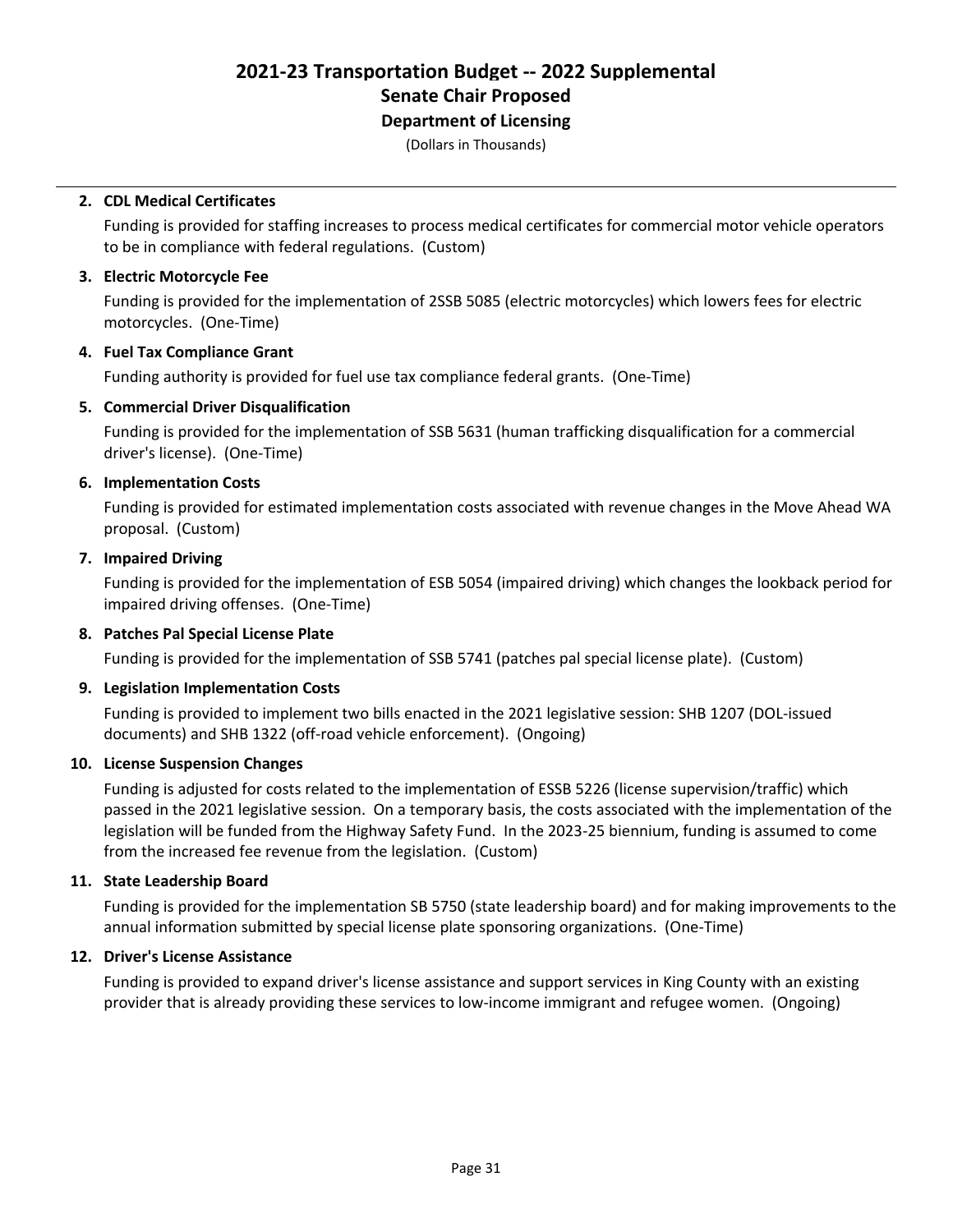**Department of Licensing**

(Dollars in Thousands)

#### **13. Homeless and Foster Youth IDs**

\$550,000 is provided to enhance the existing interagency transfer to the Department of Children, Youth, and Families to provide driver's license support to a larger population of foster youth than is currently being served. These support services include reimbursement of driver's license issuance costs, fees for driver training education, and motor vehicle liability insurance costs. \$141,000 is provided for SSB 5815 (homeless identicard) which a program to provide certain homeless individuals a taxpayer-funded identicard on a one-time basis. (Custom)

#### **14. Implementation of Pierce v. DOL**

Funding is provided for implementation of the Pierce, et al v. Department of Licensing decision. (One-Time)

#### **15. Vacancy Related Savings**

Funding is adjusted based on projected levels of vacancies. The savings are offset by a \$6.3 million contingency fund for additional costs for contracted services, overtime, and other costs associated with maintaining operational capacity and customer service levels. By January 1, 2023, the Department of Licensing will provide a report on the actual expenditures from this contingency funding. Actual staffing will be monitored and funding will be adjusted in the 2023 supplemental budget if authorized staffing levels are achieved. (One-Time)

#### **16. Records & Disclosure Resources**

Funding is provided for additional staff to process public records requests. (One-Time)

#### **17. Alt Funding for Pandemic Response**

Funding is adjusted based on the ability to use available fund balance in the Agency Financial Transaction Account for increased costs associated with the pandemic rather than the Highway Safety Account. (One-Time)

#### **18. Slow Down Move Over**

Funding is provided for the implementation of SSB 5907 (roadside safety measures), which expands information related to the "Slow Down and Move Over" law. (Custom)

#### **19. Commercial Driver Shortage**

To address the shortage of commercial drivers, funding is provided for DOL to conduct a study on the potential impacts of licensing requirements. (One-Time)

#### **20. Sound Transit Funding Swap**

\$5.2 million in local funds charged to Sound Transit for motor vehicle excise tax administration are shifted to the state Motor Vehicle Account. This adjustment is contingent on Sound Transit implementing a policy of providing fare free access for under age 18 riders on the system. (Ongoing)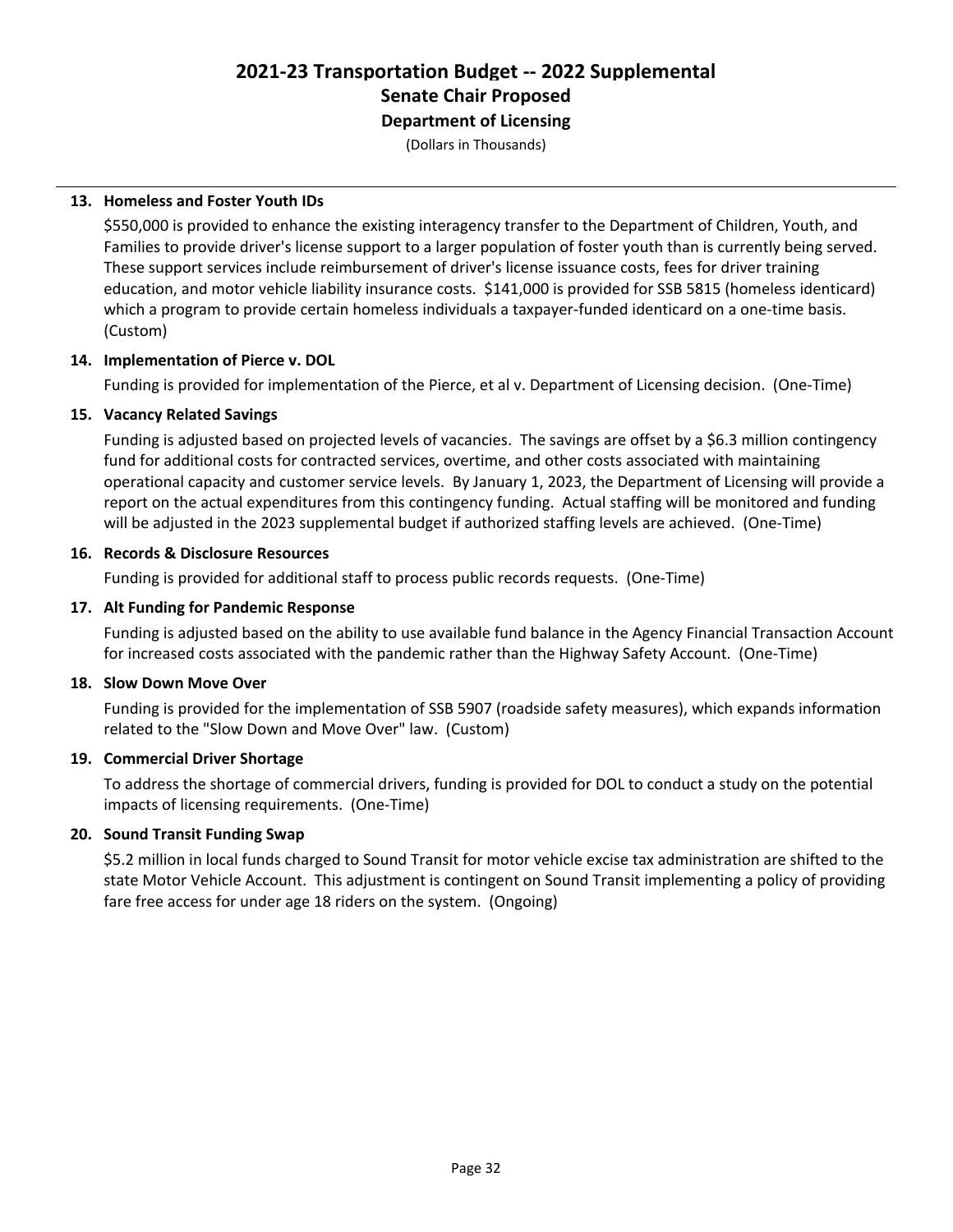#### **House of Representatives**

(Dollars in Thousands)

|                                       | <b>FTEs</b> | <b>TOT-A</b> |
|---------------------------------------|-------------|--------------|
| 2021-23 Original Appropriations       | 10.3        | 3,210        |
| 2021-23 Maintenance Level             | 10.3        | 3,210        |
| <b>Policy Other Changes:</b>          |             |              |
| 1. Revert Staff costs to General Fund | $-5.2$      | $-1,633$     |
| <b>Policy -- Other Total</b>          | $-5.2$      | $-1,633$     |
| <b>Total Policy Changes</b>           | $-5.2$      | $-1,633$     |
| 2021-23 Policy Level                  | 5.2         | 1,577        |

#### *Comments:*

#### **1. Revert Staff costs to General Fund**

Funding for Senate Transportation staff is shifted back to the General Fund. (Ongoing)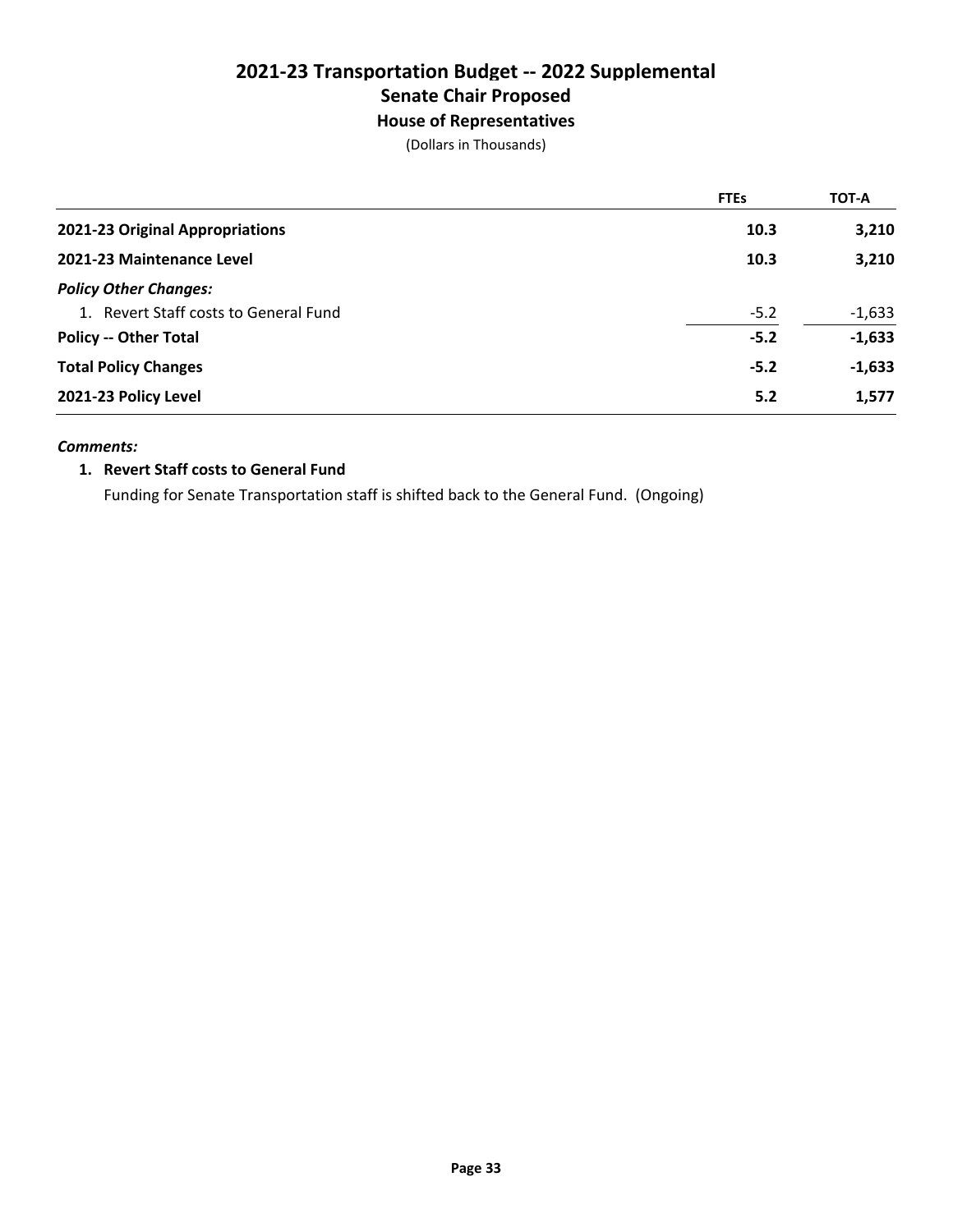#### **Senate**

(Dollars in Thousands)

|                                       | <b>FTEs</b> | <b>TOT-A</b> |
|---------------------------------------|-------------|--------------|
| 2021-23 Original Appropriations       | 9.0         | 3,085        |
| 2021-23 Maintenance Level             | 9.0         | 3,085        |
| <b>Policy Other Changes:</b>          |             |              |
| 1. Revert Staff Costs to General Fund | $-4.5$      | $-1,567$     |
| <b>Policy -- Other Total</b>          | $-4.5$      | $-1,567$     |
| <b>Total Policy Changes</b>           | $-4.5$      | $-1,567$     |
| 2021-23 Policy Level                  | 4.5         | 1,518        |

#### *Comments:*

#### **1. Revert Staff Costs to General Fund**

Funding for Senate Transportation staff is shifted back to the General Fund. (Ongoing)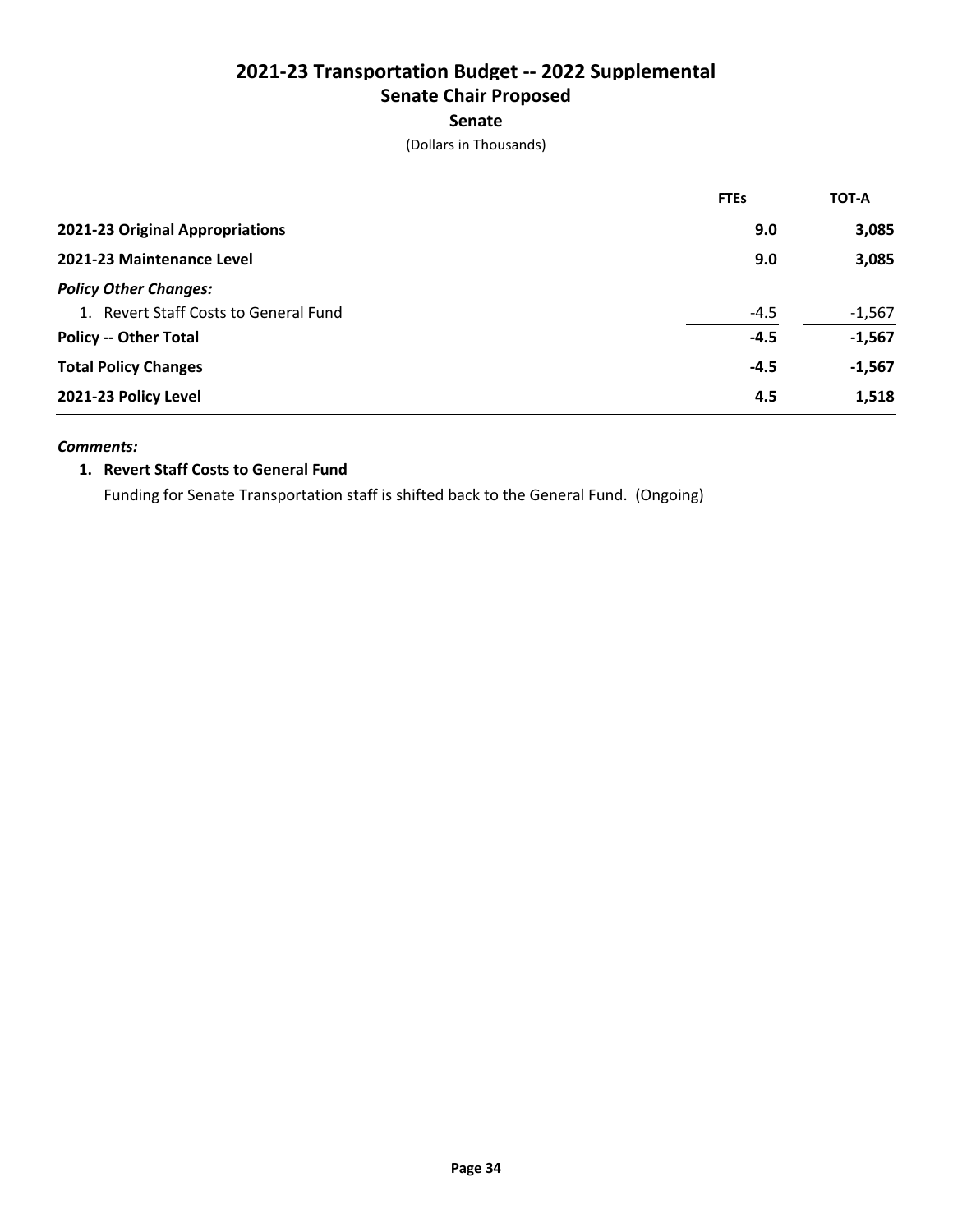#### **Joint Transportation Committee**

(Dollars in Thousands)

|                                        | <b>FTEs</b> | <b>TOT-A</b> |
|----------------------------------------|-------------|--------------|
| 2021-23 Original Appropriations        | 3.6         | 3,099        |
| 2021-23 Maintenance Level              | 3.6         | 3,101        |
| <b>Policy Other Changes:</b>           |             |              |
| 1. Statewide Transit Service Benchmark | 0.0         | 250          |
| 2. WSP Aircraft Replacement Study      | 0.0         | 250          |
| 3. Non-Driver Study                    | 0.0         | 400          |
| 4. Waste Tire Cleanup Evaluation       | 0.0         | 200          |
| <b>Policy -- Other Total</b>           | 0.0         | 1,100        |
| Policy -- Comp Total                   | 0.0         | 23           |
| <b>Total Policy Changes</b>            | 0.0         | 1,123        |
| 2021-23 Policy Level                   | 3.6         | 4,224        |

#### *Comments:*

#### **1. Statewide Transit Service Benchmark**

Funding is provided for a Joint Transportation Committee study of statewide transit service benchmarks. (One-Time)

#### **2. WSP Aircraft Replacement Study**

Funding is provided for a comprehensive evaluation of the Washington State Patrol's fleet of Cessna aircraft. The evaluation must include, but is not limited to, the following: (1) an assessment of the current use and performance, including outcomes measures, associated with the aircraft; (2) the timing of any needed replacement of the aircraft; (3) the feasibility, cost, and benefits associated with replacing the aircraft with ones powered by alternative fuel; and (4) a review of innovative technologies, including unmanned aerial aircraft, to achieve the desired outcomes. (One-Time)

#### **3. Non-Driver Study**

Funding is provided to conduct a study on the non-driving population in Washington and the availability of transportation options to this group. (One-Time)

#### **4. Waste Tire Cleanup Evaluation**

Funding is provided for an inventory of waste tire piles in the state and developing a prioritized plan for clean-up. (One-Time)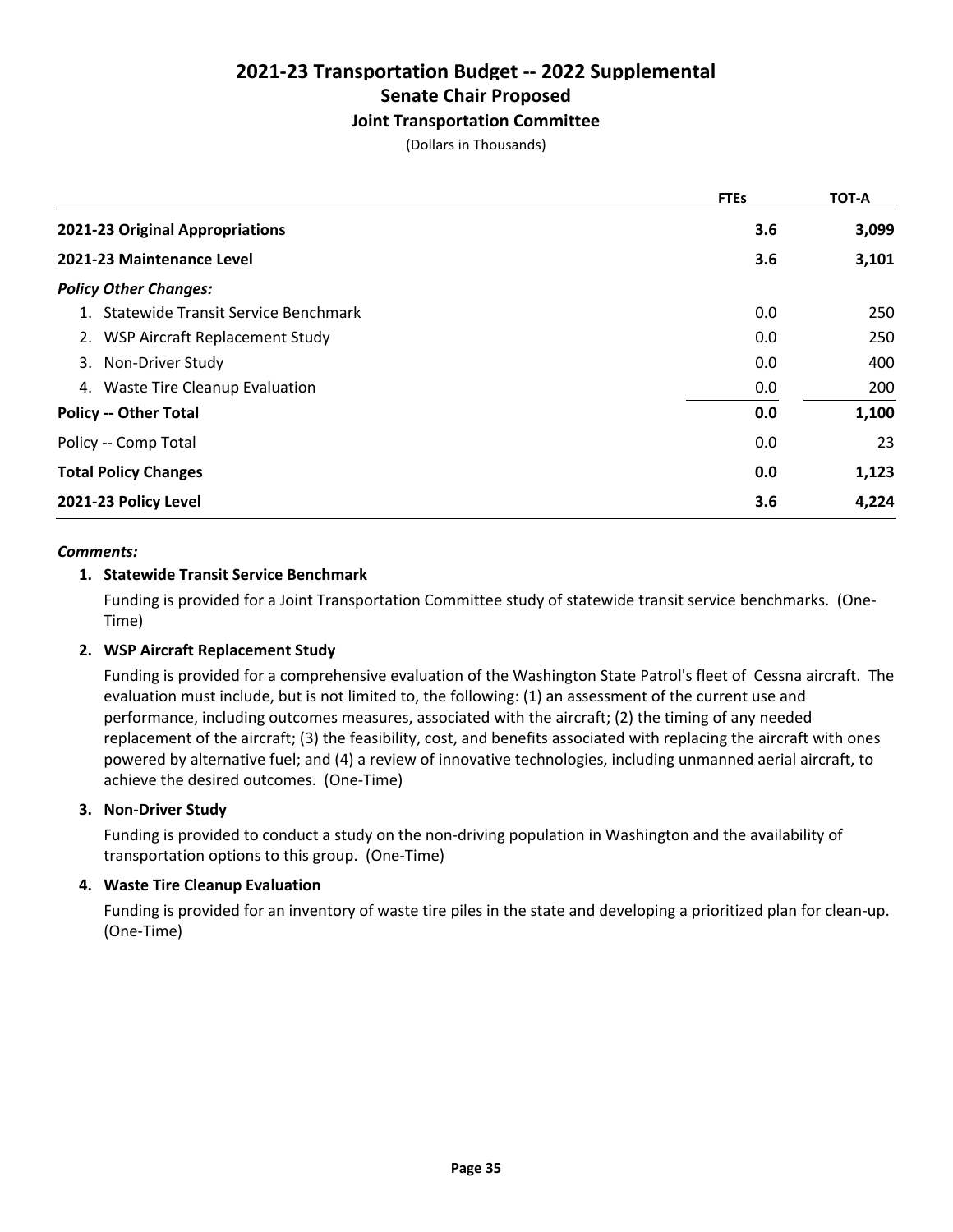### **Legislative Evaluation & Accountability Pgm Cmte**

|                                 | <b>FTEs</b> | TOT-A |
|---------------------------------|-------------|-------|
| 2021-23 Original Appropriations | 2.0         | 668   |
| 2021-23 Maintenance Level       | 2.0         | 668   |
| Policy -- Comp Total            | 0.0         | 6     |
| <b>Total Policy Changes</b>     | 0.0         | -6    |
| 2021-23 Policy Level            | 2.0         | 674   |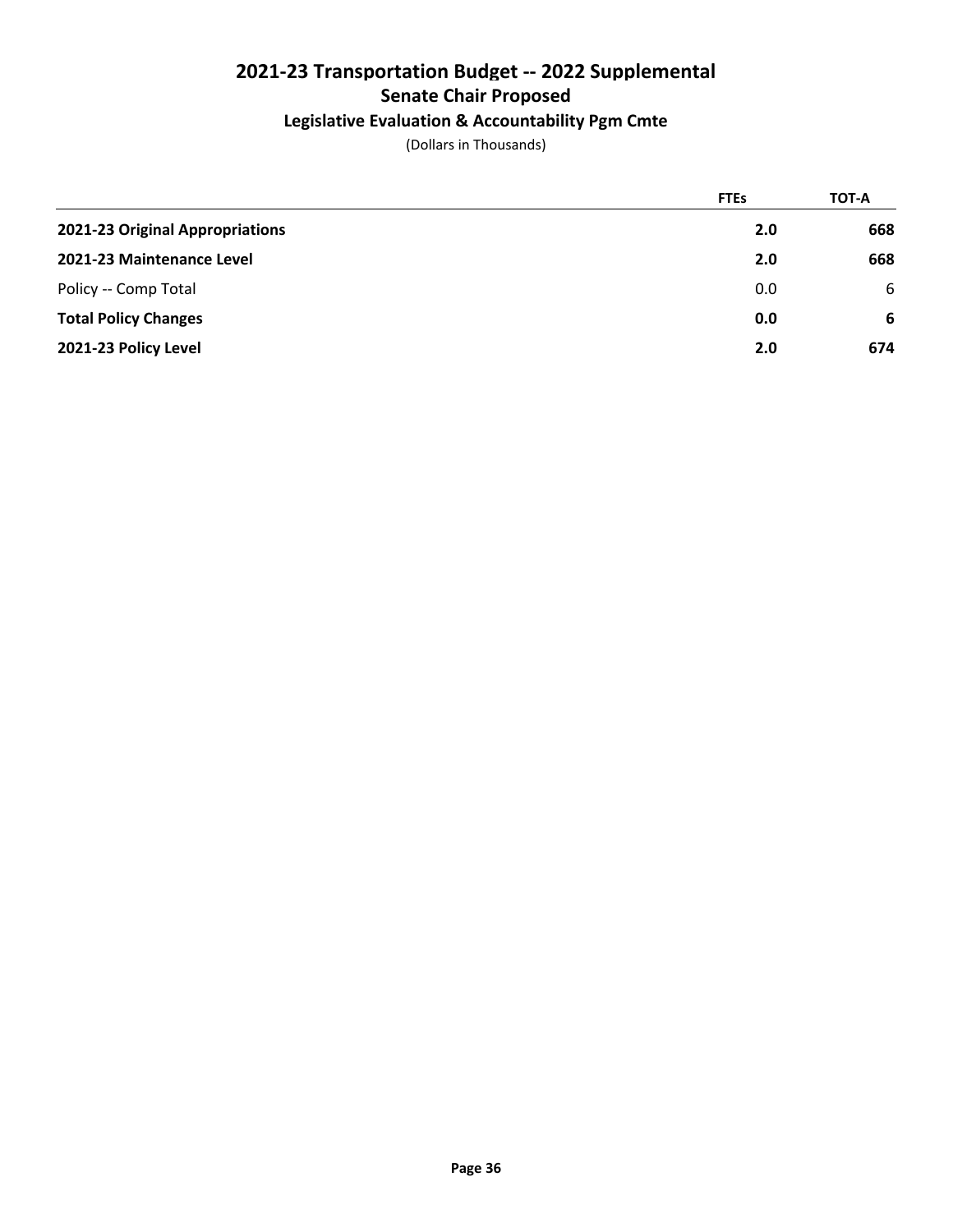### **Department of Commerce**

(Dollars in Thousands)

|                                 | <b>FTEs</b> | <b>TOT-A</b> |
|---------------------------------|-------------|--------------|
| 2021-23 Original Appropriations | 0.0         | 0            |
| 2021-23 Maintenance Level       | 0.0         | $\mathbf 0$  |
| <b>Policy Other Changes:</b>    |             |              |
| 1. EV Coordinating Council      | 4.5         | 1,000        |
| 2. Sustainable Aviation         | 0.0         | 10           |
| <b>Policy -- Other Total</b>    | 4.5         | 1,010        |
| <b>Total Policy Changes</b>     | 4.5         | 1,010        |
| 2021-23 Policy Level            | 4.5         | 1,010        |

#### *Comments:*

#### **1. EV Coordinating Council**

Funding is provided from the Infrastructure Investment and Jobs Act (IIJA) to provide staff support for the Interagency EV Coordinating Council created in ESSB 5974, in order to help implement the National Electric Vehicle Program funded in the IIJA. (Ongoing)

#### **2. Sustainable Aviation**

Funding is provided to initiate development of a process to select projects to advance the research, development, or manufacturing of new sustainable aviation technologies. (Custom)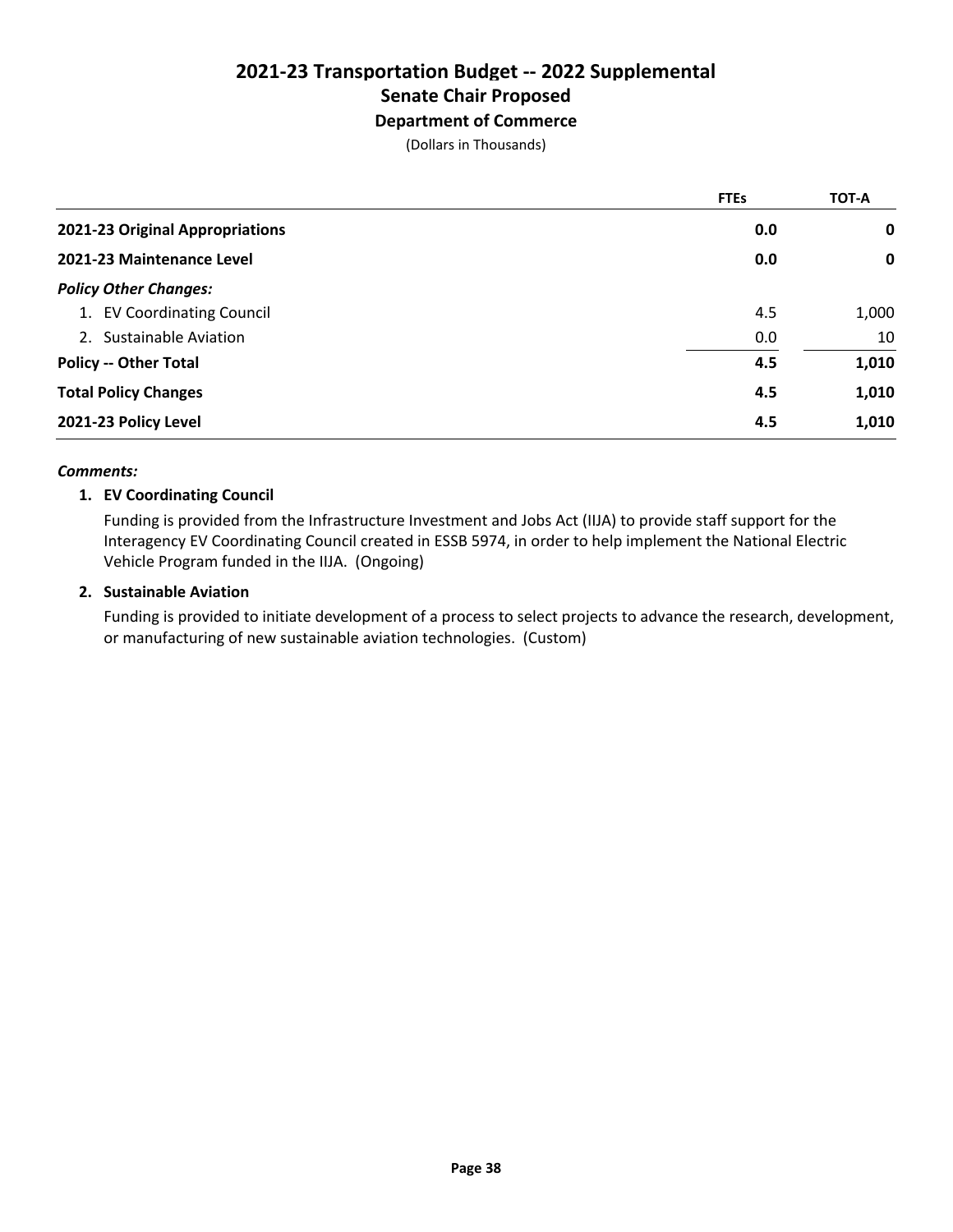#### **Office of Financial Management**

(Dollars in Thousands)

|                                       | <b>FTEs</b> | <b>TOT-A</b> |
|---------------------------------------|-------------|--------------|
| 2021-23 Original Appropriations       | 5.5         | 1,817        |
| 2021-23 Maintenance Level             | 5.5         | 1,817        |
| <b>Policy Other Changes:</b>          |             |              |
| 1. Revert Staff Costs to General Fund | $-1.3$      | $-407$       |
| <b>Policy -- Other Total</b>          | $-1.3$      | $-407$       |
| <b>Total Policy Changes</b>           | $-1.3$      | $-407$       |
| 2021-23 Policy Level                  | 4.3         | 1,410        |

#### *Comments:*

#### **1. Revert Staff Costs to General Fund**

Funding for Senate Transportation staff is shifted back to the General Fund. (Ongoing)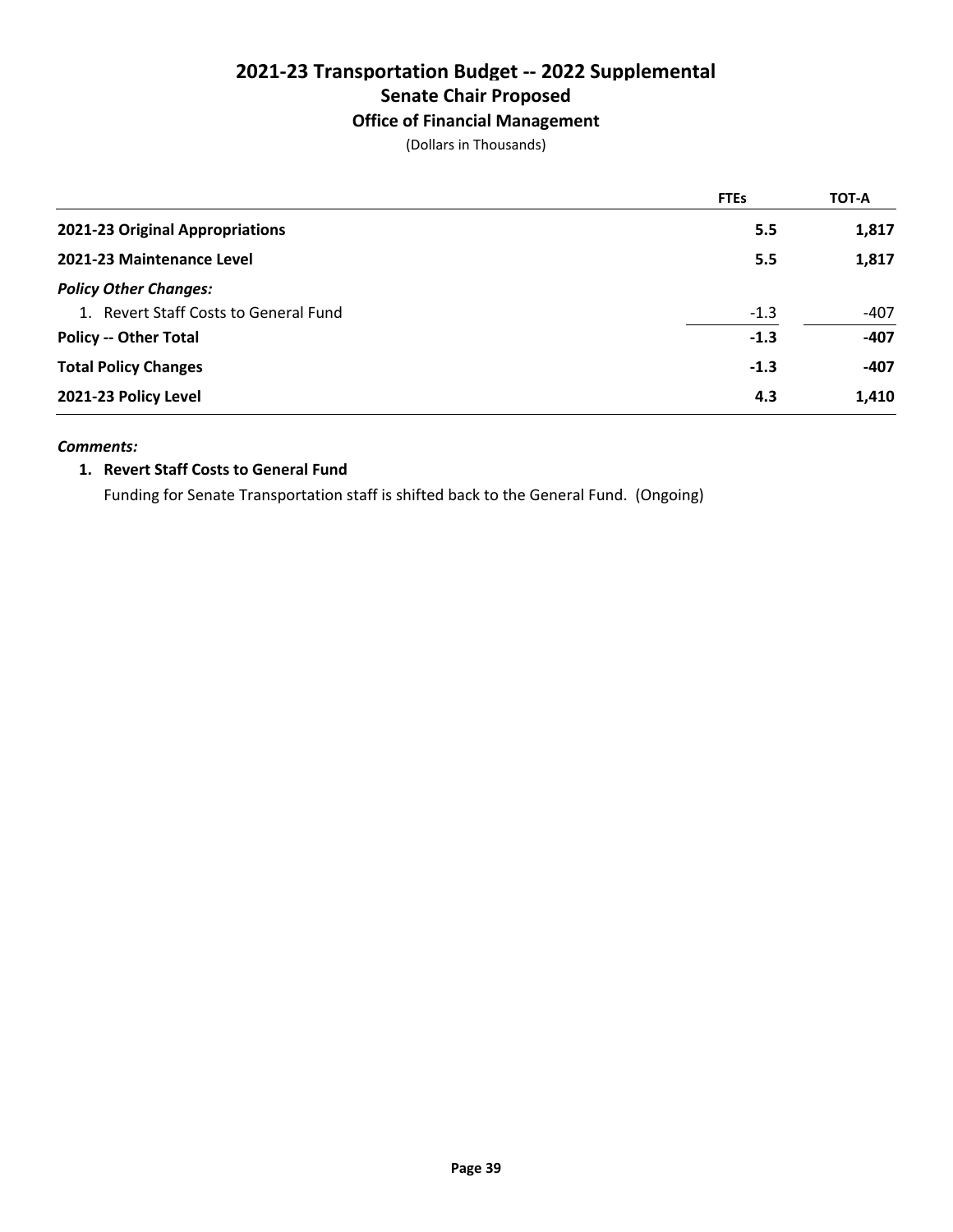### **Board of Pilotage Commissioners**

(Dollars in Thousands)

|                                    | <b>FTEs</b> | <b>TOT-A</b> |
|------------------------------------|-------------|--------------|
| 2021-23 Original Appropriations    | 3.2         | 5,777        |
| 2021-23 Maintenance Level          | 3.2         | 5,777        |
| <b>Policy Other Changes:</b>       |             |              |
| 1. Pilot Training Stipend Increase | 0.0         | 480          |
| <b>Policy -- Other Total</b>       | 0.0         | 480          |
| Policy -- Comp Total               | 0.0         | 12           |
| <b>Total Policy Changes</b>        | 0.0         | 492          |
| 2021-23 Policy Level               | 3.2         | 6,269        |

#### *Comments:*

### **1. Pilot Training Stipend Increase**

Funding is provided for the increase in monthly stipends paid to pilot trainees from \$6,000 to \$8,000. (Ongoing)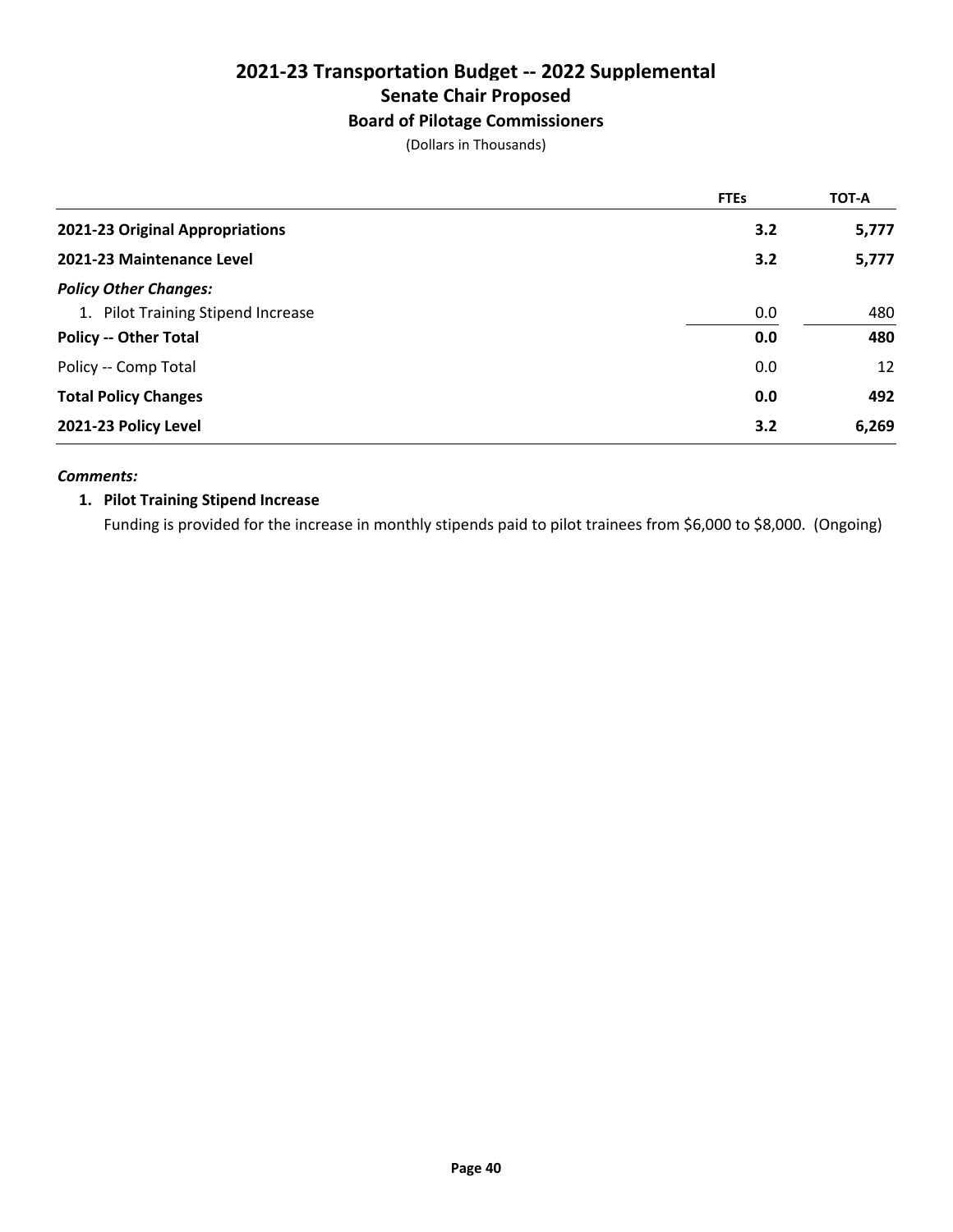#### **Washington Traffic Safety Commission**

(Dollars in Thousands)

|                                      | <b>FTEs</b> | TOT-A  |
|--------------------------------------|-------------|--------|
| 2021-23 Original Appropriations      | 27.5        | 32,737 |
| 2021-23 Maintenance Level            | 27.5        | 32,710 |
| <b>Policy Other Changes:</b>         |             |        |
| 1. SSB 5907 (roadside safety)        | 0.0         | 535    |
| 2. Cooper Jones Program              | 0.0         | 400    |
| 3. Personal electronic devices study | 0.0         | 350    |
| <b>Policy -- Other Total</b>         | 0.0         | 1,285  |
| Policy -- Comp Total                 | 0.0         | 120    |
| <b>Total Policy Changes</b>          | 0.0         | 1,405  |
| 2021-23 Policy Level                 | 27.5        | 34,115 |

#### *Comments:*

#### **1. SSB 5907 (roadside safety)**

Funding is provided for the public awareness campaign work required in SSB 5907 to inform and educate Washington citizens about the slow down and move over law, RCW 46.61.212. (Ongoing)

#### **2. Cooper Jones Program**

Funding is provided for the active transportation grants supported by the Cooper Jones Active Transportation Safety Account. (Ongoing)

#### **3. Personal electronic devices study**

Funding is provided for the commission to study the illegal use of personal electronic devices by vehicle drivers in areas of the state with high collision rates. (One-Time)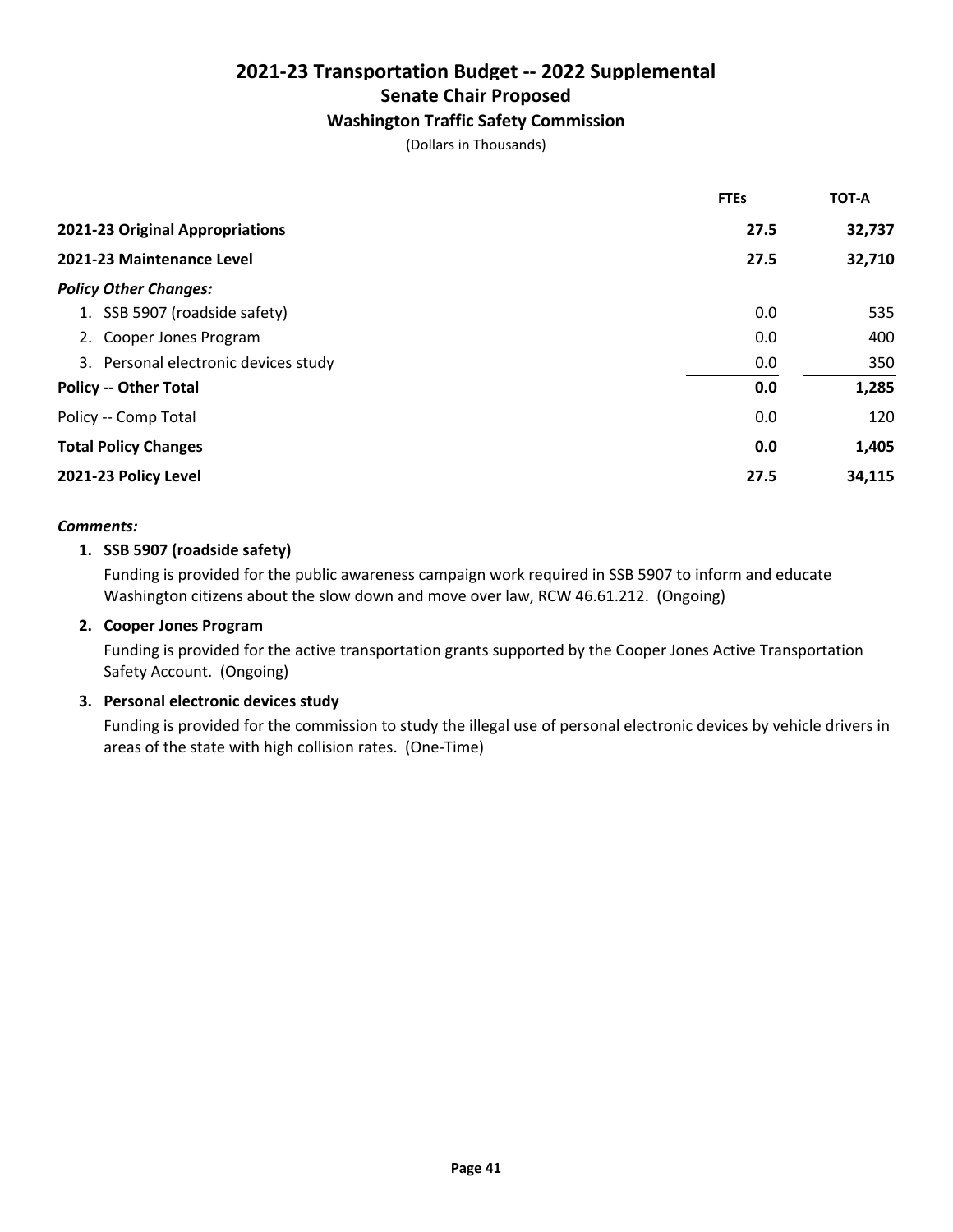### **Department of Archaeology & Historic Preservation**

|                                 | <b>FTEs</b> | TOT-A |
|---------------------------------|-------------|-------|
| 2021-23 Original Appropriations | 2.0         | 546   |
| 2021-23 Maintenance Level       | 2.0         | 546   |
| Policy -- Comp Total            | 0.0         | 9     |
| <b>Total Policy Changes</b>     | 0.0         | 9     |
| 2021-23 Policy Level            | 2.0         | 555   |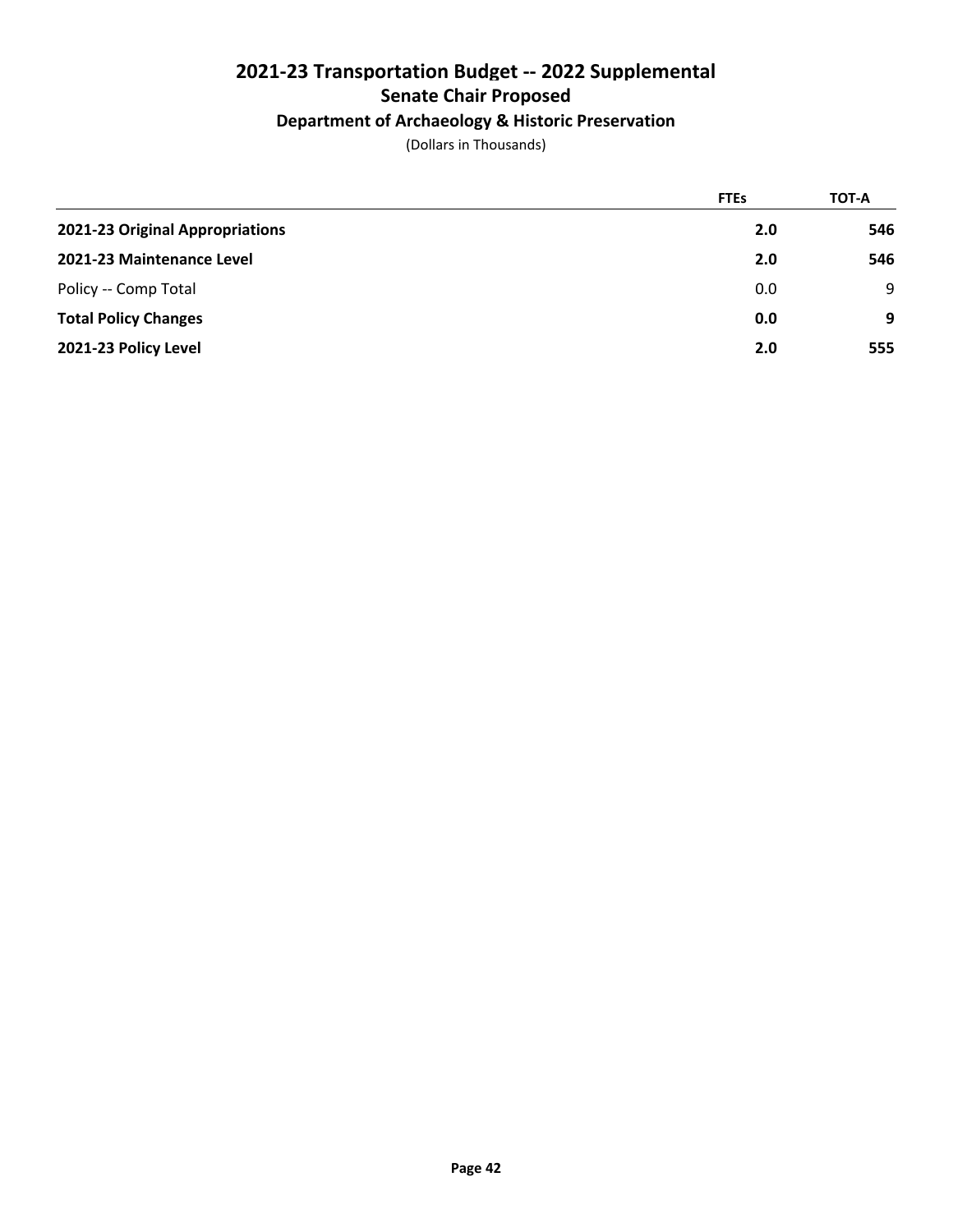# **2021-23 Transportation Budget -- 2022 Supplemental Senate Chair Proposed County Road Administration Board**

### **Operating**

|                                 | <b>FTEs</b> | TOT-A |
|---------------------------------|-------------|-------|
| 2021-23 Original Appropriations | 17.2        | 7,563 |
| 2021-23 Maintenance Level       | 17.2        | 7,569 |
| Policy -- Comp Total            | 0.0         | 89    |
| <b>Total Policy Changes</b>     | 0.0         | 89    |
| 2021-23 Policy Level            | 17.2        | 7,658 |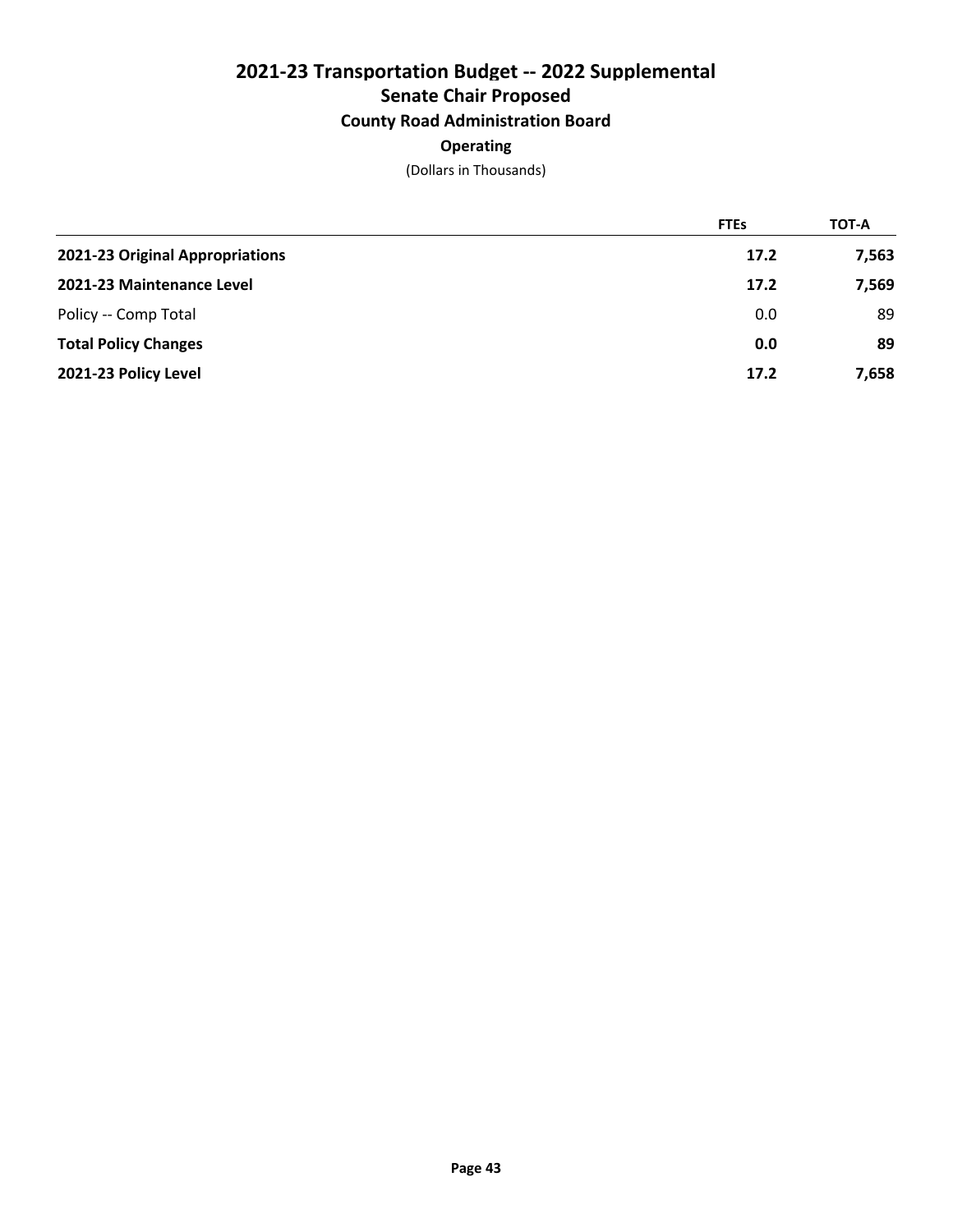# **2021-23 Transportation Budget -- 2022 Supplemental Senate Chair Proposed County Road Administration Board**

### **Capital**

|                                 | <b>FTEs</b> | <b>TOT-A</b> |
|---------------------------------|-------------|--------------|
| 2021-23 Original Appropriations | 0.0         | 93.863       |
| 2021-23 Maintenance Level       | 0.0         | 101,137      |
| 2021-23 Policy Level            | 0.0         | 101,137      |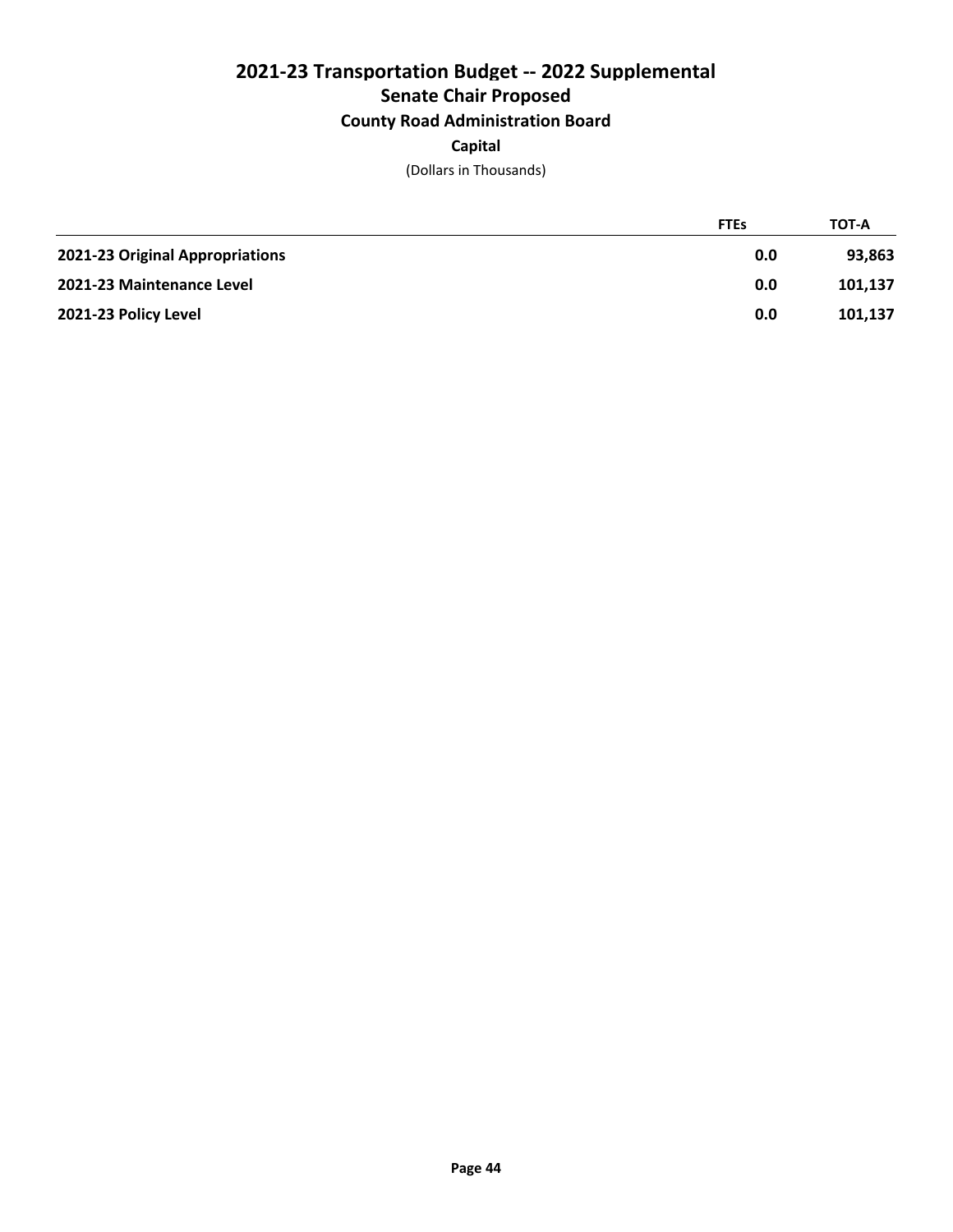### **Transportation Improvement Board**

### **Operating**

|                                 | <b>FTEs</b> | TOT-A |
|---------------------------------|-------------|-------|
| 2021-23 Original Appropriations | 15.9        | 4,510 |
| 2021-23 Maintenance Level       | 15.9        | 4,514 |
| Policy -- Comp Total            | 0.0         | 57    |
| <b>Total Policy Changes</b>     | 0.0         | 57    |
| 2021-23 Policy Level            | 15.9        | 4,571 |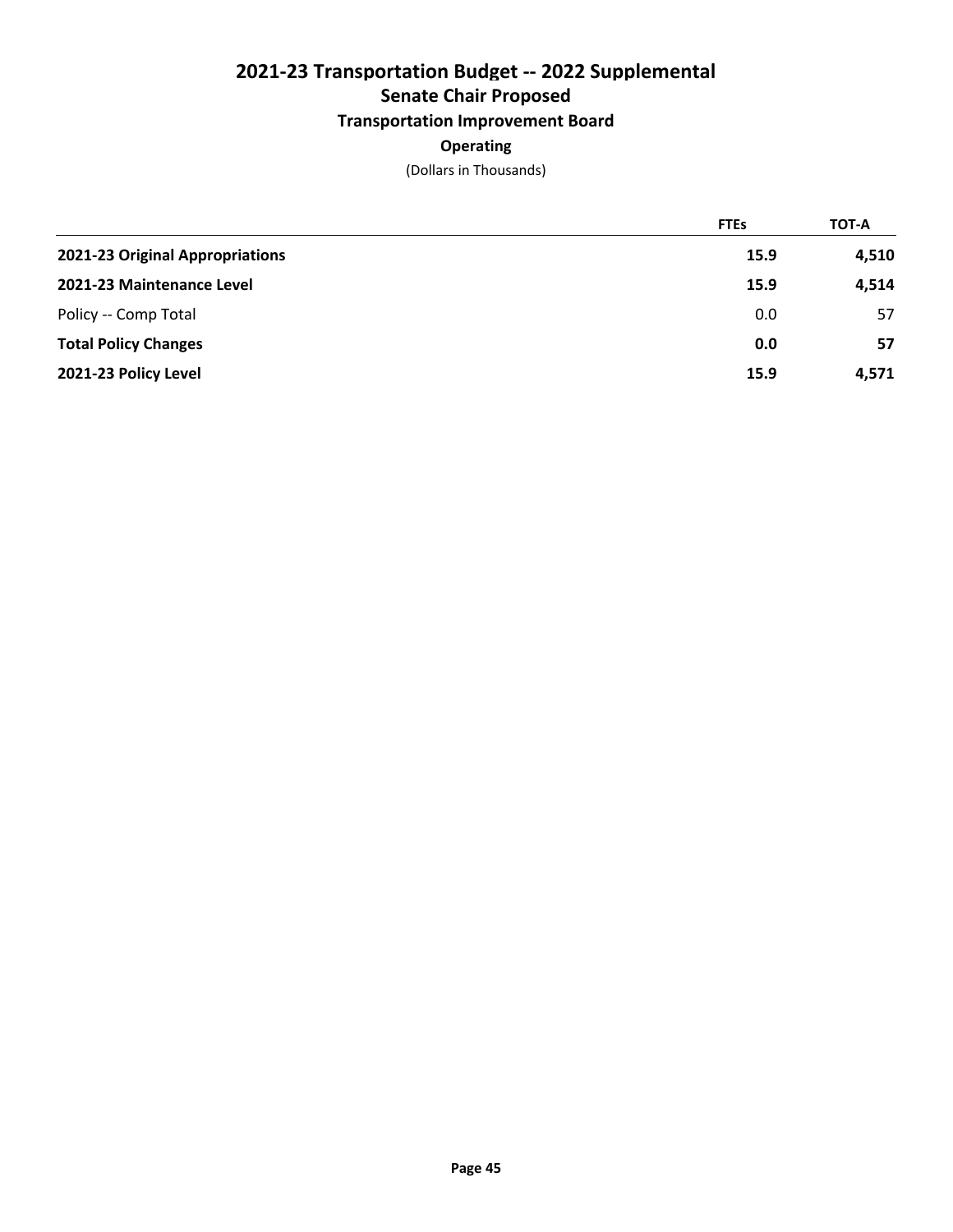#### **Transportation Commission**

(Dollars in Thousands)

|                                      | <b>FTEs</b> | TOT-A |
|--------------------------------------|-------------|-------|
| 2021-23 Original Appropriations      | 10.7        | 2,943 |
| 2021-23 Maintenance Level            | 10.7        | 2,972 |
| <b>Policy Other Changes:</b>         |             |       |
| 1. Low Income Tolling Phase 2        | 0.0         | 250   |
| 2. Office Configuration Modification | 0.0         | 48    |
| 3. Fuel superusers pilot program     | 0.0         | 500   |
| <b>Policy -- Other Total</b>         | 0.0         | 798   |
| Policy -- Comp Total                 | 0.0         | 44    |
| <b>Total Policy Changes</b>          | 0.0         | 842   |
| 2021-23 Policy Level                 | 10.7        | 3,814 |

#### *Comments:*

#### **1. Low Income Tolling Phase 2**

Funding is provided for an Interstate 405 low-income driver tolling relief pilot project. (One-Time)

#### **2. Office Configuration Modification**

Funding is provided for modification/construction to change the configuration of office space by adding a new office, and includes DES support costs. (One-Time)

#### **3. Fuel superusers pilot program**

Funding is provided for a pilot program to support reforming electric vehicle incentives to prioritize getting the largest gasoline users to switch to electric vehicles first. (One-Time)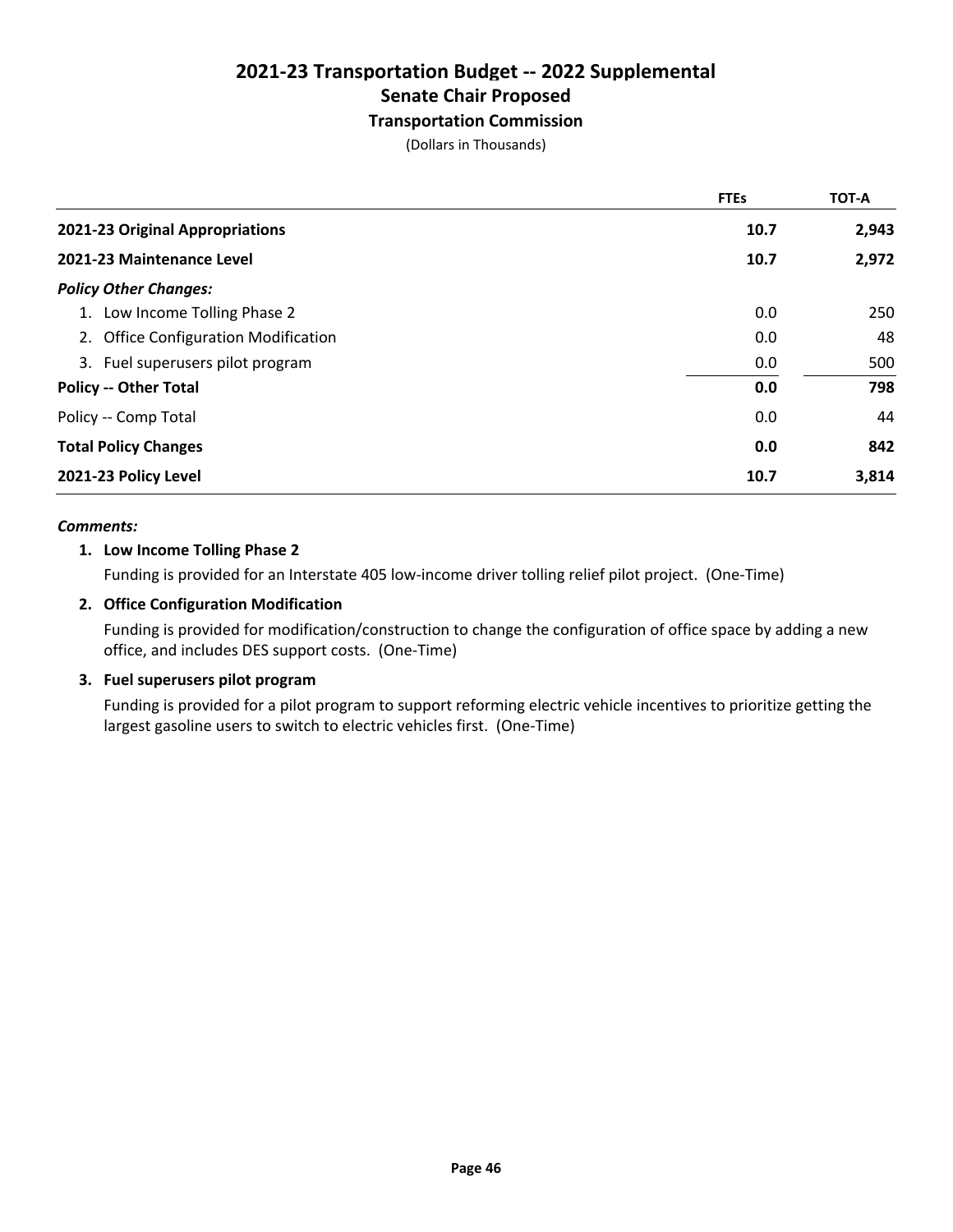### **Freight Mobility Strategic Investment Board**

### **Operating**

|                                 | <b>FTEs</b> | TOT-A |
|---------------------------------|-------------|-------|
| 2021-23 Original Appropriations | 2.0         | 831   |
| 2021-23 Maintenance Level       | 2.0         | 831   |
| Policy -- Comp Total            | 0.0         | 10    |
| <b>Total Policy Changes</b>     | 0.0         | 10    |
| 2021-23 Policy Level            | 2.0         | 841   |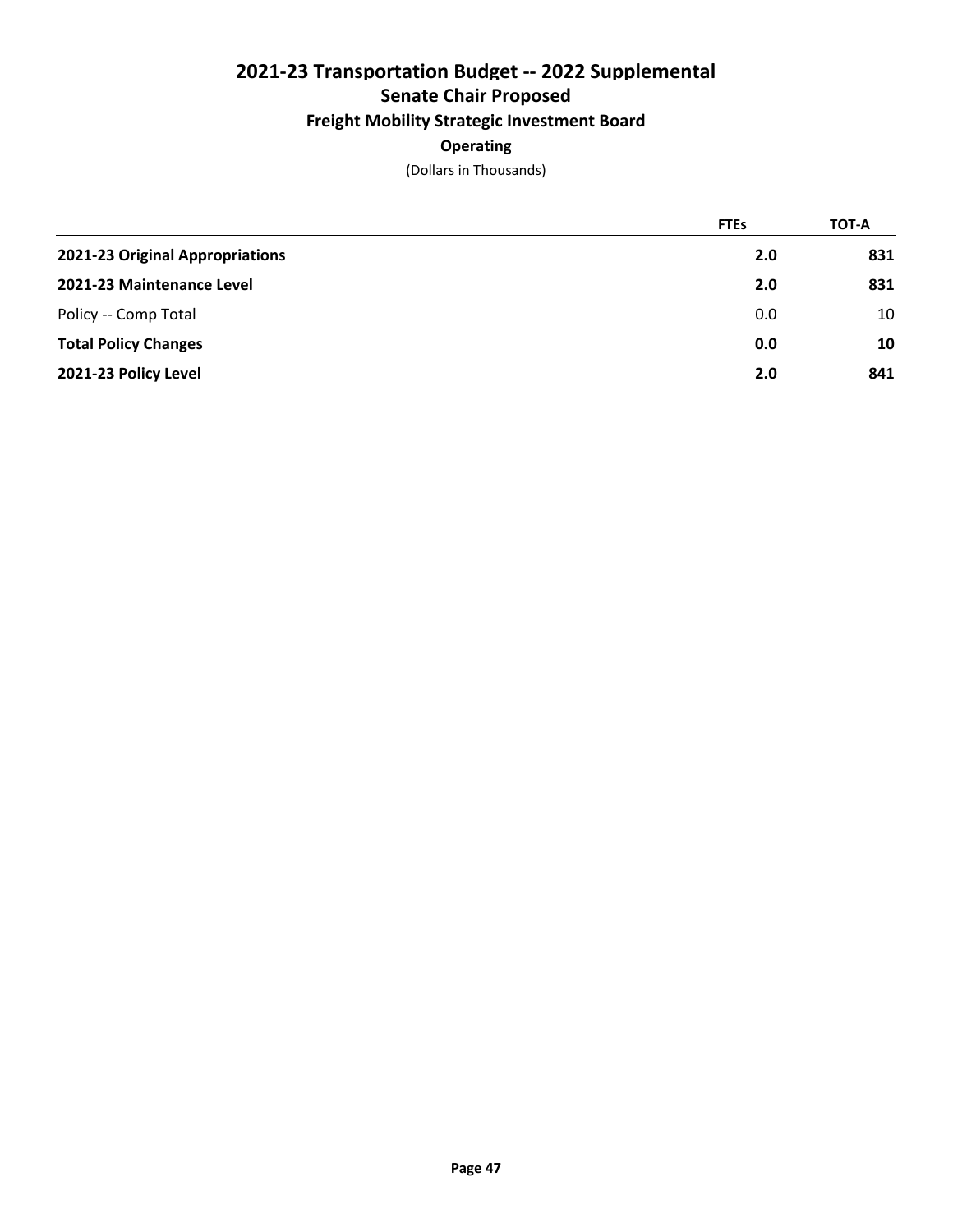### **Freight Mobility Strategic Investment Board**

#### **Capital**

(Dollars in Thousands)

|                                 | <b>FTEs</b> | <b>TOT-A</b> |
|---------------------------------|-------------|--------------|
| 2021-23 Original Appropriations | 0.0         | 31,772       |
| 2021-23 Maintenance Level       | 0.0         | 31,772       |
| <b>Policy Other Changes:</b>    |             |              |
| 1. Capital Projects             | 0.0         | $-2,136$     |
| 2. Project Adjustments          | 0.0         | 2,137        |
| <b>Policy -- Other Total</b>    | 0.0         | 1            |
| <b>Total Policy Changes</b>     | 0.0         | 1            |
| 2021-23 Policy Level            | 0.0         | 31,773       |

#### *Comments:*

#### **1. Capital Projects**

Funding is lowered based on Freight Mobility Strategic Investment Board approving a project to expend faster than previously anticipated in the 2019-21 biennium. (One-Time)

#### **2. Project Adjustments**

Capital funding is updated based on estimated project awards approved by the Freight Mobility Strategic Investment Board and actual spending in the 2019-21 biennium. (One-Time)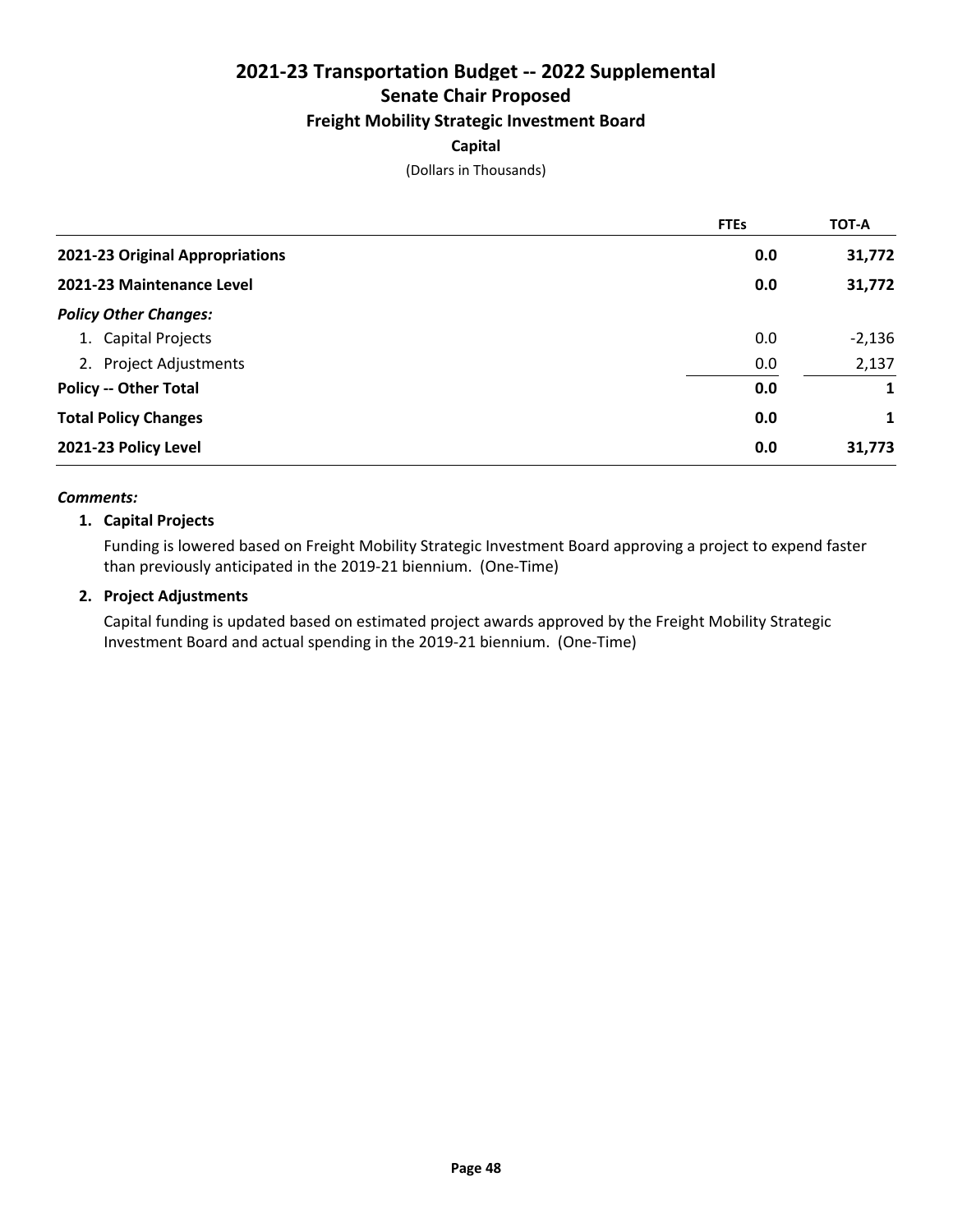# **Department of Agriculture**

|                                 | <b>FTEs</b> | TOT-A |
|---------------------------------|-------------|-------|
| 2021-23 Original Appropriations | 4.3         | 1,346 |
| 2021-23 Maintenance Level       | 4.3         | 1,346 |
| Policy -- Comp Total            | 0.0         | 27    |
| <b>Total Policy Changes</b>     | 0.0         | 27    |
| 2021-23 Policy Level            | 4.3         | 1,373 |